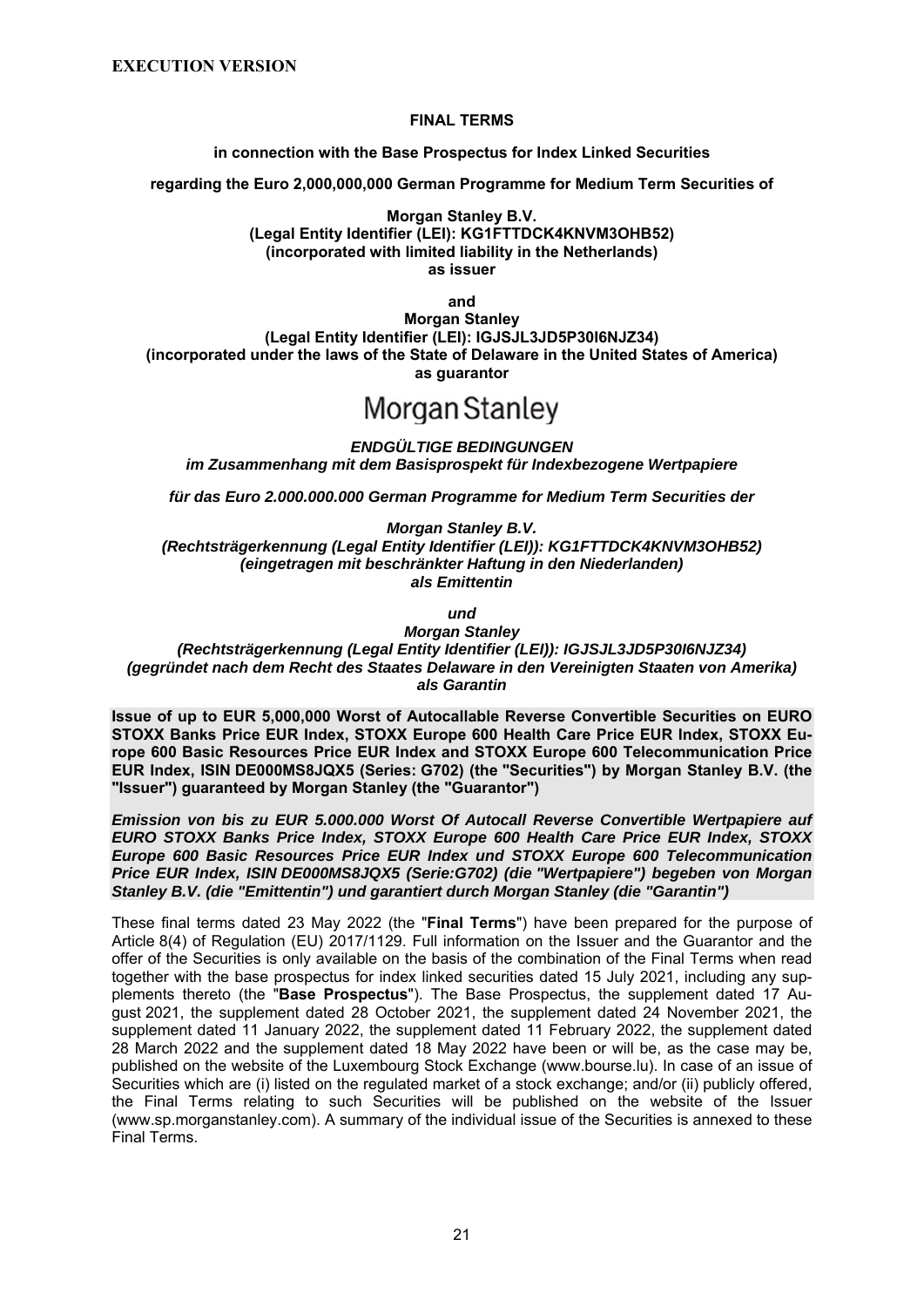*Diese endgültigen Bedingungen vom 23. Mai 2022 (die "Endgültigen Bedingungen") wurden für die Zwecke des Artikels 8 Absatz 4 der Verordnung (EU) 2017/1129 abgefasst. Vollständige Informationen über die Emittentin und die Garantin und das Angebot der Wertpapiere sind ausschließlich auf der Grundlage dieser Endgültigen Bedingungen im Zusammenlesen mit dem Basisprospekt für indexbezogene Wertpapiere vom 15. Juli 2021 und etwaiger Nachträge dazu (der "Basisprospekt") erhältlich. Der Basisprospekt, der Nachtrag vom 17. August 2021, der Nachtrag vom 28. Oktober 2021, der Nachtrag vom 24. November 2021, der Nachtrag vom 11. Januar 2022, der Nachtrag vom 11. Februar 2022, der Nachtrag vom 28. März 2022 und der Nachtrag vom 18. Mai 2022 wurden bzw. werden auf der Webseite der Luxemburger Börse (www.bourse.lu) veröffentlicht. Soweit Wertpapiere (i) an einem regulierten Markt einer Wertpapierbörse zugelassen werden und/oder (ii) öffentlich angeboten werden, werden die Endgültigen Bedingungen bezüglich dieser Wertpapiere auf der Webseite der Emittentin (www.sp.morganstanley.com) veröffentlicht. Eine Zusammenfassung der einzelnen Emission der Wertpapiere ist diesen Endgültigen Bedingungen angefügt.*

Terms not otherwise defined herein shall have the meanings specified in the General Terms and Conditions of the Securities and in the Issue Specific Terms and Conditions of the Securities, in each case as set out in the Base Prospectus (together, the "**Terms and Conditions**").

Begriffe, die in den im Basisprospekt enthaltenen Allgemeinen Emissionsbedingungen für Wertpapiere und den Emissionsspezifischen Emissionsbedingungen für Wertpapiere (zusammen die "**Emissionsbedingungen**") definiert sind, haben, falls die Endgültigen Bedingungen nicht etwas anderes bestimmen, die gleiche Bedeutung, wenn sie in diesen Endgültigen Bedingungen verwendet werden.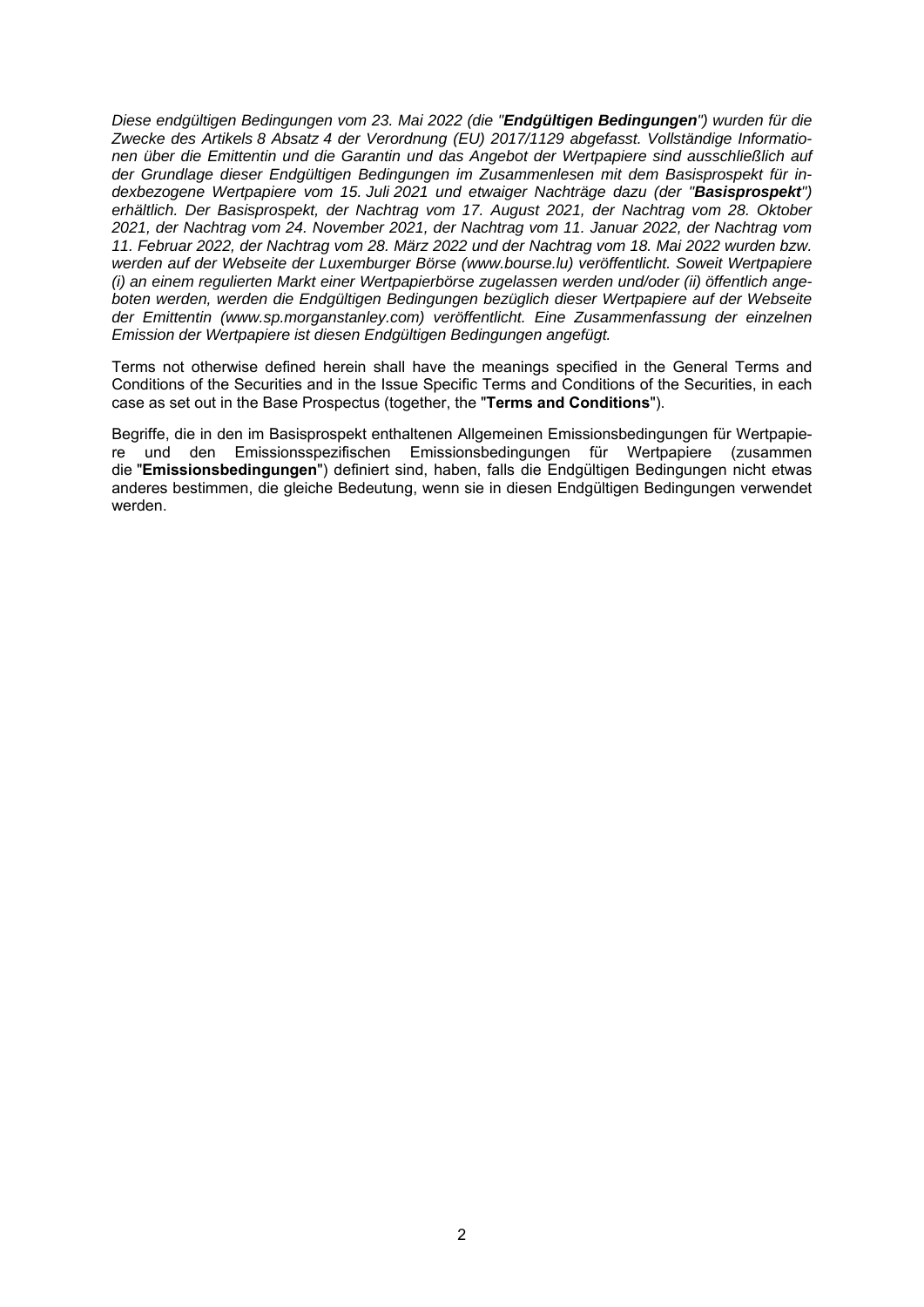|    | I CIL I.                                                                    |                                                                                                                                                                                                                                                                                                                                                         |
|----|-----------------------------------------------------------------------------|---------------------------------------------------------------------------------------------------------------------------------------------------------------------------------------------------------------------------------------------------------------------------------------------------------------------------------------------------------|
| 1. | <b>Issue Price:</b>                                                         | 100 per cent. of the Specified Denomination<br>(percentage style) per Security                                                                                                                                                                                                                                                                          |
|    | Emissionspreis:                                                             | 100 % des Nennbetrages (Prozentnotiz) pro<br>Wertpapier                                                                                                                                                                                                                                                                                                 |
| 2. | (i) Listing and Trading:                                                    | Application will be made for admission to<br>trading of the Securities as of the First Trad-<br>ing Date on the unregulated market (Frei-<br>verkehr) of the Frankfurt Stock Exchange<br>('Börse Frankfurt Zertifikate Premium') and<br>the unregulated market (Freiverkehr) of the<br>Stuttgart Stock Exchange (EUWAX).                                |
|    | Börsenzulassung und Börsenhandel:                                           | Es wird ein Antrag auf Einbeziehung der<br>Wertpapiere zum Handel ab dem Ersten<br>Handelstag im Freiverkehr der Frankfurter<br>Wertpapierbörse ('Börse Frankfurt Zertifikate<br>Premium') und im Freiverkehr der Stuttgarter<br>Börse (EUWAX) gestellt.                                                                                                |
|    | (ii) First Trading Date:<br>Erster Handelstag:                              | 24 June 2022<br>24. Juni 2022                                                                                                                                                                                                                                                                                                                           |
|    | (iii) Last Trading Date:                                                    | Unless previously redeemed on or around<br>17 June 2026.                                                                                                                                                                                                                                                                                                |
|    | Letzter Handelstag:                                                         | Soweit nicht zuvor zurückgezahlt am oder<br>um den 17. Juni 2026.                                                                                                                                                                                                                                                                                       |
|    | (iv) Estimate of the total expenses related to<br>the admission of trading: | Approximately EUR 3,500                                                                                                                                                                                                                                                                                                                                 |
|    | Geschätzte Gesamtkosten für die Zulas-<br>sung zum Handel:                  | Ca. EUR 3.500                                                                                                                                                                                                                                                                                                                                           |
|    | (v) Additional existing listings:<br>Weitere bestehende Börsenzulassungen:  | None<br>Keine                                                                                                                                                                                                                                                                                                                                           |
| 3. | Reasons for the offer and use of proceeds:                                  | The reason for the offer of any Security is<br>making profit. The net proceeds of the issue<br>of Securities will be applied by the Issuer to<br>meet part of its general financing require-<br>ments.                                                                                                                                                  |
|    | Gründe für das Angebot und Verwendung<br>der Erträge:                       | Der Grund für das Angebot eines Wertpa-<br>piers ist die Gewinnerzielung. Die Nettoerlö-<br>se der Begebung der Wertpapiere werden<br>von der Emittentin für ihre allgemeinen Fi-<br>nanzierungszwecke verwendet.                                                                                                                                       |
| 4. | <b>Material Interest:</b>                                                   | Potential conflicts of interest may arise - in<br>respect of the offer of any Security - on the<br>Determination Agent and the Guarantor due<br>to the fact that both belong to the same Mor-<br>gan Stanley group.                                                                                                                                     |
|    |                                                                             | Furthermore, the Issuer and the Guarantor or<br>their respective affiliates may, in the course<br>of their ordinary business, (i) participate in<br>transactions related to the underlying index,<br>(ii) issue or buy derivative instruments relat-<br>ing to the same, (iii) publish research reports<br>on the underlying index or (iv) receive non- |

public information relating to the same with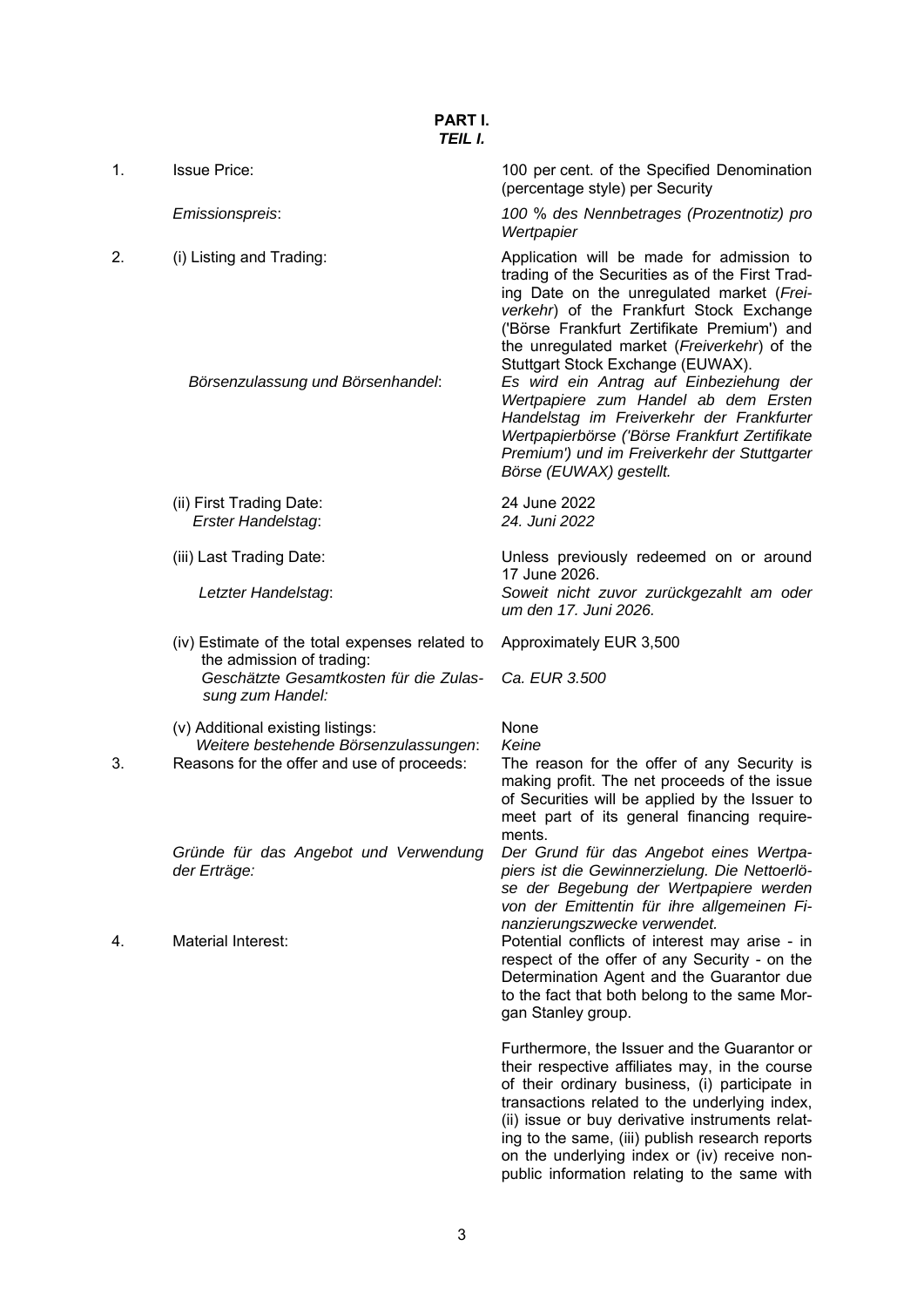*Interessen von ausschlaggebender Bedeutung:*

- 6. Rating of the Securities: *Rating der Wertpapiere:*
- 

no duty to disclose this information to the Holders. Such transactions may not serve to benefit the Holders and may have a positive or negative effect on the value of the underlying index and consequently on the value of the Securities.

*Potenzielle Interessenkonflikte können sich – in Bezug auf das Angebot eines Wertpapiers – für die Festlegungsstelle und die Garantin ergeben, da beide Gesellschaften zum Morgan Stanley Konzern gehören.* 

*Ferner können die Emittentin und die Garantin oder ihre jeweiligen verbundenen Unternehmen im Rahmen der Ausübung ihrer üblichen Tätigkeiten (i) an Transaktionen beteiligt sein, die den zugrunde liegenden Index betreffen, (ii) auf diese bezogene derivative Instrumente begeben oder kaufen, (iii) Analysen bezüglich des zugrunde liegenden Index veröffentlichen oder (iv) nicht öffentliche Information in Bezug auf diese erhalten, ohne dabei verpflichtet zu sein, diese Informationen den Gläubigern gegenüber mitzuteilen. Es kann sein, dass solche Transaktionen nicht zum Vorteil der Gläubiger sind und dass sie einen positiven oder negativen Einfluss auf den Wert des zugrunde liegenden Index und damit auf den Wert der Wertpapiere haben.*

5. Post-Issuance Information: The Issuer does not intend to provide postissuance information unless required by any applicable laws and/or regulations.

*Informationen nach erfolgter Emission: Die Emittentin hat nicht vor, Informationen nach erfolgter Emission zu veröffentlichen, soweit sie hierzu nicht gesetzlich verpflichtet ist.*

#### None *Keines*

7. Non-exempt Offer: An offer of Securities may be made other than pursuant to Article 1(4) of the Prospectus Regulation in the Grand Duchy of Luxembourg and the Republic of Austria (the "**Public Offer Jurisdictions**") from, and including, 23 May 2022 to the later of (i) the date of expiry of the Base Prospectus and (ii) the expiry of the validity of a new base prospectus immediately succeeding the Base Prospectus (the "**Offer Period**").

*Prospektpflichtiges Angebot: Ein Angebot kann außerhalb des Ausnahmebereichs gemäß Artikel 1(4) der Prospektverordnung im Großherzogtum Luxemburg und in der Republik Österreich (die "Öffentlichen Angebotsstaaten") vom 23. Mai 2022 (einschließlich) bis (i) zum Ablauf der Gültigkeit des Basisprospekts oder (ii) zum Ablauf der Gültigkeit eines neuen,*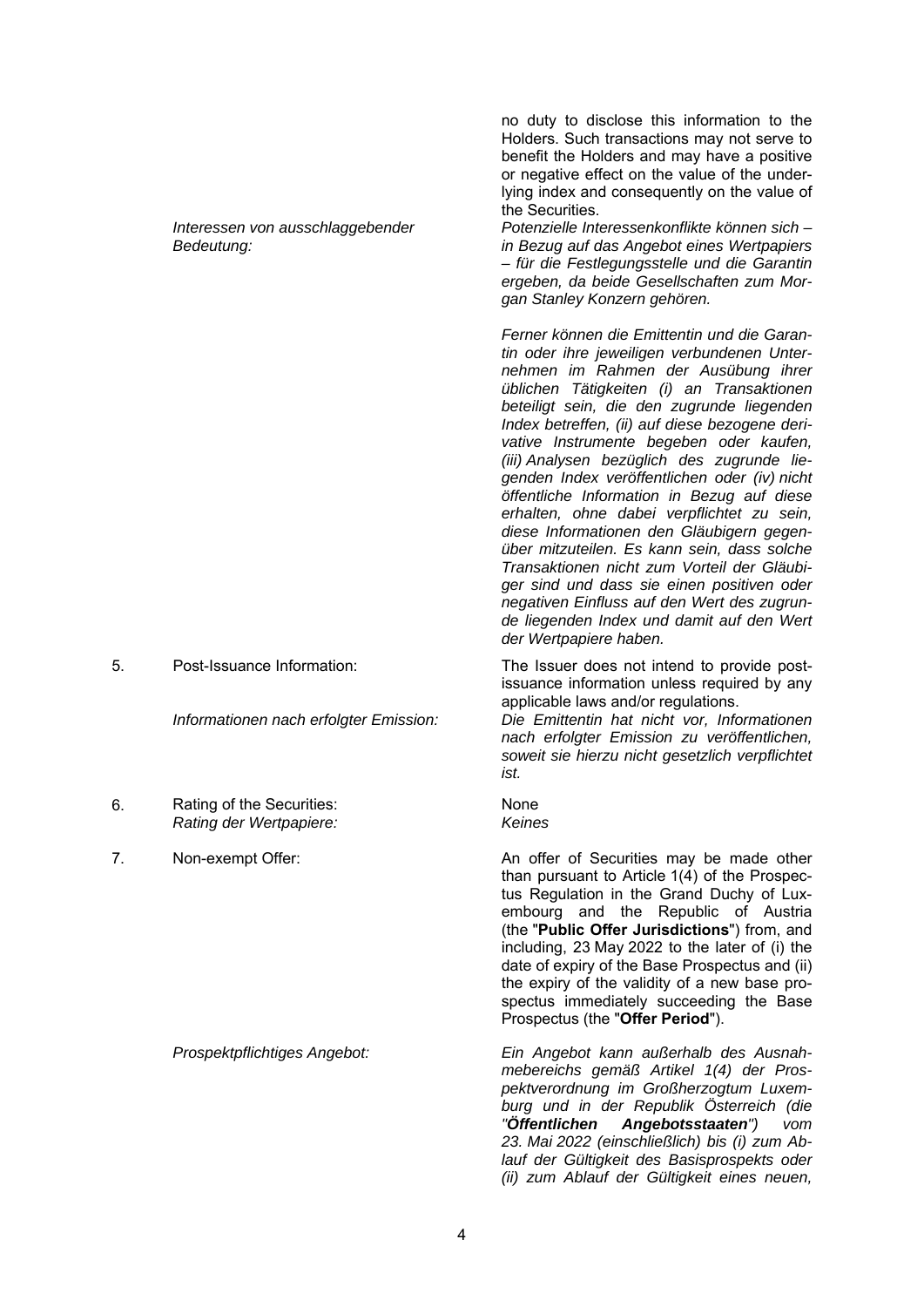*werden.*  8. Subscription period: The Securities may be subscribed from, and including, 23 May 2022 in the Public Offer Jurisdictions up to, and including, 1.00 p.m. (Central European Time) on 17 June 2022, subject to early termination and extension within the discretion of the Issuer. *Zeitraum für die Zeichnung*: *In der Zeit vom 23. Mai 2022 in den Öffentlichen Angebotsstaaten bis 13:00 Uhr (mitteleuropäische Zeit) (einschließlich) am 17. Juni 2022 können die Wertpapiere gezeichnet werden, vorbehaltlich einer Verkürzung oder Verlängerung des Vertriebszeitraumes im Ermessen der Emittentin.*

*unmittelbar auf den Basisprospekt nachfolgenden Basisprospekts (jeweils einschließlich), je nachdem welches Ereignis später eintritt (die "Angebotsfrist"), durchgeführt* 

9. Consent to use the Base Prospectus:

| $\frac{1}{2}$                                                                                                                                                 |                                                                                                                                                                                                                                                                                                                                                                                                                                                                                                                                                                                                                                                                                                                                                                                                          |
|---------------------------------------------------------------------------------------------------------------------------------------------------------------|----------------------------------------------------------------------------------------------------------------------------------------------------------------------------------------------------------------------------------------------------------------------------------------------------------------------------------------------------------------------------------------------------------------------------------------------------------------------------------------------------------------------------------------------------------------------------------------------------------------------------------------------------------------------------------------------------------------------------------------------------------------------------------------------------------|
| The Issuer consents to the use of the<br>Base Prospectus by the following finan-<br>cial intermediaries (individual consent):                                 | Morgan Stanley & Co. International plc, 25<br>Cabot Square, Canary Wharf, London E14<br>4QA, United Kingdom, and each financial<br>intermediary appointed by Morgan Stanley &<br>Co. International plc and each financial in-<br>termediary appointed by such financial in-<br>termediary placing or subsequently reselling<br>the Securities is entitled to use and to rely<br>upon the Base Prospectus (including any<br>supplements thereto and these Final Terms).<br>The Base Prospectus may only be delivered<br>to potential investors together with all sup-<br>plements published before the respective<br>date of such delivery. Any supplement to the<br>Base Prospectus is available for viewing in<br>electronic form on the website of the Luxem-<br>bourg Stock Exchange (www.bourse.lu). |
| Individual consent for the subsequent re-<br>sale or final placement of the Securities<br>by the financial intermediaries is given in<br>relation to:         | The Public Offer Jurisdictions.                                                                                                                                                                                                                                                                                                                                                                                                                                                                                                                                                                                                                                                                                                                                                                          |
| Any other clear and objective conditions<br>attached to the consent which are rele-<br>vant for the use of the Base Prospectus:                               | Not applicable.                                                                                                                                                                                                                                                                                                                                                                                                                                                                                                                                                                                                                                                                                                                                                                                          |
| The subsequent resale or final placement<br>of Securities by financial intermediaries<br>can be made:<br>Einwilligung zur Verwendung des Basispros-<br>pekts: | During the Offer Period (see 7. above)                                                                                                                                                                                                                                                                                                                                                                                                                                                                                                                                                                                                                                                                                                                                                                   |
| Die Emittentin stimmt der Verwendung<br>des Basisprospekts durch den/die fol-<br>genden Finanzintermediär(e) (individuelle<br>Zustimmung) zu:                 | Morgan Stanley & Co. International plc, 25<br>Cabot Square, Canary Wharf, London E14<br>4QA, Vereinigtes Königreich und jeder Fi-<br>nanz-intermediär, der von Morgan Stanley &<br>Co. International plc beauftragt wurde und<br>jeder Finanzintermediär, der von diesem<br>Finanzintermediär beauftragt wurde,<br>die                                                                                                                                                                                                                                                                                                                                                                                                                                                                                   |
|                                                                                                                                                               |                                                                                                                                                                                                                                                                                                                                                                                                                                                                                                                                                                                                                                                                                                                                                                                                          |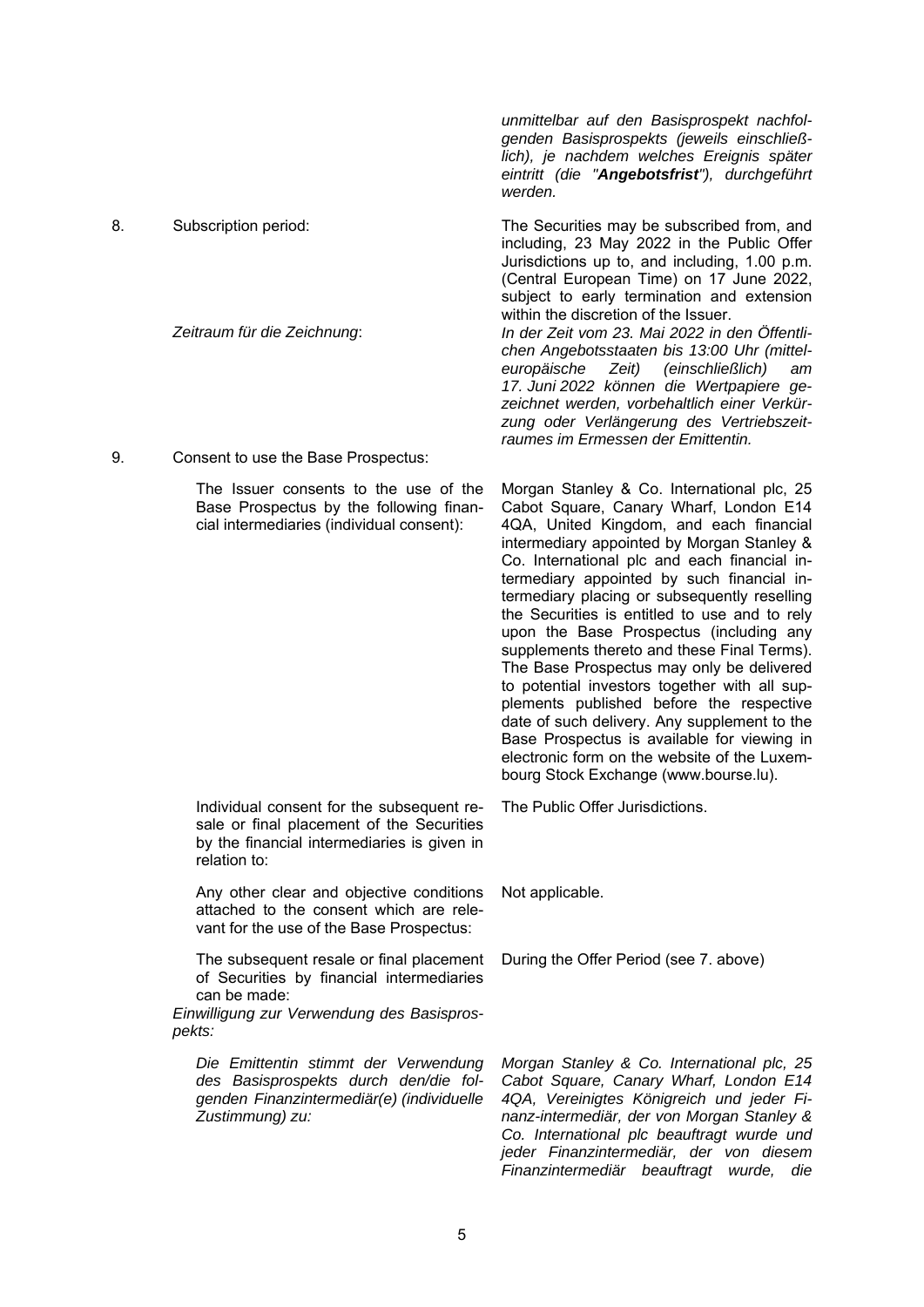|     |                                                                                                                                                                                 | Wertpapiere zu platzieren oder nachfolgend<br>weiter zu verkaufen, ist berechtigt, den Ba-<br>sisprospekt (einschließlich etwaiger Nach-<br>träge dazu und diese Endgültigen Bedingun-<br>gen) zu nutzen und sich darauf zu berufen.<br>Der Basisprospekt darf potentiellen Investo-<br>ren nur zusammen mit sämtlichen bis zum<br>Datum der jeweiligen Übergabe veröffentlich-<br>ten Nachträgen übergeben werden. Jeder<br>Nachtrag zum Basisprospekt kann in elekt-<br>ronischer Form auf der Internetseite der<br>Wertpapierbörse<br>Luxemburg<br>(www.bourse.lu) eingesehen werden. |
|-----|---------------------------------------------------------------------------------------------------------------------------------------------------------------------------------|------------------------------------------------------------------------------------------------------------------------------------------------------------------------------------------------------------------------------------------------------------------------------------------------------------------------------------------------------------------------------------------------------------------------------------------------------------------------------------------------------------------------------------------------------------------------------------------|
|     | Individuelle Zustimmung zu der späteren<br>Weiterveräußerung und der endgültigen<br>Platzierung der Wertpapiere durch die Fi-<br>nanzintermediäre wird gewährt in Bezug<br>auf: | Die Angebotsjurisdiktionen                                                                                                                                                                                                                                                                                                                                                                                                                                                                                                                                                               |
|     | Alle sonstigen klaren und objektiven Be-<br>dingungen, an die die Zustimmung ge-<br>bunden ist und die für die Verwendung<br>des Basisprospekts relevant sind:                  | Nicht anwendbar.                                                                                                                                                                                                                                                                                                                                                                                                                                                                                                                                                                         |
|     | Die spätere Weiterveräußerung und end-<br>gültigen Platzierung der Wertpapiere<br>durch Finanzintermediäre kann erfolgen<br>während:                                            | Während der Angebotsfrist (siehe 7. oben).                                                                                                                                                                                                                                                                                                                                                                                                                                                                                                                                               |
| 10. | <b>Commissions and Fees:</b><br>(i)                                                                                                                                             | A maximum of 7.00 per cent. of the Specified<br>Denomination (equal to a client reoffer of up<br>to 93.00 per cent. of the specified denomina-<br>tion).                                                                                                                                                                                                                                                                                                                                                                                                                                 |
|     | Provisionen und Gebühren:                                                                                                                                                       | Maximal 7,00% des Nennbetrags (enstpre-<br>chend einem Kunden Re-offer von bis zu<br>93,00 % des Nennbetrags).                                                                                                                                                                                                                                                                                                                                                                                                                                                                           |
|     | (ii) Expenses and taxes specifically charged<br>to the subscriber of the Securities:                                                                                            | None                                                                                                                                                                                                                                                                                                                                                                                                                                                                                                                                                                                     |
|     | Kosten und Steuern, die speziell dem Zeich-<br>ner in Rechnung gestellt werden:                                                                                                 | Keine                                                                                                                                                                                                                                                                                                                                                                                                                                                                                                                                                                                    |
| 11. | Categories of potential investors:                                                                                                                                              | Not Applicable                                                                                                                                                                                                                                                                                                                                                                                                                                                                                                                                                                           |
|     | Kategorien potenzieller Investoren:                                                                                                                                             | Nicht anwendbar                                                                                                                                                                                                                                                                                                                                                                                                                                                                                                                                                                          |
| 12. | Information with regard to the manner, place<br>and date of the publication of the results of<br>the offer:                                                                     | Not Applicable                                                                                                                                                                                                                                                                                                                                                                                                                                                                                                                                                                           |
|     | Informationen zu der Art und Weise, des<br>Orts und des Termins, der Veröffentlichung<br>der Ergebnisse des Angebots:                                                           | Nicht anwendbar                                                                                                                                                                                                                                                                                                                                                                                                                                                                                                                                                                          |
| 13. | ISIN:                                                                                                                                                                           | DE000MS8JQX5                                                                                                                                                                                                                                                                                                                                                                                                                                                                                                                                                                             |
| 14. | <b>German Securities Code</b><br>WKN:                                                                                                                                           | MS8JQX                                                                                                                                                                                                                                                                                                                                                                                                                                                                                                                                                                                   |

 $14.$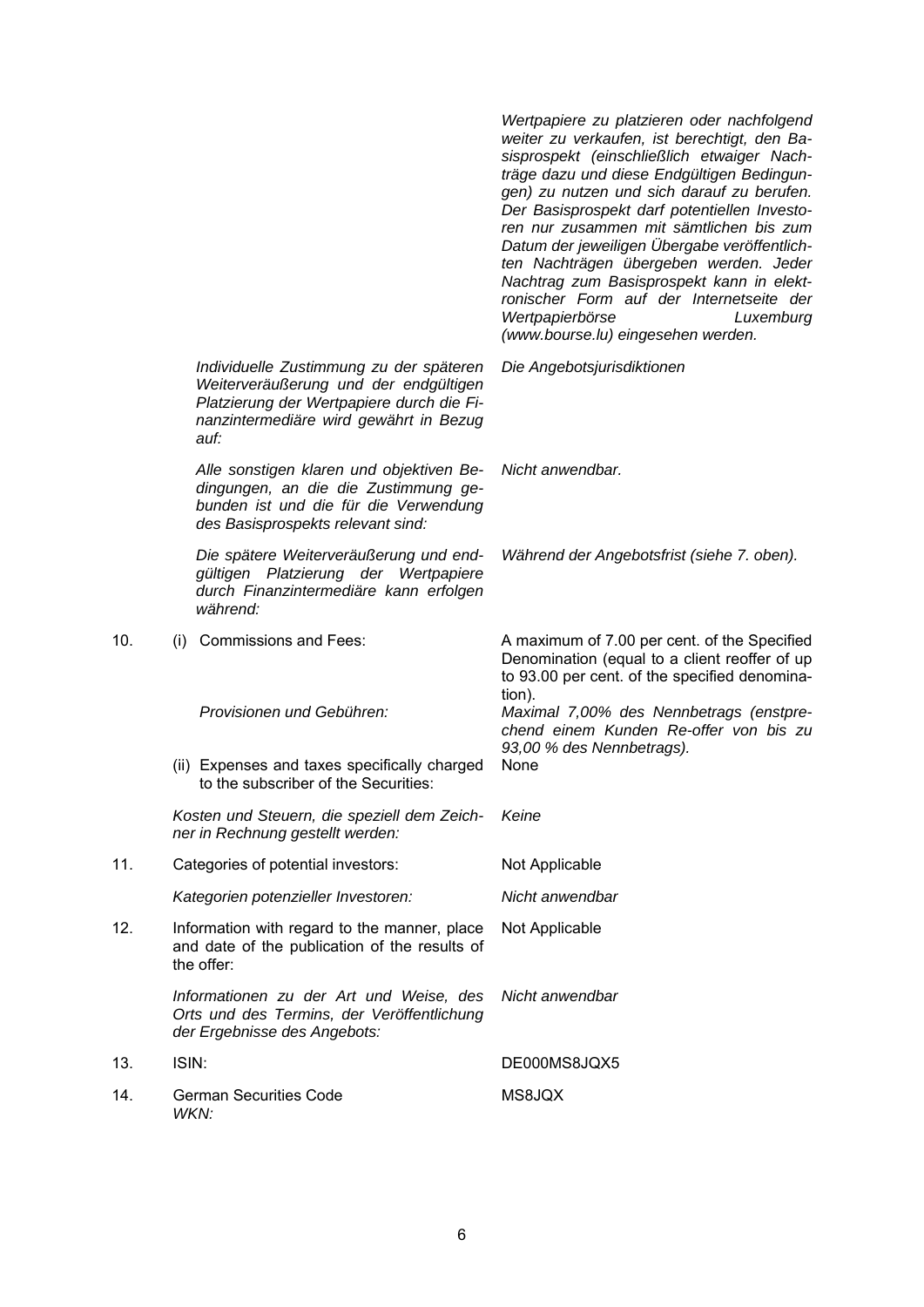- 15. An Indication where information about the www.stoxx.com past and the future performance of the Indices and their volatility can be obtained: *Hinweis darauf, wo Angaben über die vergangene und künftige Wertentwicklung der Indizes und ihre Volatilität eingeholt werden können:*
- 16. Details of benchmark administrator: EURO STOXX Banks Price EUR Index,

STOXX Europe 600 Health Care Price EUR Index, STOXX Europe 600 Basic Resources Price EUR Index and STOXX Europe 600 Telecommunication Price EUR Index are administered by Stoxx Limited, who as at the Issue Date, appears on the register of administrators and benchmarks established and maintained by the European Securities and Markets Authority pursuant to Article 36 of the Benchmarks (Regulation (EU) 2016/1011) (the "**Benchmarks Regulation**").

*www.stoxx.com* 

- Details zu Benchmark Administrator: *EURO STOXX Banks Price EUR Index, STOXX Europe 600 Health Care Price EUR Index, STOXX Europe 600 Basic Resources Price EUR Index und STOXX Europe 600 Telecommunication Price EUR Index werden von Stoxx Limited verwaltet, der zum Begebungstag im Register der Administratoren und Benchmarks, das von der Europäischen Wertpapier- und Marktaufsichtsbehörde (European Securities and Markets Authority) gemäß Artikel 36 der Benchmark-Verordnung (Verordnung (EU) 2016/1011) (die "Benchmark-Verordnung") erstellt und geführt wird, aufgeführt ist.*
- 17. Potential application of Section 871(m) of the U.S. Tax Code:

*Mögliche Anwendbarkeit von Section 871(m) des U.S. Steuergesetzes:*

The Issuer has determined that the Securities should not be subject to withholding under Section 871(m) of the U.S. Tax Code. A detailed description in this relation can be found in the Base Prospectus in the Section "Disclaimer – Possible Application of Section 871(m) of the U.S. Tax Code".

*Nach Festlegung der Emittentin sollten die Wertpapiere nicht dem Steuereinbehalt gemäß Section 871(m) des U.S.- Steuergesetzes unterliegen. Eine ausführliche Darstellung dieser Thematik ist im Basisprospekt im Abschnitt "Disclaimer – Mögliche Anwendbarkeit von Section 871(m) des U.S.-Steuergesetzes" enthalten.*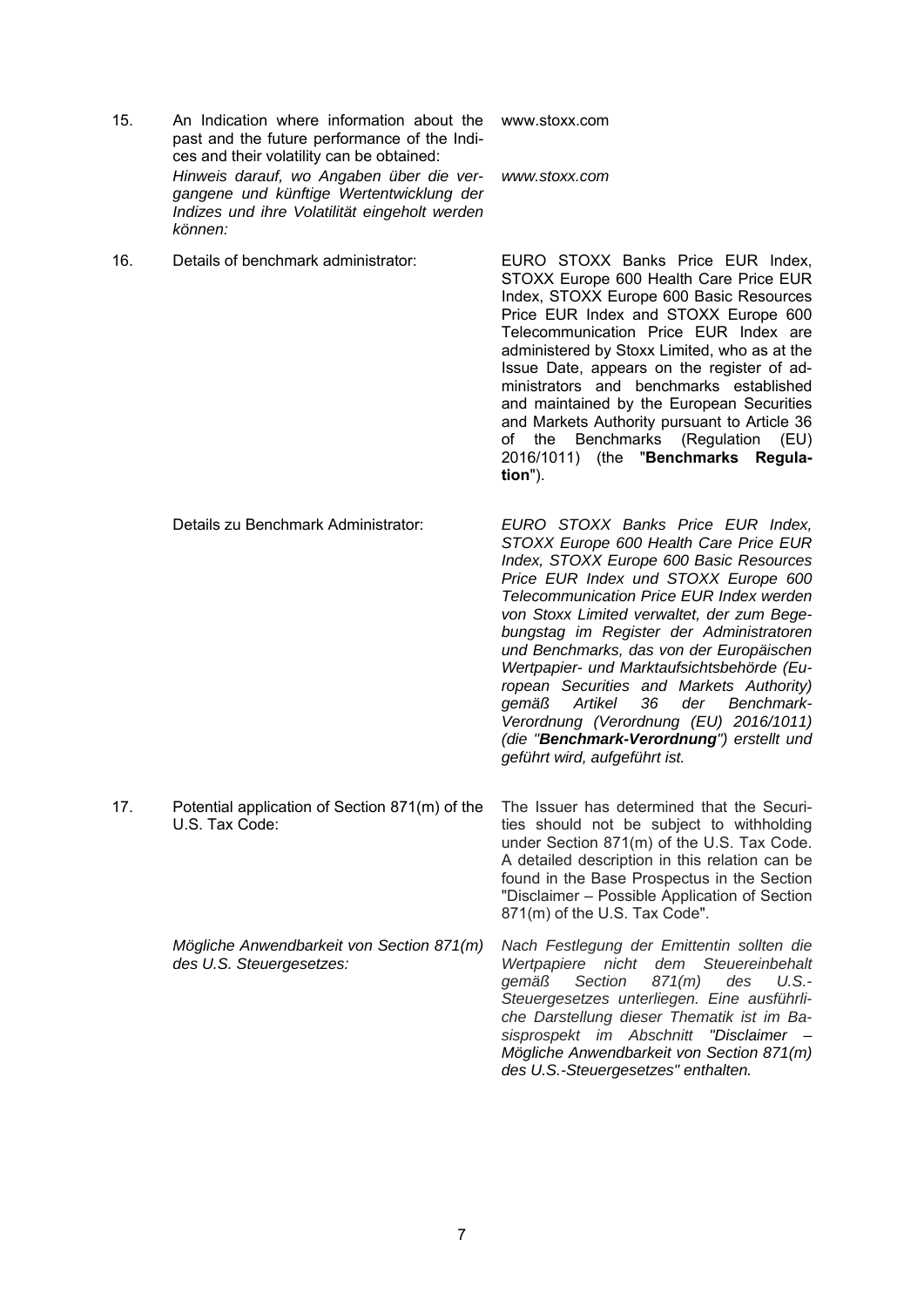#### **(Currency. Denomination. Form. Clearing System)**

- (1) *Currency. Denomination. Form*. This Series of certificates (the "**Securities**") of Morgan Stanley B.V. (the "**Issuer**") is issued in an aggregate principal amount of up to Euro (the "**Currency**" or "**EUR**") 5,000,000 (in words: five million) on 24 June 2022 (the "**Issue Date**") and is divided in denominations of EUR 1,000 (the "**Specified Denomination**"). In accordance with these Terms and Conditions, Holders have the right to demand from the Issuer payment of the Index Linked Redemption Amount (as defined in §4a). The aforementioned right of the Holder will be deemed to be automatically exercised at maturity without the requirement of an exercise notice if the Securities are in the money at such date.
- (2) *Global Note.* The Securities are represented by a global note (the "**Global Note**") without coupons which shall be signed manually or by facsimile by one or more authorised signatory/ies of the Issuer and shall be authenticated by or on behalf of the Fiscal Agent. The holders of the Securities (each a "**Holder**" and, together, the "**Holders**") will not have the right to demand or to receive definitive securities under any circumstances.
- (3) *Clearing System*. Each Global Note will be kept in custody by or on behalf of the Clearing System until all obligations of the Issuer under the Securities have been satisfied. "**Clearing System**" means the following: Clearstream Banking AG, Frankfurt am Main ("**CBF**") or any successor in this capacity. The Holders have claims to coownership shares of the respective Global Note which may be transferred in accordance with the rules and regulations of the respective Clearing System.

# **(Währung. Stückelung. Form. Clearing Systeme)**

- (1) *Währung. Stückelung. Form*. Diese Serie von Zertifikaten (die "**Wertpapiere**") der Morgan Stanley B.V. (die "**Emittentin**") wird in Euro (die "**Währung**" oder "**EUR**") im Gesamtnennbetrag von bis zu EUR 5.000.000 (in Worten: fünf Millionen) am 24. Juni 2022 (der "**Begebungstag**") begeben und ist eingeteilt in Stückelungen von EUR 1.000 (der "**Nennbetrag**"). Die Gläubiger sind nach Maßgabe dieser Emissionsbedingungen berechtigt, von der Emittentin die Zahlung des Indexbezogenen Rückzahlungsbetrags (wie in §4a definiert) zu verlangen. Das vorgenannte Recht des Gläubigers gilt bei Fälligkeit als automatisch ausgeübt, ohne dass es hierfür einer Kündigungserklärung bedarf, sofern die Wertpapiere an diesem Tag 'in the money' sind.
- (2) *Globalurkunde*. Die Wertpapiere sind durch eine Globalurkunde (die "**Globalurkunde**") ohne Zinsscheine verbrieft, welche die eigenhändige/n oder faksimilierte/n Unterschrift/en eines oder mehrerer ordnungsgemäß bevollmächtigten/er Vertreter/s der Emittentin trägt und von der Hauptzahlstelle mit einer Kontrollunterschrift versehen ist. Gläubiger der Wertpapiere (jeweils ein "**Gläubiger**" und zusammen die "**Gläubiger**") haben unter keinen Umständen das Recht, effektive Wertpapiere zu verlangen oder zu erhalten.
- (3) *Clearing System*. Jede Globalurkunde wird so lange von einem oder im Namen eines Clearing Systems verwahrt werden, bis sämtliche Verbindlichkeiten der Emittentin aus den Wertpapieren erfüllt sind. "**Clearing System**" bedeutet folgendes: Clearstream Banking AG, Frankfurt am Main ("**CBF**") oder jeder Rechtsnachfolger. Den Gläubigern stehen Miteigentumsanteile an der jeweiligen Globalurkunde zu, die gemäß den Regelungen und Bestimmungen des jeweiligen Clearing Systems übertragen werden können.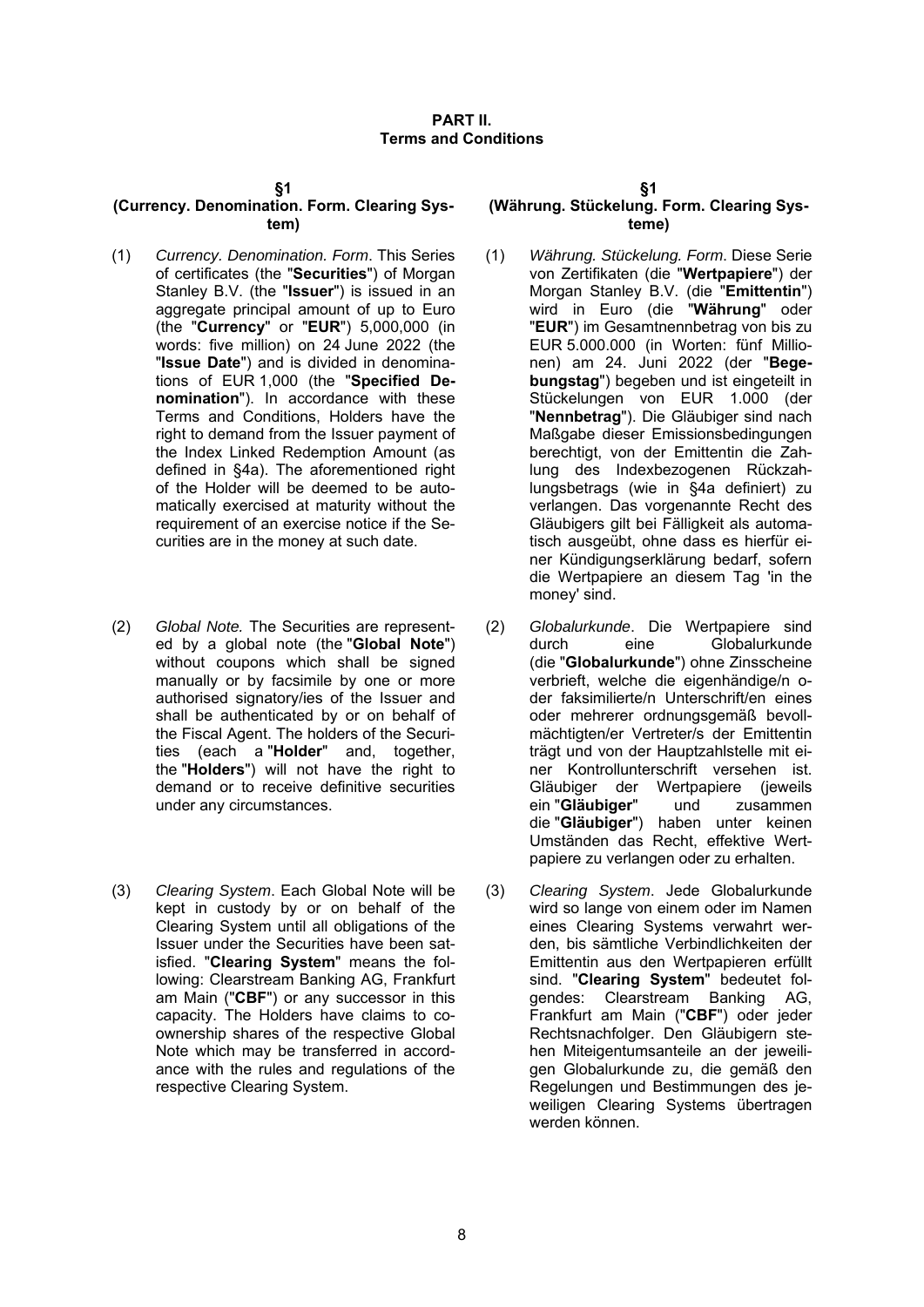#### **§2 (Status. Guarantee)**

- (1) *Status*. The obligations under the Securities constitute unsecured and unsubordinated obligations of the Issuer ranking *pari passu* among themselves and *pari passu* with all other unsecured and unsubordinated obligations of the Issuer, save for such obligations as may be preferred by mandatory provisions of law.
- (2) *Guarantee*. Morgan Stanley (the "**Guarantor**") has given its unconditional and irrevocable quarantee tional and irrevocable guarantee (the "**Guarantee**") for the due payment of principal of, and interest on, and any other amounts expressed to be payable under the Securities. Under the Guarantee, upon non-payment by the Issuer, each Holder may require performance of the Guarantee directly from the Guarantor and enforce the Guarantee directly against the Guarantor. The Guarantee constitutes a direct, unconditional and unsecured obligation of the Guarantor and ranks without preference among themselves and *pari passu* with all other outstanding unsecured and unsubordinated obligations of the Guarantor, present and future, but, in the event of insolvency, only to the extent permitted by laws affecting creditors' rights. Copies of the Guarantee may be obtained free of charge at the office of the Fiscal Agent set forth in §9.

#### **§3 (Interest)**

(1) *Rate of Interest and Interest Payment Dates.* The Securities shall bear interest on their Specified Denomination from (and including) the Issue Date (the "**Interest Commencement Date**") to (but excluding) the Maturity Date (as defined in §4(1)) at the rate of 6.55 per cent. *per annum*.

> Interest shall be payable in arrear on 26 June 2023, 24 June 2024, 24 June 2025 and 24 June 2026 (each such date, an "**Interest Payment Date**"), subject to adjustment in accordance with §5(2). The first payment of interest shall, subject to adjustment in accordance with §5(2), be made on the first Interest Payment Date.

#### **§2 (Status. Garantie)**

- (1) *Status*. Die Verpflichtungen aus den Wertpapieren begründen unbesicherte und nicht nachrangige Verbindlichkeiten der Emittentin, die untereinander und mit allen anderen unbesicherten und nicht nachrangigen Verbindlichkeiten der Emittentin gleichrangig sind, vorbehaltlich zwingender gesetzlicher Vorschriften, die den Verpflichtungen Vorrang einräumen.
- (2) *Garantie*. Morgan Stanley (die "**Garantin**") hat eine unbedingte und unwiderrufliche Garantie (die "**Garantie**") für die vertragsgemäße Zahlung von Kapital und Zinsen sowie sonstiger auf die Wertpapiere zahlbarer Beträge übernommen. Aufgrund der Garantie kann jeder Gläubiger nach der Nichtzahlung durch die Emittentin die Erfüllung der Garantie direkt von der Garantin verlangen und die Garantie direkt gegen die Garantin durchsetzen. Die Garantie begründet unmittelbare, unbedingte und nicht-besicherte Verbindlichkeiten der Garantin, die untereinander und mit allen anderen ausstehenden nicht-besicherten und nicht-nachrangigen gegenwärtigen und zukünftigen Verbindlichkeiten der Garantin gleichrangig sind, jedoch im Falle der Insolvenz nur in dem Umfang wie nach Gläubigerschutzgesetzen gestattet. Kopien der Garantie sind kostenlos bei der in §9 bezeichneten Geschäftsstelle der Hauptzahlstelle erhältlich.

# **§3 (Zinsen)**

(1) *Zinssatz und Zinszahlungstage.* Die Wertpapiere werden in Höhe ihres Nennbetrags verzinst, und zwar vom Begebungstag (der "**Verzinsungsbeginn**") (einschließlich) bis zum Fälligkeitstag (wie in §4 (1) definiert) (ausschließlich) mit jährlich 6,55%.

> Die Zinsen sind nachträglich am 26. Juni 2023, 24. Juni 2024, 24. Juni 2025 und 24. Juni 2026 (jeweils ein "**Zinszahlungstag**"), vorbehaltlich einer Anpassung gemäß §5(2), zahlbar. Die erste Zinszahlung erfolgt am ersten Zinszahlungstag vorbehaltlich einer Anpassung gem. §5(2).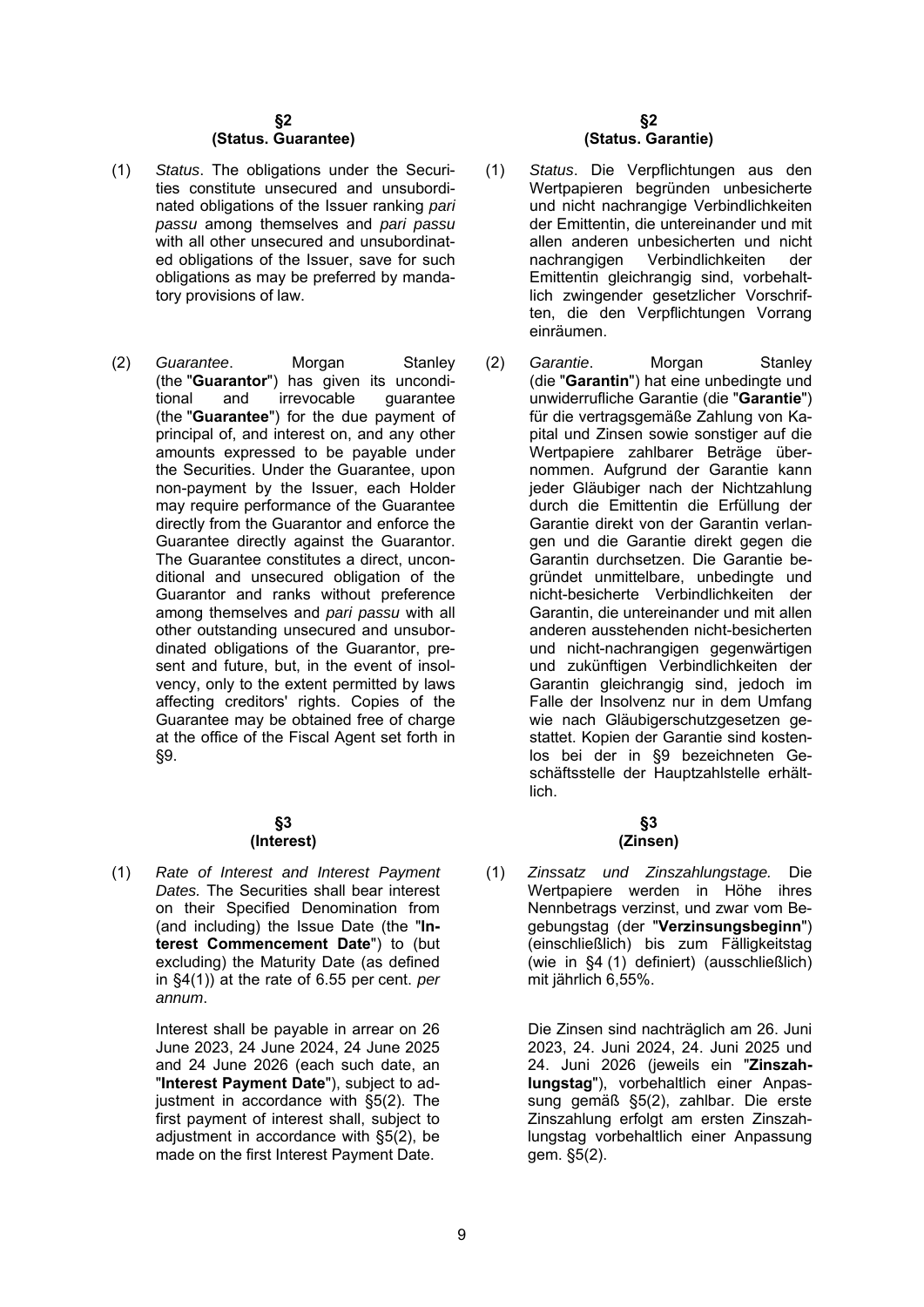There will be no payment of accrued interest for any secondary market trades as accrued interest will be reflected in the on-going trading price of the Securities.

- (2) *Calculation of Interest for Partial Periods.* If interest is required to be calculated for a period of less than a full year, such interest shall be calculated on the basis of the Day Count Fraction (as defined below).
- (3) "**Day Count Fraction**", in respect of the calculation of an amount for any period of time (the "**Calculation Period**") means:

the number of days in the Calculation Period divided by 360 (the number of days to be calculated on the basis of a year of 360 days with twelve 30-day months (unless (i) the last day of the Calculation Period is the 31st day of a month but the first day of the Calculation Period is a day other than the 30th or 31st day of a month, in which case the month that includes that last day shall not be considered to be shortened to a 30-day month, or (ii) the last day of the Calculation Period is the last day of the month of February, in which case the month of February shall not be considered to be lengthened to a 30-day month)).

(4) If the Issuer for any reason fails to render any payment in respect of the Securities when due, interest shall continue to accrue at the default rate established by statutory law on the outstanding amount from, and, including, the due date to, but excluding, the day on which such payment is received by or on behalf of the Holders.

# **§4**

# **(Redemption)**

(1) *Redemption*. Subject to a postponement due to a Disrupted Day pursuant to §4b and the occurrence of an Automatic Early Redemption Event (as defined below), the Securities shall be redeemed on 24 June 2026 (the "**Maturity Date**") at the Index Linked Redemption Amount. The Index Linked Redemption Amount in respect of each Security shall be calculated by the

Es wird bei etwaigen Sekundärmarktgeschäften keine Zahlung im Hinblick auf aufgelaufene Zinsen erfolgen. Diese werden im laufenden Handelspreis der Wertpapiere reflektiert.

- (2) *Unterjährige Berechnung der Zinsen.* Sofern Zinsen für einen Zeitraum von weniger als einem Jahr zu berechnen sind, erfolgt die Berechnung auf der Grundlage des Zinstagequotienten (wie nachstehend definiert).
- (3) "**Zinstagequotient**" bezeichnet im Hinblick auf die Berechnung eines Betrags für einen beliebigen Zeitraum (der "**Zinsberechnungszeitraum**"):

Die Anzahl von Tagen im Zinsberechnungszeitraum dividiert durch 360 (wobei die Anzahl der Tage auf der Grundlage eines Jahres von 360 mit zwölf Monaten zu 30 Tagen zu ermitteln ist (es sei denn, (i) der letzte Tag des Zinsberechnungszeitraumes fällt auf den 31. Tag eines Monats, während der erste Tag des Zinsberechnungszeitraumes weder auf den 30. noch auf den 31. Tag eines Monats fällt, wobei in diesem Fall der diesen Tag enthaltende Monat nicht als ein auf 30 Tage gekürzter Monat zu behandeln ist, oder (ii) der letzte Tag des Zinsberechnungszeitraumes fällt auf den letzten Tag des Monats Februar, wobei in diesem Fall der Monat Februar nicht als ein auf 30 Tage verlängerter Monat zu behandeln ist)).

(4) Wenn die Emittentin eine fällige Zahlung auf die Wertpapiere aus irgendeinem Grund nicht leistet, wird der ausstehende Betrag von dem Fälligkeitstag (einschließlich) bis zum Tag der vollständigen Zahlung an die Gläubiger (ausschließlich) mit dem gesetzlich bestimmten Verzugszins verzinst.

#### **§4 (Rückzahlung)**

(1) *Rückzahlung*. Die Wertpapiere werden vorbehaltlich einer Verschiebung aufgrund eines Störungstages nach §4b und des Eintritts eines Automatischen Vorzeitigen Rückzahlungsereignisses (wie nachstehend definiert) am 24. Juni 2026 (der "**Fälligkeitstag**") zurückgezahlt, und zwar zu ihrem Indexbezogenen Rückzahlungsbetrag. Der In-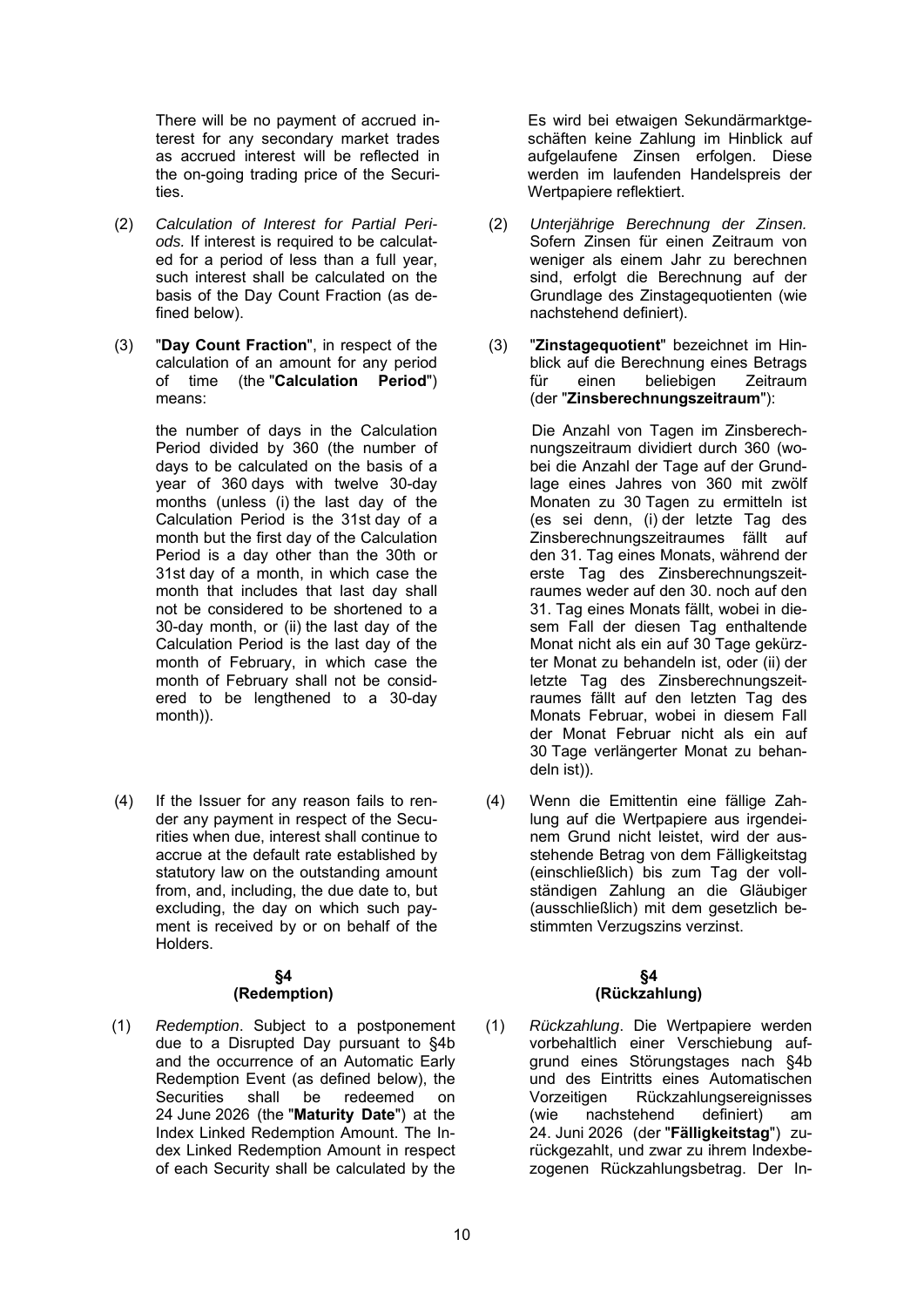Calculation Agent by applying the relevant determinations by the Determination Agent and in accordance with the provisions hereof and shall be notified to the Holders in accordance with §12 by the Determination Agent immediately after being determined.

(2) *Tax Call*. Each Security shall be redeemed at the Early Redemption Amount at the option of the Issuer in whole, but not in part, at any time, on giving not less than 30 days' notice to the Holders (which notice shall be irrevocable) by settlement in cash in accordance with §12 if a Tax Event occurs whereby "**Tax Event**" means that; (i) on the occasion of the next payment or delivery due under the Securities, the Issuer or the Guarantor has or will become obliged to pay Additional Amounts as provided or referred to in §6 as a result of any change in, or amendment to, the laws or regulations of any jurisdiction where the Issuer has its registered office or where the Guarantor has its registered office, where the Fiscal Agent (as set out in §9) and the Paying Agent (as set out in §9) has its registered office, respectively, or any jurisdiction where the Securities have been publicly offered or the United States of America or any political subdivision or any authority thereof or therein having power to tax (each a "**Taxing Jurisdiction**"), or any change in the application or official interpretation of such laws or regulations, which change or amendment becomes effective on or after the Issue Date; and (ii) such obligation cannot be avoided by the Issuer or the Guarantor taking reasonable measures (but no Substitution of the Issuer pursuant to §10) available to it. Before the publication of any notice of redemption pursuant to this paragraph, the Issuer shall deliver to the Fiscal Agent a certificate signed by an executive director of the Issuer stating that the Issuer is entitled to effect such redemption and setting forth a statement of facts showing that the conditions precedent to the right of the Issuer so to redeem have occurred, and an opinion of independent legal or tax advisers of recognised standing to the effect that the Issuer or the Guarantor has or will become obliged to pay such Additional Amounts as a result of such change or amendment.

dexbezogene Rückzahlungsbetrag bezüglich jedes Wertpapiers wird von der Berechnungsstelle unter Anwendung der maßgeblichen Festlegungen der Festlegungsstelle und in Übereinstimmung mit den Bestimmungen dieser Emissionsbedingungen berechnet und wird den Gläubigern von der Festlegungsstelle gemäß §12 unverzüglich nach seiner Feststellung mitgeteilt.

(2) *Vorzeitige Rückzahlung aus steuerlichen Gründen*. Jedes Wertpapier kann auf Wunsch der Emittentin vollständig, aber nicht teilweise jederzeit zum Vorzeitigen Rückzahlungsbetrag durch Barausgleich gemäß §12 zurückgezahlt werden, nachdem die Emittentin die Gläubiger mindestens 30 Tage zuvor über die entsprechende Absicht unwiderruflich informiert hat, vorausgesetzt ein Steuerereignis ist eingetreten, wobei "**Steuerereignis**" bedeutet, dass (i) die Emittentin oder die Garantin zum nächstfolgenden Termin einer fälligen Zahlung bzw. Lieferung unter den Wertpapieren verpflichtet ist, bzw. dazu verpflichtet sein wird, in Folge einer Änderung oder Ergänzung der Gesetze und Verordnungen einer Rechtsordnung, in der die Emittentin oder die Garantin ihren Sitz hat, einer Rechtsordnung, in der jeweils die Hauptzahlstelle (wie in §9 angegeben) und die Zahlstelle (wie in §9 angegeben) ihren Sitz hat, oder einer Rechtsordnung, in der die Wertpapiere öffentlich angeboten worden sind, oder den Vereinigten Staaten von Amerika (jeweils eine "**Steuerjurisdiktion**") oder einer jeweils zur Steuererhebung ermächtigten Gebietskörperschaft oder Behörde, oder Änderungen in der Anwendung oder offiziellen Auslegung solcher Gesetze und Verordnungen, sofern die entsprechende Änderung am oder nach dem Begebungstag wirksam wird, Zusätzliche Beträge gemäß §6 zu zahlen, und (ii) eine solche Verpflichtung seitens der Emittentin oder der Garantin nicht durch angemessene ihr zur Verfügung stehenden Maßnahmen vermieden werden kann (jedoch nicht durch Ersetzung der Emittentin gemäß §10). Vor Bekanntgabe einer Mitteilung über eine Rückzahlung gemäß diesen Bestimmungen hat die Emittentin der Hauptzahlstelle eine von einem Mitglied der Geschäftsführung der Emittentin unterzeichnete Bescheinigung zukommen zu lassen, der zufolge die Emittentin berechtigt ist, eine entsprechende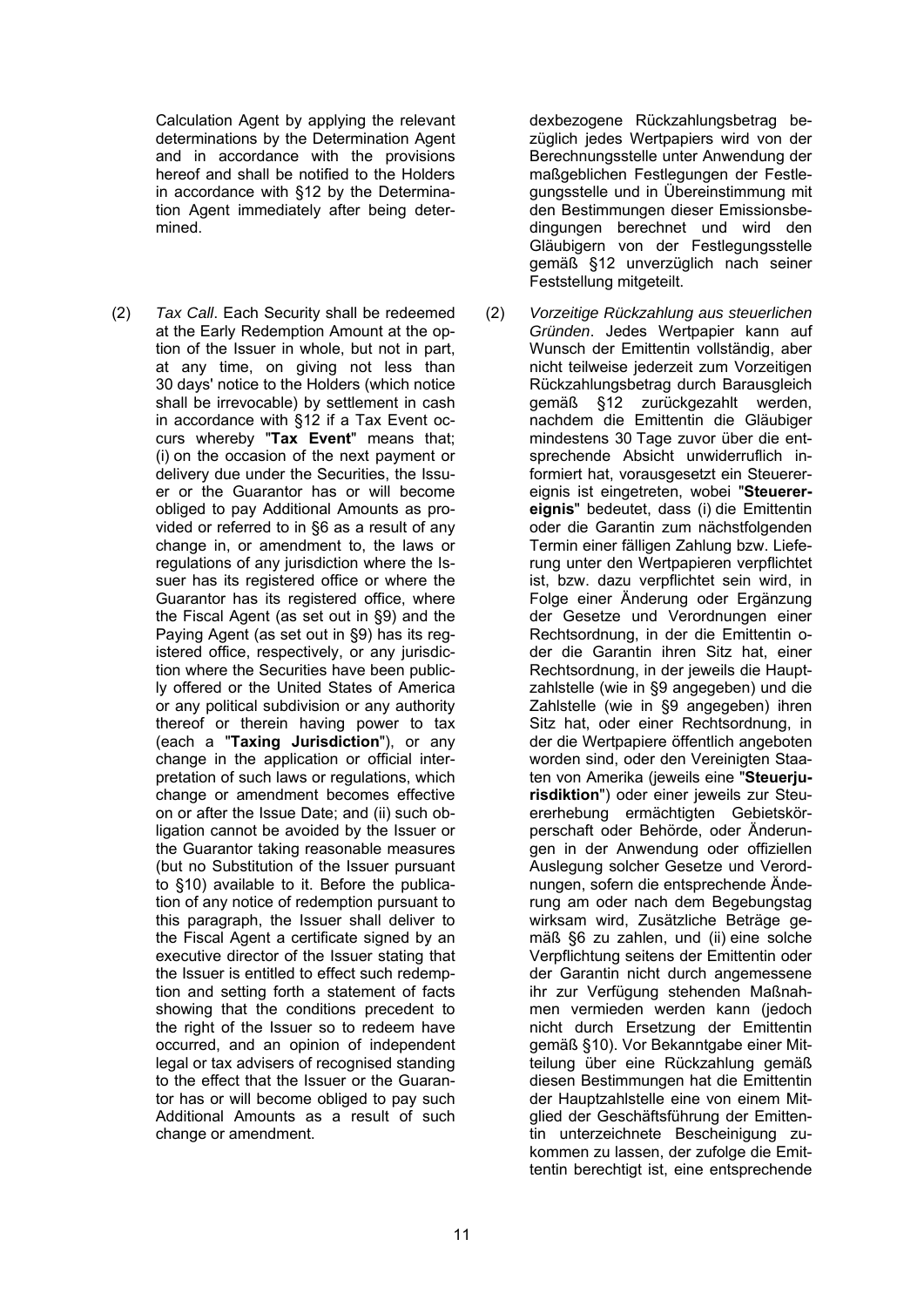(3) *Automatic Early Redemption*. The Securities shall be redeemed on the relevant Automatic Early Redemption Date at the relevant Automatic Early Redemption Amount if on an Automatic Early Redemption Observation Date relating to such Automatic Early Redemption Date the Automatic Early Redemption Event occurred, without the requirement of an exercise notice by the Issuer (the "**Automatic Early Redemption**"). The occurrence of an Automatic Early Redemption Event will be notified to the Holders in accordance with §12.

"**Automatic Early Redemption Amount**" means an amount per Security which is equal to 100 per cent. of the Specified Denomination.

"**Automatic Early Redemption Event**" means that on an Automatic Early Redemption Observation Date the official closing level of each Index<sub>(i)</sub> is equal to or greater than the Automatic Early Redemption Level;

"**Automatic Early Redemption Date**" means the respective date as set out in the column "Automatic Early Redemption Date" in the table at the end of §4a.

"**Automatic Early Redemption Level**" means 100 per cent. of the official closing level of the Index $(i)$  on the Initial Index Valuation Date.

"**Automatic Early Redemption Observation Date**" means the respective date as set out in the column "Automatic Early ReRückzahlung zu leisten, und in der nachvollziehbar dargelegt ist, dass die Bedingungen für das Recht der Emittentin zur Rückzahlung gemäß diesen Bestimmungen erfüllt sind; zusätzlich hat die Emittentin ein von unabhängigen Rechts- oder Steuerberatern erstelltes Gutachten vorzulegen, demzufolge die Emittentin oder die Garantin in Folge einer entsprechenden Änderung oder Ergänzung zur Zahlung Zusätzlicher Beträge verpflichtet ist oder sein wird.

(3) *Automatische Vorzeitige Rückzahlung*. Die Wertpapiere werden vollständig zum maßgeblichen Automatischen Vorzeitigen Rückzahlungsbetrag an dem maßgeblichen Automatischen Vorzeitigen Rückzahlungstag zurückgezahlt, wenn an einem Automatischen Vorzeitigen Rückzahlungsbeobachtungstag bezogen auf diesen Automatischen Vorzeitigen Rückzahlungstag das Automatische Vorzeitige Rückzahlungsereignis eingetreten ist (die "**Automatische Vorzeitige Rückzahlung**"), ohne, dass es der Abgabe einer Kündigungserklärung durch die Emittentin bedarf. Der Eintritt des Automatischen Vorzeitigen Rückzahlungsereignisses, wird den Gläubigern nachträglich unverzüglich gemäß §12 mitgeteilt.

#### *Whereas*: *Wobei folgendes gilt:*

"**Automatischer Vorzeitiger Rückzahlungsbetrag**" bezeichnet einen Betrag pro Wertpapier, der 100 % des Nennbetrags beträgt

"**Automatisches Vorzeitiges Rückzahlungsereignis**" bezeichnet, dass an einem Automatischen Vorzeitigen Rückzahlungsbeobachtungstag der offizielle Schlussstand jedes Index<sub>(i)</sub> über dem Automatischen Vorzeitigen Rückzahlungslevel notiert oder diesem entspricht;

"**Automatischer Vorzeitiger Rückzahlungstag**" bezeichnet den jeweiligen in der Spalte "Automatischer Vorzeitiger Rückzahlungstag" in der Tabelle am Ende des §4a angegebenen Tag.

"**Automatisches Vorzeitiges Rückzahlungslevel**" bezeichnet 100% des offiziellen Schlussstands des Index<sub>(i)</sub> am Anfänglichen Index-Bewertungstag.

"**Automatischer Vorzeitiger Rückzahlungsbeobachtungstag**" bezeichnet den jeweiligen in der Spalte "Automati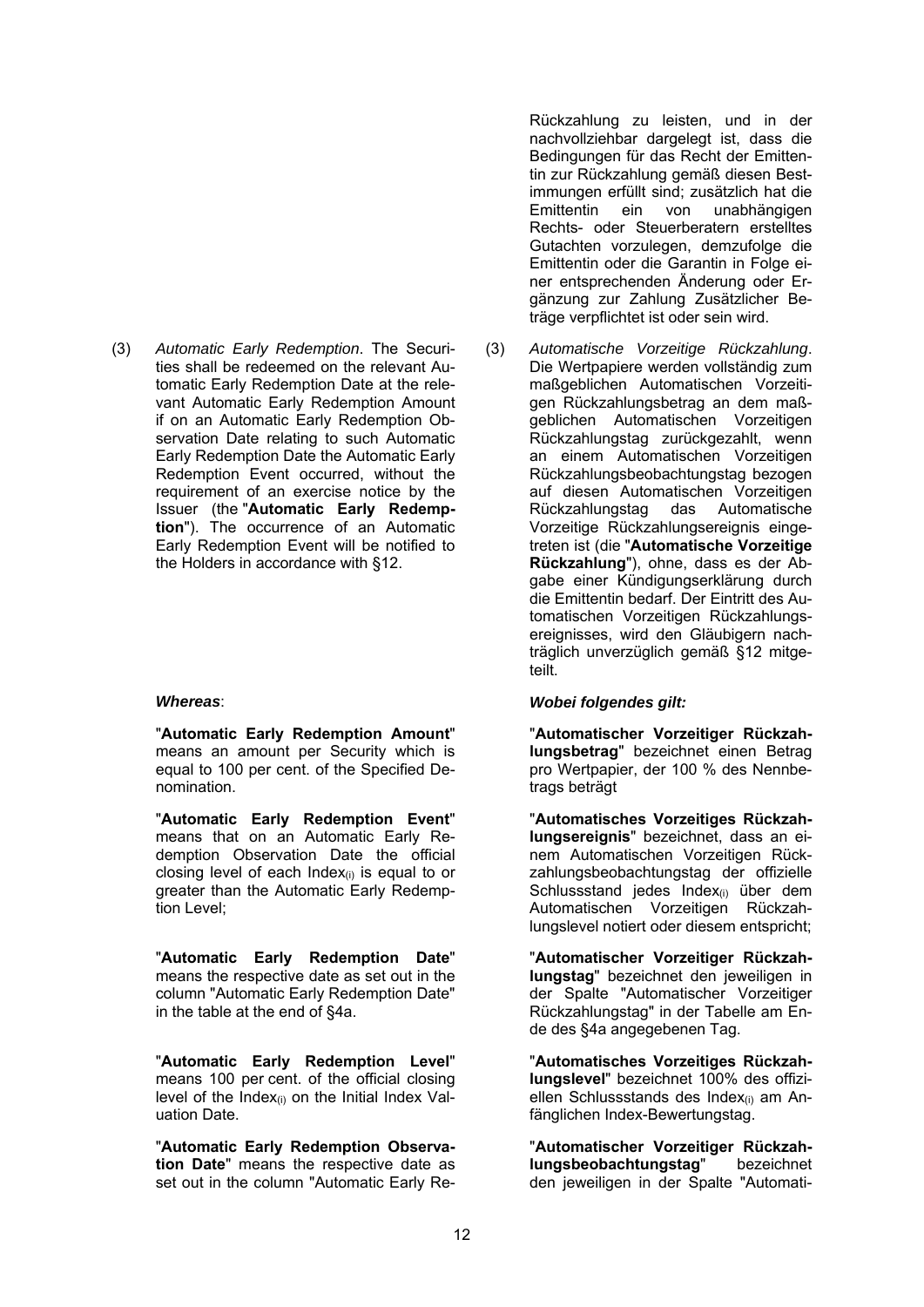demption Observation Date" in the table at the end of §4a.

(4) *Early Redemption following the occurrence of a Change in Law and/or Hedging Disruption and/or Increased Cost of Hedging*. The Issuer may redeem the Securities at any time prior to the Maturity Date following the occurrence of a Change in Law and/or a Hedging Disruption and/or an Increased Cost of Hedging. The Issuer will redeem the Securities in whole (but not in part) on the second Business Day after the notice of early redemption in accordance with §12 has been published and provided that such date does not fall later than two Business Days prior to the Maturity Date (the "**Early Redemption Date**") and will pay or cause to be paid the Early Redemption Amount (as defined below) in respect of such Securities to the relevant Holders for value on such Early Redemption Date, subject to any applicable fiscal or other laws or regulations and subject to and in accordance with these Terms and Conditions. Payments of any applicable taxes and redemption expenses will be made by the relevant Holder and the Issuer shall not have any liability in respect thereof.

# **Whereby: Wobei:**

"**Change in Law**" means that, on or after the Issue Date of the Securities (A) due to the adoption of or any change in any applicable law or regulation (including, without limitation, any tax law), or (B) due to the promulgation of or any change in the interpretation by any court, tribunal or regulatory authority with competent jurisdiction of any applicable law or regulation (including any action taken by a taxing authority), the Issuer determines in good faith that it (x) has become illegal to conclude a contract providing exposure to the Index or Indices (as the case may be), or  $(y)$  will incur a materially increased cost in performing its obligations under the Securities (including, without limitation, due to any increase in tax liability, decrease in tax benefit or other adverse effect on its tax position);

scher Vorzeitiger Rückzahlungsbeobachtungstag" in der Tabelle am Ende des §4a angegebenen Tag.

(4) *Vorzeitige Kündigung bei Vorliegen einer Rechtsänderung und/oder einer Hedging-Störung und/oder Gestiegener Hedging Kosten.* Die Emittentin kann die Wertpapiere jederzeit vor dem Fälligkeitstag bei Vorliegen einer Rechtsänderung und/oder einer Hedging-Störung und/oder Gestiegener Hedging Kosten vorzeitig zurückzahlen. Die Emittentin wird die Wertpapiere vollständig (aber nicht teilweise) am zweiten Geschäftstag, nachdem die Benachrichtigung der vorzeitigen Rückzahlung gemäß §12 veröffentlicht wurde, vorausgesetzt, dass dieser Tag nicht später als zwei Geschäftstage vor dem Fälligkeitstag liegt (der "**Vorzeitige Rückzahlungstag**"), zurückzahlen und wird den Vorzeitigen Rückzahlungsbetrag (wie nachstehend definiert) im Hinblick auf die Wertpapiere mit Wertstellung eines solchen Vorzeitigen Rückzahlungstags im Einklang mit den maßgeblichen Steuergesetzen oder sonstigen gesetzlichen oder behördlichen Vorschriften und in Einklang mit und gemäß diesen Emissionsbedingungen an die entsprechenden Gläubiger zahlen oder eine entsprechende Zahlung veranlassen. Zahlungen von Steuern oder vorzeitigen Rückzahlungsgebühren sind von den entsprechenden Gläubigern zu tragen und die Emittentin übernimmt hierfür keine Haftung.

"**Rechtsänderung**" bedeutet, dass (A) aufgrund des Inkrafttretens von Änderungen der Gesetze oder Verordnungen (einschließlich aber nicht beschränkt auf Steuergesetze) oder (B) der Änderung der Auslegung von gerichtlichen oder behördlichen Entscheidungen, die für die entsprechenden Gesetze oder Verordnungen relevant sind (einschließlich der Aussagen der Steuerbehörden), die Emittentin nach Treu und Glauben feststellt, dass (x) der Abschluss eines Vertrags, der sich auf ein Investment in den Index bzw. die Indizes bezieht, rechtswidrig geworden ist, oder (y) die Kosten, die mit den Verpflichtungen unter den Wertpapieren verbunden sind, wesentlich gestiegen sind (einschließlich aber nicht beschränkt auf Erhöhungen der Steuerverpflichtungen, der Senkung von steuerlichen Vorteilen oder anderen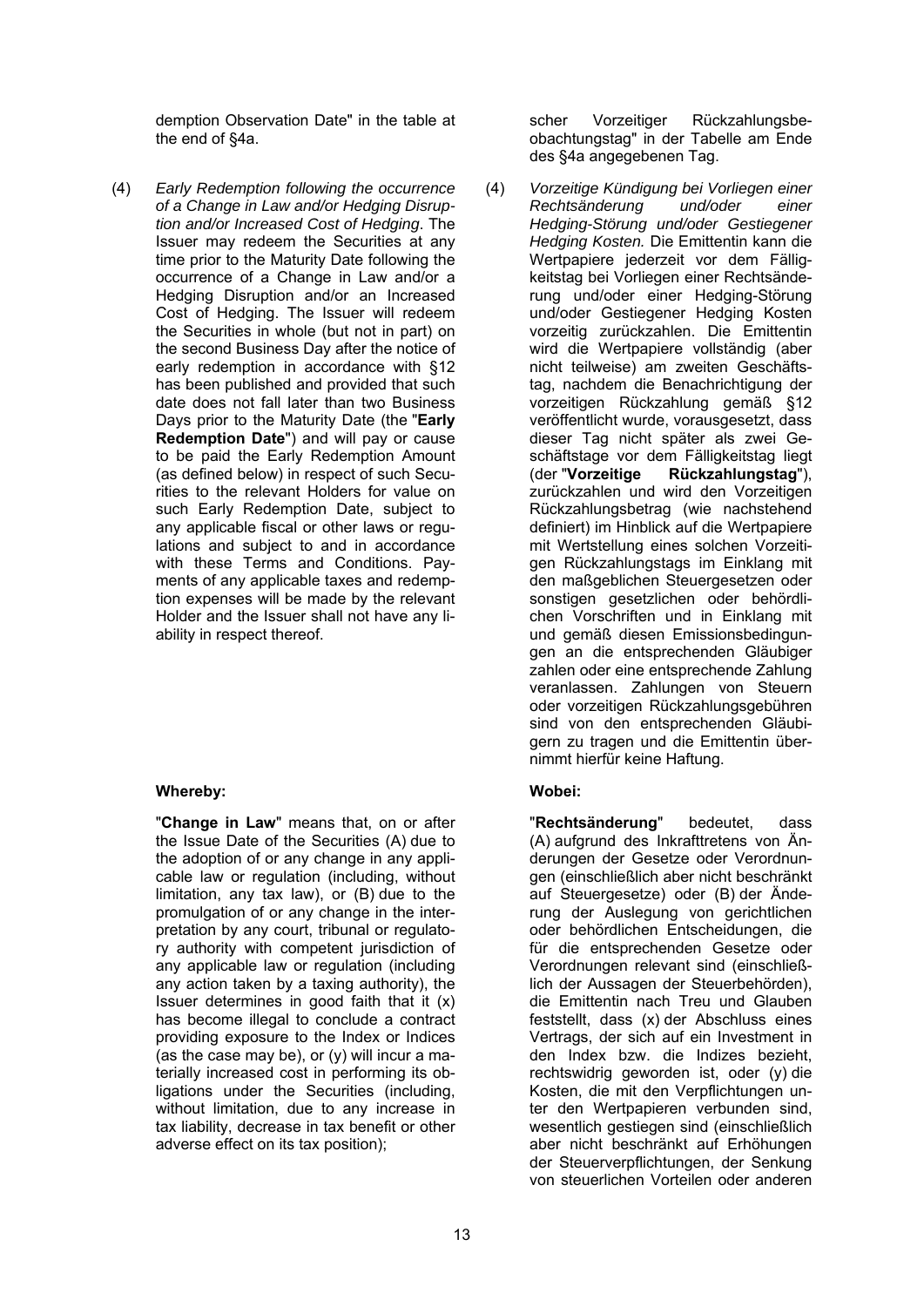"**Hedging Disruption**" means that the Issuer is unable, after using commercially reasonable efforts, to (A) acquire, establish, re-establish, substitute, maintain, unwind or dispose of any transaction(s) or asset(s) it deems necessary to hedge the risk of issuing and performing its obligations with respect to the Securities, or (B) realise, recover or remit the proceeds of any such transaction(s) or asset(s); and

"**Increased Cost of Hedging**" means that the Issuer would incur a materially increased (as compared with circumstances existing on the Issue Date) amount of tax, duty, expense or fee (other than brokerage commissions) to (A) acquire, establish, re-establish, substitute, maintain, unwind or dispose of any transaction(s) or asset(s) it deems necessary to hedge the risk of issuing and performing its obligations with respect to the Securities, or (B) realise, recover or remit the proceeds of any such transaction(s) or asset(s), provided that any such materially increased amount that is incurred solely due to the deterioration of the creditworthiness of the Issuer shall not be deemed an Increased Cost of Hedging.

(5) *Redemption Amount*. For the purposes of this §4 and §8, the following applies:

> The "**Early Redemption Amount**" in respect of each Security is an amount determined by the Determination Agent, acting in good faith and in a commercially reasonable manner, as at such day as is selected by the Determination Agent (provided that such day is not more than 15 days before the date fixed for redemption of the Securities), to be the amount per Specified Denomination that a Qualified Financial Institution (as defined below) would charge to assume all of the Issuer's payment and other obligations with respect to such Security per Specified Denomination as if no

negativen Auswirkungen auf die steuerrechtliche Behandlung), falls solche Änderungen an oder nach dem Begebungstag wirksam werden;

"**Hedging-Störung**" bedeutet, dass die Emittentin nicht in der Lage ist unter Anwendung wirtschaftlich vernünftiger Bemühungen, (A) Transaktionen abzuschließen, fortzuführen oder abzuwickeln bzw. Vermögenswerte zu erwerben, auszutauschen, zu halten oder zu veräußern, welche die Emittentin zur Absicherung von Risiken im Hinblick auf ihre Verpflichtungen aus den entsprechenden Wertpapieren für notwendig erachtet oder sie (B) nicht in der Lage ist, die Erlöse aus den Transaktionen bzw. Vermögenswerten zu realisieren, zurückzugewinnen oder weiterzuleiten; und

"**Gestiegene Hedging Kosten**" bedeutet, dass die Emittentin im Vergleich zum Begebungstag einen wesentlich höheren Betrag an Steuern, Abgaben, Aufwendungen und Gebühren (außer Maklergebühren) entrichten muss, um (A) Transaktionen abzuschließen, fortzuführen oder abzuwickeln bzw. Vermögenswerte zu erwerben, auszutauschen, zu halten oder zu veräußern, welche die Emittentin zur Absicherung von Risiken im Hinblick auf ihre Verpflichtungen aus den entsprechenden Wertpapieren für notwendig erachtet oder (B) Erlöse aus den Transaktionen bzw. Vermögenswerten zu realisieren, zurückzugewinnen oder weiterzuleiten, unter der Voraussetzung, dass Beträge, die sich nur erhöht haben, weil die Kreditwürdigkeit der Emittentin zurückgegangen ist, nicht als Gestiegene Hedging Kosten angesehen werden.

(5) *Rückzahlungsbetrag*. Innerhalb dieses §4 und §8 gilt folgendes:

> Der "**Vorzeitige Rückzahlungsbetrag**" jedes Wertpapiers ist ein Betrag, der von der Festlegungsstelle unter Berücksichtigung des Grundsatzes von Treu und Glauben und in wirtschaftlich vernünftiger Weise zu einem Tag festgelegt wird, den die Festlegungsstelle bestimmt (vorausgesetzt, dass dieser Tag nicht mehr als 15 Tage vor dem Tag liegt, der für die Rückzahlung der Wertpapiere festgelegt wurde) und der einem Betrag pro Nennbetrag entspricht, zu dem ein Qualifiziertes Finanzinstitut (wie nachstehend definiert) sämtliche Zahlungsverbindlich-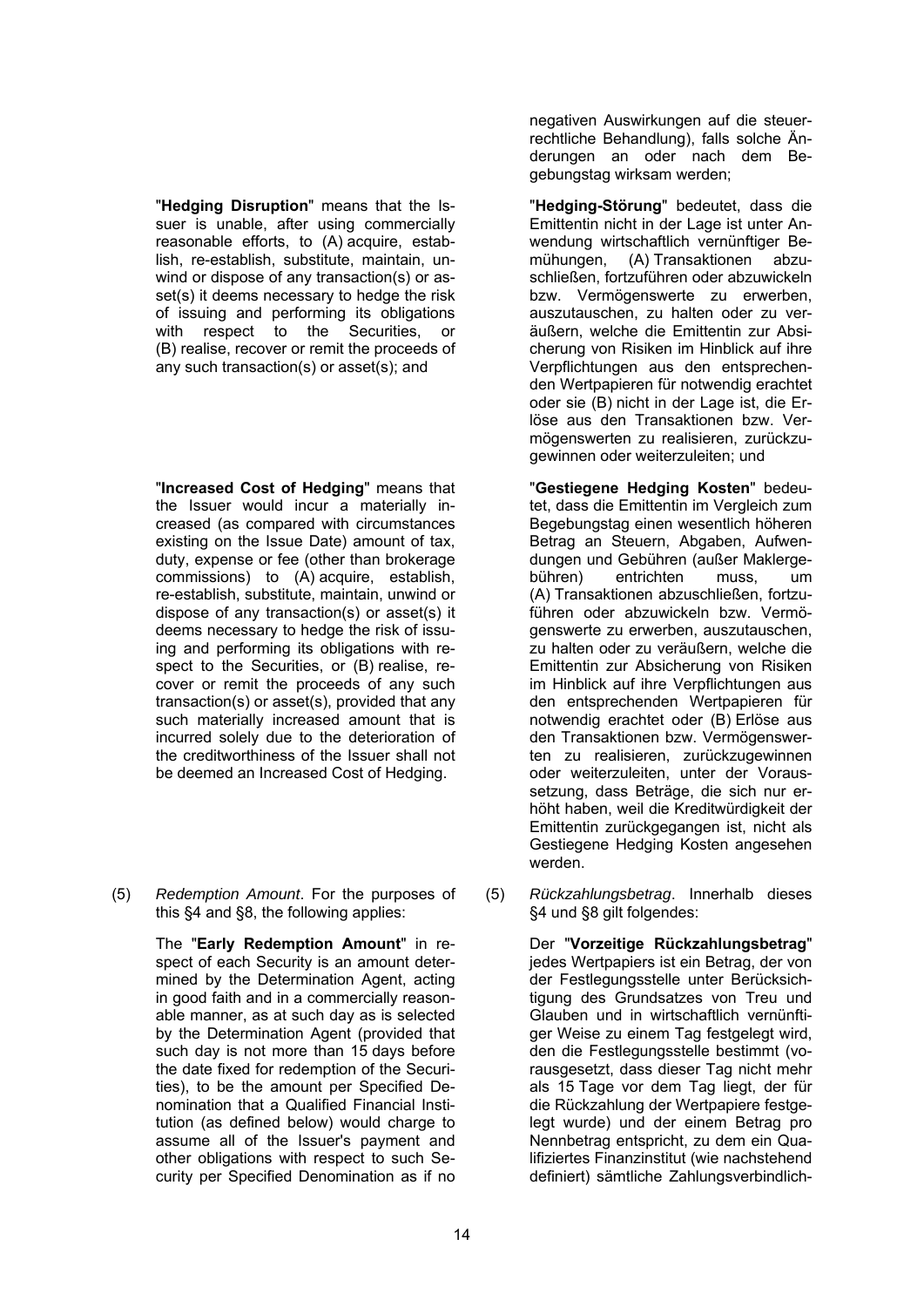Additional Disruption Event and/or Extraordinary Event with regard to such Security had occurred.

For the purposes of the above, "**Qualified Financial Institution**" means a financial institution organised under the laws of any jurisdiction in the United States of America, the European Union or Japan, which, as at the date the Determination Agent selects to determine the Early Redemption Amount, has outstanding securities with a stated maturity of one year or less from the date of issue of such outstanding securities and such financial institution is rated either:

- (1) A2 or higher by S&P Global Ratings or any successor, or any other comparable rating then used by that successor rating agency, or
- (2) P-2 or higher by Moody's Investors Service, Inc. or any successor, or any other comparable rating then used by that successor rating agency,

provided that, if no Qualified Financial Institution meets the above criteria, then the Determination Agent shall, in good faith, select another qualified financial institution whose issued security maturity and credit rating profile comes closest to the above requirements.

#### **§4a (Definitions)**

"**Disrupted Day**" means any Scheduled Trading Day on which (i) the Index Administrator fails to publish the level of the Index or (ii) the Related Exchange fails to open for trading during its regular trading session or (iii) on which a Market Disruption Event has occurred.

"**Early Closure**" means the closure on any Exchange Business Day of the Exchange in respect of any Index Component or the Related Exchange prior to its valuation time, unless such earlier closing time is announced by the Exchange or Related Exchange at least one hour prior to the earlier of: (i) the actual closing time for

keiten und andere Verpflichtungen hinsichtlich dieses Wertpapiers pro Nennbetrag übernehmen würden, wenn kein Zusätzliches Störungsereignis und/oder Außerordentliches Ereignis hinsichtlich dieser Wertpapiere eingetreten wäre.

Für die vorstehenden Zwecke bezeichnet "**Qualifiziertes Finanzinstitut**" ein Finanzinstitut, das unter einer Rechtsordnung der Vereinigten Staaten von Amerika, der Europäischen Union oder dem Recht von Japan gegründet wurde und das zum Zeitpunkt, zu dem die Festlegungsstelle den Vorzeitigen Rückzahlungsbetrag festlegt, Wertpapiere mit einer Fälligkeit von einem Jahr oder weniger vom Ausgabetag dieser Wertpapiere ausstehend hat und das über das folgende Rating verfügt:

- (1) A2 oder besser von S&P Global Ratings oder einem Nachfolger dieser Ratingagentur oder ein vergleichbares Rating, das dann von einer Nachfolgeratingagentur verwendet wird, oder
- (2) P-2 oder besser von Moody's Investors Service, Inc. oder einem Nachfolger oder ein vergleichbares Rating, das dann von einer Nachfolgeratingagentur verwendet wird,

vorausgesetzt, dass falls kein Qualifiziertes Finanzinstitut die vorstehenden Kriterien erfüllt, die Festlegungsstelle unter Wahrung des Grundsatzes von Treu und Glauben ein anderes qualifiziertes Finanzinstitut bestimmt, dessen begebene Wertpapiere eine Fälligkeit haben, die, und dessen Ratingprofil am ehesten die vorstehenden Kriterien erfüllen.

# **§4a (Definitionen)**

"**Störungstag**" bedeutet einen Planmäßigen Handelstag, an dem (i) der Index-Administrator keinen Indexstand veröffentlicht oder (ii) eine Verbundene Börse während ihrer üblichen Geschäftszeiten nicht geöffnet ist oder (iii) eine Marktstörung eingetreten ist.

"**Frühzeitige Schließung**" bedeutet an einem Börsengeschäftstag die Schließung der Börse, an der Index-Komponenten gehandelt werden oder der Verbundenen Börse vor dem planmäßigen Börsenschluss, es sei denn, diese Schließung ist von der Börse oder der Verbundenen Börse mindestens eine Stunde vor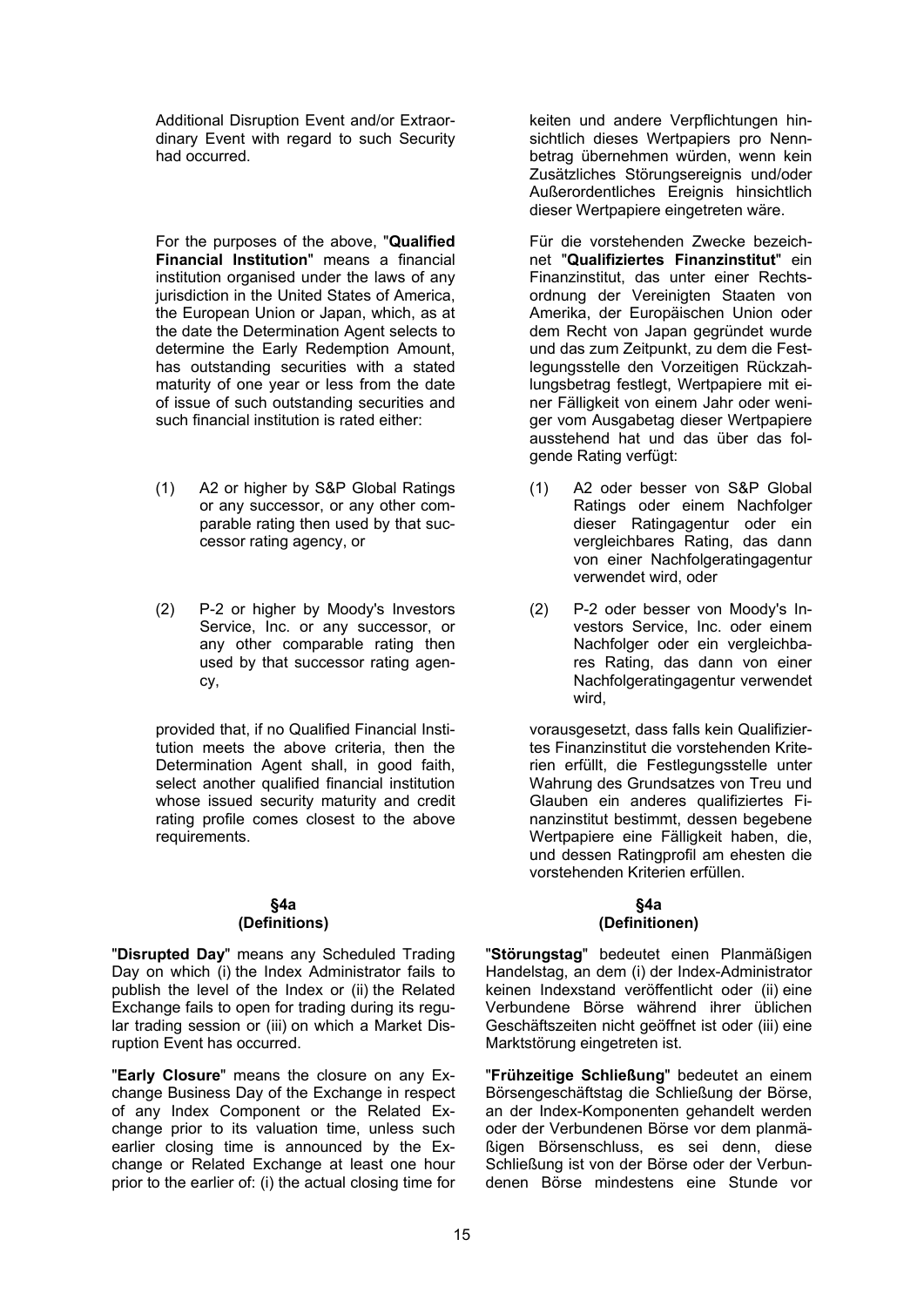the regular trading session on the Exchange or Related Exchange on such Scheduled Trading Day and (ii) the submission deadline for orders to be entered into the Exchange or Related Exchange system for execution at the Valuation Time on such Scheduled Trading Day.

"**Exchange**" means each exchange or quotation system specified as such for the Index any successor to such exchange or quotation system or any substitute exchange or quotation system to which trading in the Index Components underlying the Index has temporarily relocated (provided that the Determination Agent has determined that there is comparable liquidity relative to the Index Components underlying the Index on such temporary substitute exchange or quotation system as on the original Exchange).

"**Exchange Business Day**" means any Scheduled Trading Day on which (i) the Index Administrator publishes the level of the Index and (ii) the Related Exchange is open for trading during its regular trading session, notwithstanding such Related Exchange closing prior to its Scheduled Closing Time.

"**Exchange Disruption**" means any event (other than an Early Closure) that disrupts or impairs (as determined by the Determination Agent) the ability of market participants in general to effect transactions in, or obtain market values for (i) any Index Component on the Exchange in respect of such Index Component or (ii) futures or options contracts relating to the Index on any Related Exchange.

"**Extraordinary Event**" means an Index Adjustment Event.

"**Index**" or "**Indices**" means the index set out in the column *"Index"* within the following table:

(i) der tatsächlichen Schlusszeit der planmäßigen Börsensitzung an der Börse oder der Verbundenen Börse an diesem Planmäßigen Handelstag, oder, falls dieser Zeitpunkt früher liegt, (ii) dem Annahmeschluss zur Übermittlung von Aufträgen in die Handelssysteme der Börse oder der Verbundenen Börse zur Ausführung zur Bewertungszeit an diesem Planmäßigen Handelstag angekündigt worden.

"**Börse**" bedeutet jede Börse oder jedes Handelssystem, welche(s) als solche(s) für den Index bestimmt worden ist, jeden Rechtsnachfolger einer solchen Börse oder eines solchen Handelssystems und jede Ersatzbörse oder jedes Ersatzhandelssystem, auf welche(s) der Handel in den im Index enthaltenen Index-Komponenten vorübergehend übertragen worden ist (vorausgesetzt, dass nach Feststellung der Festlegungsstelle an dieser Ersatzbörse oder an diesem Ersatzhandelssystem eine der ursprünglichen Börse vergleichbare Liquidität in den im Index enthaltenen Index-Komponenten vorhanden ist).

"**Börsengeschäftstag**" bedeutet jeden planmäßigen Handelstag, an dem (i) der Index-Administrator den Indexstand veröffentlicht und (ii) die Verbundene Börse für den Handel während ihrer üblichen Börsensitzungszeit geöffnet ist, auch wenn die Verbundene Börse vor ihrem Planmäßigen Börsenschluss schließt.

"**Börsenstörung**" bedeutet jedes Ereignis (außer der Frühzeitigen Schließung) welches die Fähigkeit der Marktteilnehmer Transaktionen durchzuführen stört oder beeinträchtigt (wie von der Festlegungsstelle bestimmt), oder, welches zur einer Störung oder Beeinträchtigung führt (i) für eine Index-Komponente einen Marktwert an der Börse für eine solche Index-Komponente zu erhalten oder (ii) Marktwerte für Futures- oder Optionskontrakte hinsichtlich des Index an einer Verbundenen Börse zu erhalten.

"**Außerordentliches Ereignis**" ist eine Index-Anpassung.

"**Index**" oder "**Indizes**" den Index bezeichnet, der in der nachfolgenden Tabelle in der Spalte "*Index*" dargestellt ist: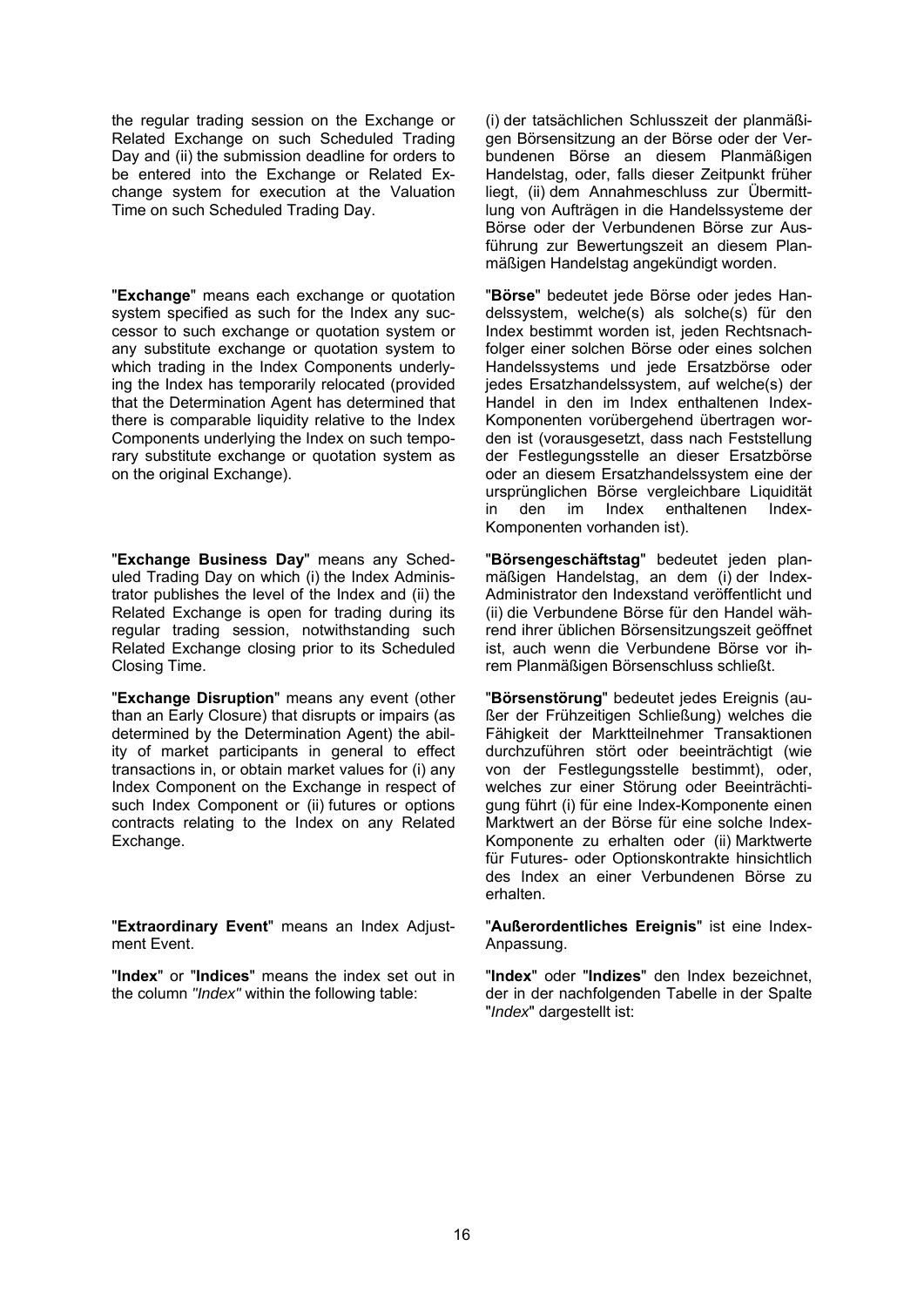| <b>Index</b><br><i><b>Index</b></i>                                       | <b>Bloomberg/Reuters</b><br><b>Bloomberg/Reuters</b> | <b>Exchange</b><br><b>Börse</b> | <b>Related Exchange</b><br>Verbundene Börse |
|---------------------------------------------------------------------------|------------------------------------------------------|---------------------------------|---------------------------------------------|
| EURO STOXX<br><b>Banks Price FUR</b><br>Index                             | SX7E Index                                           | Multi-Exchange                  | All Exchanges<br>Alle Börsen                |
| <b>STOXX Europe</b><br>600 Health Care<br>Price EUR Index                 | SXDP Index                                           | Multi-Exchange                  | All Exchanges<br>Alle Börsen                |
| <b>STOXX Europe</b><br>600 Basic Re-<br>sources Price<br><b>EUR Index</b> | SXPP Index                                           | Multi-Exchange                  | All Exchanges<br>Alle Börsen                |
| <b>STOXX Europe</b><br>600 Telecommu-<br>nication Price<br>EUR Index      | SXKP Index                                           | Multi-Exchange                  | All Exchanges<br>Alle Börsen                |

"**Index Adjustment Event**" means an Index Modification, Index Cancellation or Index Disruption, all as defined in §4b(2) below.

"**Index Business Day**" means any day that is (or, but for the occurrence of a Market Disruption Event, would have been) a trading day on each Exchange and each Related Exchange, other than a day on which trading on any such Exchange or Related Exchange is scheduled to close prior to its regular weekday closing time.

"**Index Component**" means those securities, assets or reference values of which the Index is comprised from time to time.

"**Index Level**" means the level of the Index as determined by the Determination Agent at the relevant Valuation Time on each Index Valuation Date by reference to the level of the Index published by the Index Administrator.

"**Index Linked Redemption Amount**" means an amount calculated by the Calculation Agent by applying the relevant determinations by the Determination Agent on the Final Index Valuation Date at the Index Valuation Time in accordance with the following provisions:

(a) If at every time during the Observation Period, the official level of all Indices (continuously observed on an intra-day basis) has been greater than or equal to the Barrier, the Index Linked Redemption Amount shall be determined in accordance with the following formula:

"**Index-Anpassung**" bedeutet jede Veränderung des Index, Einstellung des Index oder Unterbrechung des Index, wie jeweils im Folgenden §4b(2) definiert.

"**Index-Geschäftstag**" bezeichnet jeden Tag, der ein Handelstag an der maßgeblichen Börse oder Verbundenen Börse ist (oder ohne den Eintritt einer Marktstörung gewesen wäre), außer einem Tag, an dem der Handelsschluss an einer solchen Börse oder Verbundenen Börse planmäßig vor dem regulären Handelsschluss an Wochentagen liegt.

"**Index-Komponente**" bezeichnet diejenigen Wertpapiere, Vermögenswerte oder Bezugswerte, aus denen der Index jeweils zusammengesetzt ist.

"**Index-Stand**" ist der Stand des Index, wie er von der Festlegungsstelle zum Bewertungszeitpunkt an jedem Index-Bewertungstag unter Bezugnahme auf den vom Index-Administrator veröffentlichten Stand des Index festgestellt wird.

"**Indexbezogener Rückzahlungsbetrag**" ist ein Betrag, der von der Berechnungsstelle unter Anwendung der maßgeblichen Festlegungen durch die Festlegungsstelle am Index-Bewertungstag zur Index-Bewertungszeit gemäß den folgenden Bestimmungen ermittelt wird:

(a) Falls der offizielle Stand sämtlicher Indizes zu jedem Zeitpunkt während der Beobachtungsperiode (bei fortlaufender Beobachtung) über der Barriere notiert oder dieser entsprochen hat, wird der Indexbezogene Rückzahlungsbetrag gemäß der folgenden Formel berechnet: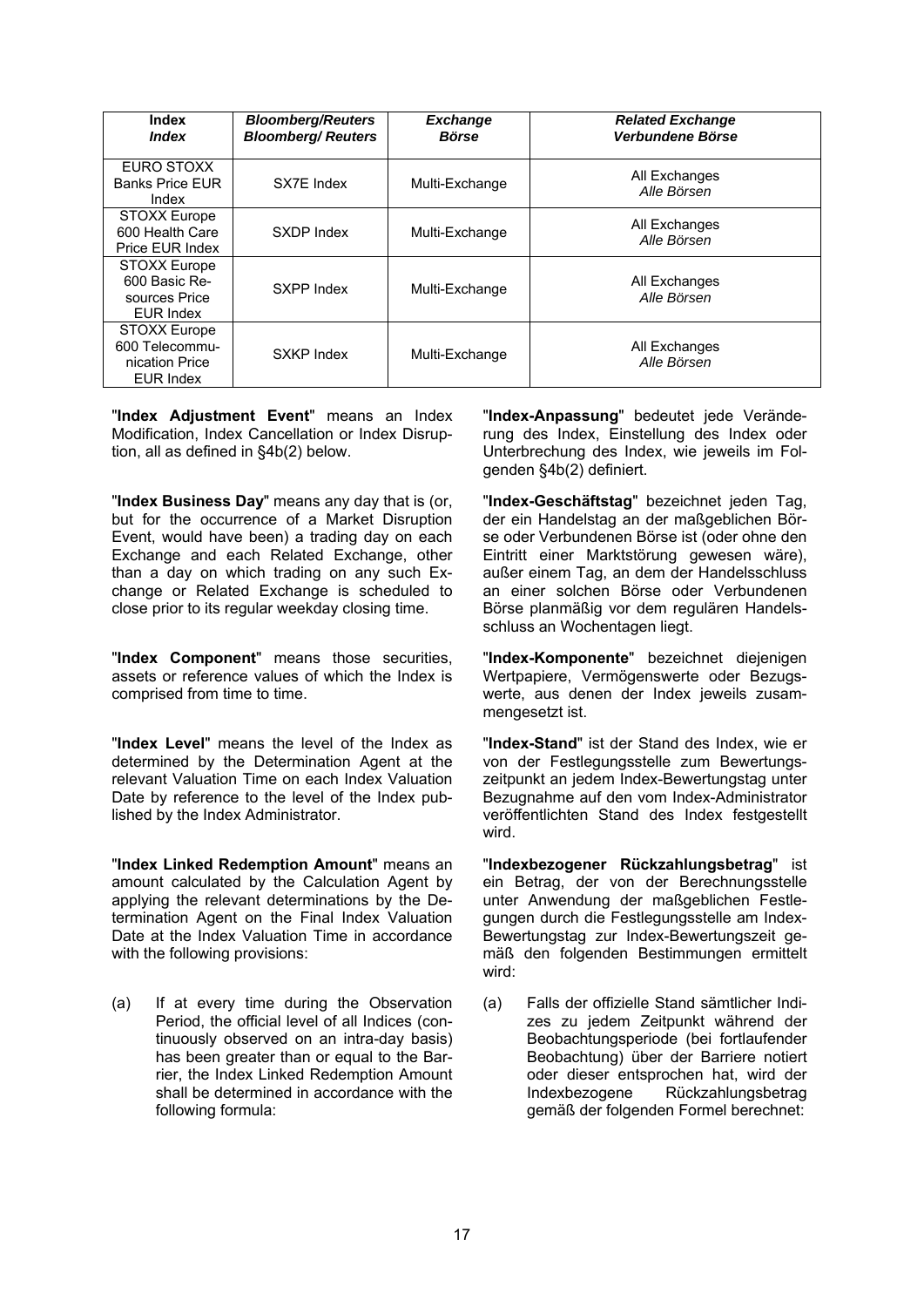#### **EUR 1,000 \* 100.00 per cent. EUR 1.000 \* 100,00**%

#### **corresponding to** EUR 1,000 multiplied with 100 per cent.

(b) If at any time during the Observation Period, the official level of at least one Index (continuously observed on an intra-day basis) has been lower than the Barrier, the Index Linked Redemption Amount shall be determined in accordance with the following formula:

#### **EUR 1,000 \* MIN (Final Index Level(i) of the Worst Performing Index / Initial Index Level(i) of the Worst Performing Index; 100 per cent.)**

**corresponding to** EUR 1,000 multiplied with the lesser of (a) the quotient of the Final Index Level(i) of the Worst Performing Index divided by the Initial Index Level $(i)$  of the Worst Performing Index and (b) 100 per cent.

#### Whereby: Wobei:

"**Final Index Level**<sub>(i)</sub>" means the official closing level of the Index $(i)$  on the Final Index Valuation Date.

"**Initial Index Level(i)**" means the official closing level of the Index $(i)$  on the Initial Index Valuation Date.

"**Initial Index Valuation Date**" means 17 June 2022.

"**Final Index Valuation Date**" means 17 June 2026.

"**Barrier**" means a value of 40 per cent. of the Initial Index Level(i).

"**Observation Period**" means each Scheduled Trading Day during the period from, but excluding, the Initial Index Valuation Date to, and including, the Final Index Valuation Date**.**

"**Index Valuation Date**" means the Initial Index Valuation Date, the Final Index Valuation Date and any Automatic Early Redemption Observation Date.

"**Worst Performing Index**" means the Index(i) with the lowest performance based on the following formula:

**dies entspricht** EUR 1.000 multipliziert mit 100%.

(b) Falls der offizielle Stand wenigstens eines Index zu irgendeinem Zeitpunkt während der Beobachtungsperiode (bei fortlaufender Beobachtung) unter der Barriere notiert hat, wird der Indexbezogene Rückzahlungsbetrag gemäß der folgenden Formel berechnet:

#### **EUR 1.000 \* MIN (Finaler Index-**Stand<sub>(i)</sub> des Index mit der schlechtes**ten Wertentwicklung / Anfänglicher Index-Stand(i) des Index mit der schlechtesten Wertentwicklung; 100%)**

**dies entspricht** EUR 1.000 multipliziert mit dem geringeren von (a) dem Quotienten aus dem Finalen Index-Stand<sub>(i)</sub> des Index mit der schlechtesten Wertentwicklung geteilt durch den Anfänglicher Index-Stand(i) des Index mit der schlechtesten Wertentwicklung und (b) 100 %.

"**Finaler Index-Stand(i)**" den offiziellen Schlussstand des Index**(i)** an dem Finalen Index-Bewertungstag bezeichnet.

"**Anfänglicher Index-Stand(i)**" den offiziellen Schlussstand des Index<sub>(i)</sub> an dem Anfänglichen Index-Bewertungstag bezeichnet.

"**Anfänglicher Index-Bewertungstag**" bedeutet 17. Juni 2022.

"**Finaler Index-Bewertungstag**" bedeutet 17. Juni 2026.

"**Barriere**" einen Wert von 40% des Anfänglichen Index-Stands(i) bezeichnet.

"**Beobachtungsperiode**" jeden Planmäßigen Handelstag während dem Zeitraum vom Anfänglichen Index-Bewertungstag (ausschließlich) bis zum Finalen Index-Bewertungstag (einschließlich) bezeichnet.

"**Index-Bewertungstag**" bedeutet den Anfänglichen Index-Bewertungstag, den Finalen Index-Bewertungstag und jeden Automatischen Vorzeitigen Rückzahlungsbeobachtungstag.

"**Index mit der schlechtesten Entwicklung**" den Index(i) mit der schlechtesten Entwicklung bezeichnet, basierend auf der folgenden For-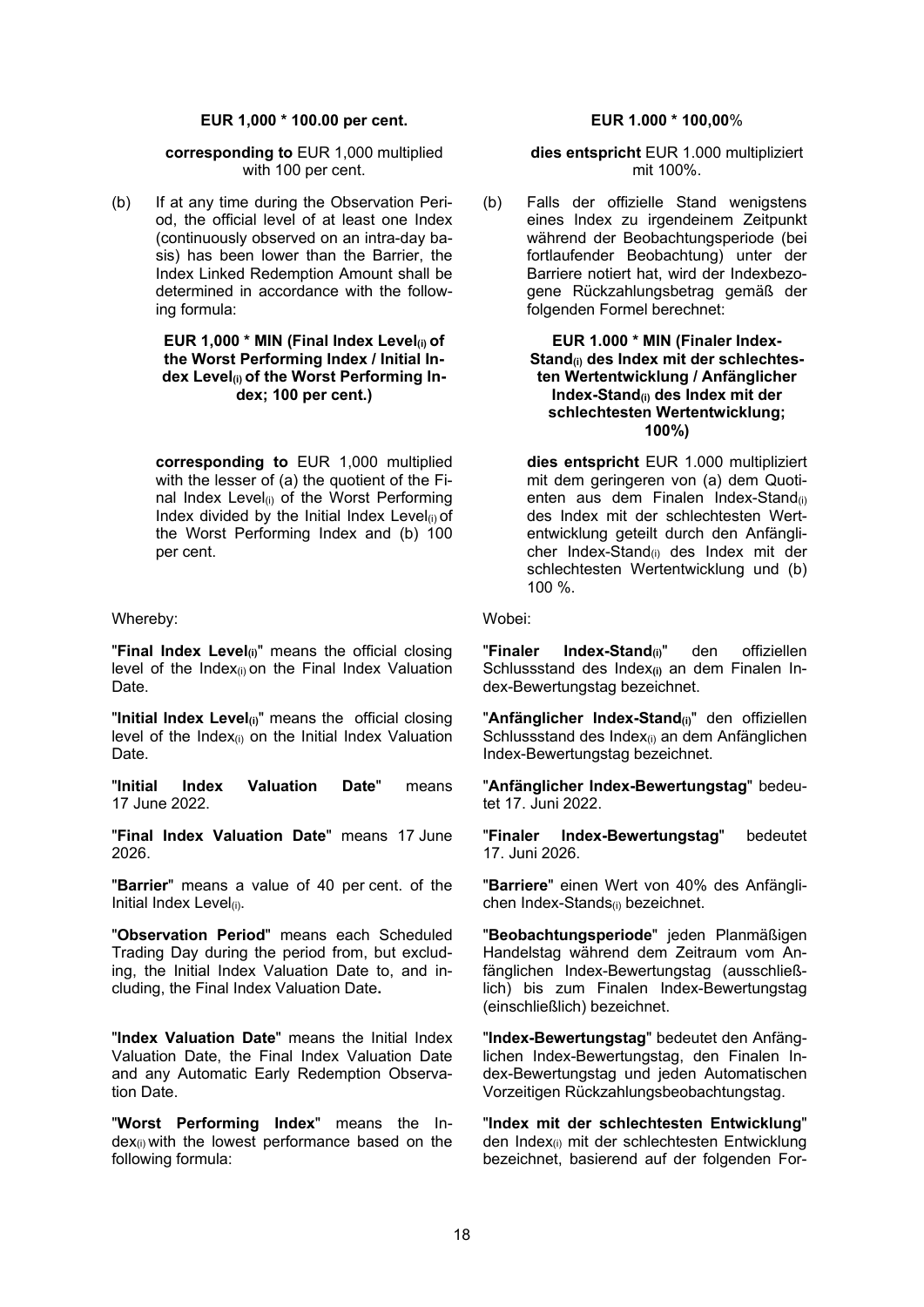If there is more than one Index $(i)$  with the lowest performance, the Determination Agent shall determine the Worst Performing Index in its reasonable discretion pursuant to § 317 BGB and in consideration of the relevant capital market practice and by acting in good faith.

"**Index Valuation Time**" means the Scheduled Closing Time on the Index Valuation Date.

"**Index Administrator**" means Stoxx Limited which is the corporation or other entity that is responsible for setting and reviewing the rules and procedures and the methods of calculation and adjustments, if any, related to the relevant Index and announces (directly or through an agent) the level of the relevant Index on a regular basis during each Scheduled Trading Day; where reference to the Index Administrator shall include a reference to the "**Successor Index Administrator**" defined in §4b(1) below.

"**Market Disruption Event**" means the occurrence or existence in respect of any Index Component, of (i) a Trading Disruption, (ii) an Exchange Disruption, which in either case the Determination Agent determines is material, at any time during the one hour period that ends at the relevant determination time in respect of an Exchange on which such Index Component is principally traded or (iii) an Early Closure and the aggregate of all Index Component in respect of which a Trading Disruption, an Exchange Disruption or an Early Closure occurs or exists comprises 20 per cent. or more of the level of the Index or the occurrence or existence, in respect of futures or options contracts relating to the Index of: (1) a Trading Disruption, (2) an Exchange Disruption, which in either case the Determination Agent determines is material, at any time during the one hour period that ends at the relevant determination time in respect of the Related Exchange or (3) an Early Closure. For the purposes of determining whether a Market Disruption Event exists in respect of the Index at any time, if a Market Disruption event occurs in respect of an Index Component at that time, the relevant percentage contribution of that Index Component to the level of the Index shall be based on a comparison of  $(x)$  the portion of the

mel:

#### Final Index Level<sub>(i)</sub> / Initial Index Level<sub>(i)</sub>. Finaler Index-Stand<sub>(i)</sub> / Anfänglicher Index-**Stand(i).**

Sofern es mehr als einen Index(i) mit der schlechtesten Entwicklung gibt, wird die Berechnungsstelle in ihrem billigen Ermessen gemäß § 317 BGB und unter Berücksichtigung der jeweiligen üblichen Kapitalmarktregelungen und unter Berücksichtigung des Grundsatzes von Treu und Glauben den Index mit der schlechtesten Entwicklung bestimmen.

"**Index-Bewertungszeit**" bedeutet den Planmäßigen Börsenschluss am Index-Bewertungstag.

"**Index-Administrator**" ist Stoxx Limited. Der Index-Administrator ist die Gesellschaft oder Person, welche die Regelungen und Vorgehensweisen und Methoden der Berechnung des maßgeblichen Index und, soweit vorhanden, zu Anpassungen dieses Index aufstellt und überwacht, und welche regelmäßig an jedem Planmäßigen Handelstag den Stand des maßgeblichen Index (entweder unmittelbar oder durch eine beauftragte Stelle) veröffentlicht; dabei gilt jede Bezugnahme auf den 'Index-Administrator' auch als Bezugnahme auf den "**Index-Administrator-Nachfolger**" wie nachfolgend in §4b(1) definiert.

"**Marktstörung**" bedeutet: das Entstehen oder Bestehen bezogen auf jede Index-Komponente von (i) einer Handelsaussetzung, (ii) einer Börsenstörung, soweit diese in beiden Fällen von der Festlegungsstelle als erheblich eingestuft werden, innerhalb der letzten Stunde vor dem maßgeblichen Feststellungszeitpunkt bezogen auf eine Börse, an der eine solche Index-Komponente überwiegend gehandelt wird oder (iii) eine Frühzeitige Schließung und die Index-Komponenten insgesamt, auf die sich die Handelsaussetzung, die Börsenstörung oder die Frühzeitige Schließung bezieht, 20% oder mehr vom Indexstand ausmachen müssen oder bei auf den entsprechenden Index bezogenen Futures- und Optionskontrakten das Entstehen oder Bestehen (1) einer Handelsaussetzung, (2) einer Börsenstörung, soweit diese in beiden Fällen von der Festlegungsstelle als erheblich eingestuft werden, innerhalb der letzten Stunde vor dem maßgeblichen Feststellungszeitpunkt an der Verbundenen Börse oder (3) eine Frühzeitige Schließung. Zum Zweck der Bestimmung des Bestehens einer Marktstörung im Hinblick auf den Index ist, im Fall des Auftretens einer Marktstörung bezüglich einer Index-Komponente, der prozentuale Beitrag dieser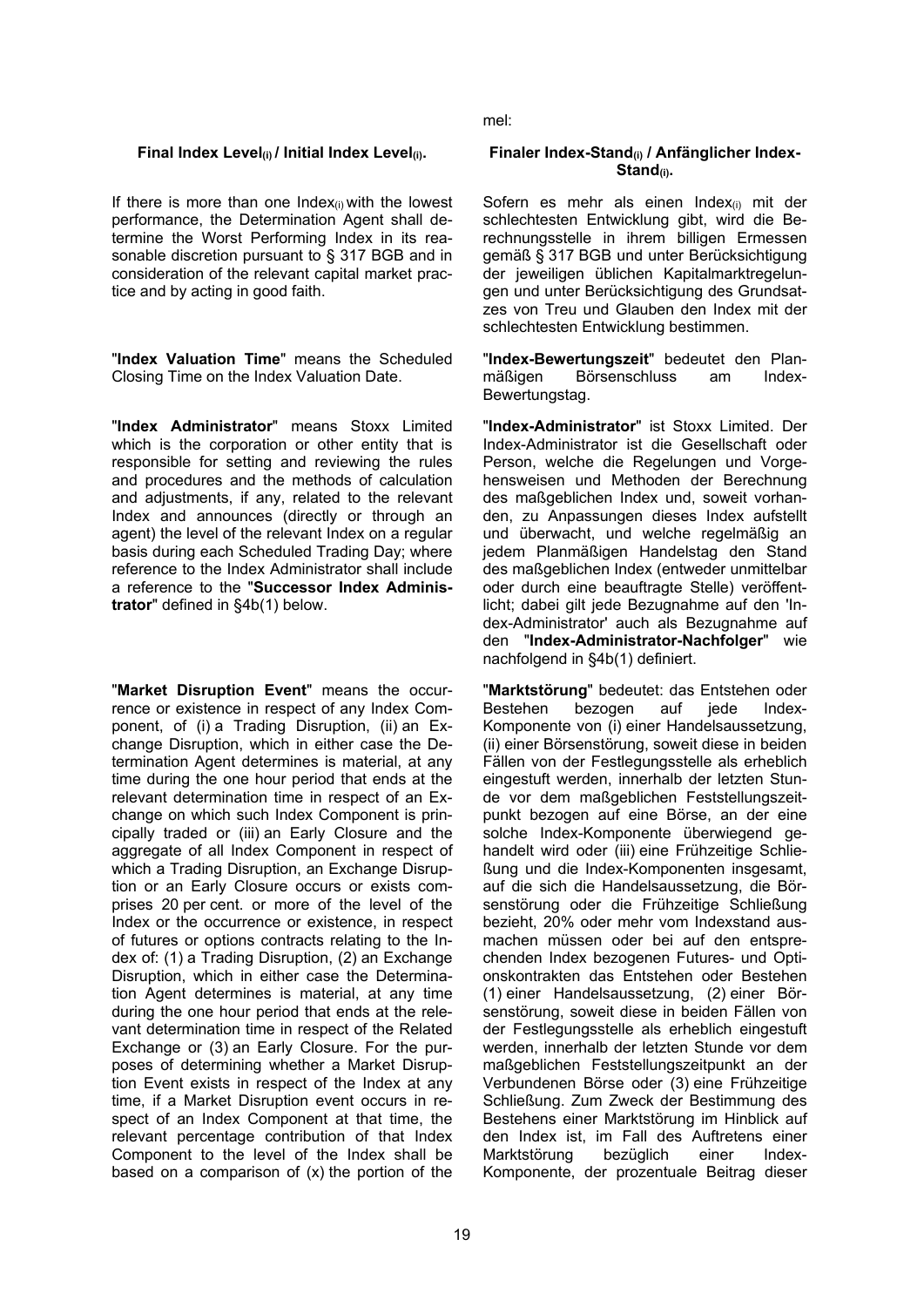level of the Index attributable to that Index Component and (y) the overall level of the Index, in each case using the official opening weightings as published by the relevant Index Administrator as part of the market "opening data".

"**Related Exchange(s)**" means each exchange or quotation system (as the Determination Agent may select) where trading has a material effect (as determined by the Determination Agent) on the overall market for futures or options contracts relating to such Index or, in any such case, any transferee or successor exchange of such exchange or quotation system.

"**Scheduled Closing Time**" means, in respect of an Exchange or Related Exchange and any day on which each Exchange and each Related Exchange are scheduled to be open for trading for their relevant regular trading sessions, the scheduled weekday closing time of such Exchange or Related Exchange on such Scheduled Trading Day, without regard to after hours or any other trading outside of the regular trading session hours.

"**Scheduled Trading Day**" means any day on which (i) the Index Administrator is scheduled to publish the level of the Index and (ii) each Exchange and each Related Exchange are scheduled to be open for trading for their relevant regular trading sessions.

"**Trading Disruption**" means any suspension of or limitation imposed on trading by the relevant Exchange or Related Exchange or otherwise and whether by reason of movements in price exceeding limits permitted by the relevant Exchange or Related Exchange or otherwise (i) relating to any Index Component on the Exchange in respect of such Index Component or (ii) in futures or options contracts relating to the Index on the Related Exchange.

"**Valuation Time**" means the Scheduled Closing Time.

Index-Komponente zum Indexstand anhand eines Vergleichs zwischen (x) dem dieser Index-Komponente zurechenbare prozentuale Anteil am entsprechenden Index und (y) dem gesamten Indexstand jeweils auf der Grundlage der anfänglichen Gewichtungen, die von dem maßgeblichen Index-Administrator als Teil der "Markteröffnungsdaten" veröffentlicht wurden, zu bestimmen.

"**Verbundene Börse(n)**" bedeutet jede Börse oder jedes Handelssystem (wie von der Festlegungsstelle bestimmt), an der oder dem der Handel eine erhebliche Auswirkung auf den Gesamtmarkt in auf den Index bezogenen Futures- oder Optionskontrakte hat (wie von der Festlegungsstelle bestimmt) oder, in jedem dieser Fälle, ein Übernehmer oder Rechtsnachfolger einer solchen Börse oder eines solchen Handelssystems.

"**Planmäßiger Börsenschluss**" bedeutet bezüglich einer Börse oder einer Verbundenen Börse und bezüglich jedem Tag, an dem diese Börse oder Verbundene Börse planmäßig zum Handel in der jeweiligen regulären Börsensitzung geöffnet ist die planmäßige Schlusszeit dieser Börse oder Verbundenen Börse an Wochentagen an solch einem Planmäßigen Handelstag, ohne Berücksichtigung von Überstunden oder einem Handel außerhalb der regulären Börsensitzungszeiten.

"**Planmäßiger Handelstag**" bedeutet jeden Tag, (i) an dem der Index-Administrator den Indexstand veröffentlichen muss und (ii) jede Börse oder Verbundene Börse planmäßig zum Handel in der jeweiligen regulären Börsensitzung geöffnet ist.

"**Handelsaussetzung**" bedeutet jede von der maßgeblichen Börse oder Verbundenen Börse verhängte oder anderweitig verfügte Aussetzung oder Begrenzung des Handels, sei es wegen die Begrenzungen der maßgeblichen Börse oder Verbundenen Börse überschreitender Kursausschläge oder wegen sonstiger Gründe (i) in Index-Komponenten, die an der Börse gehandelt werden oder (ii) in auf den Index bezogenen Futures- oder Optionskontrakten an der Verbundenen Börse.

"**Bewertungszeit**" bedeutet den Planmäßigen Börsenschluss.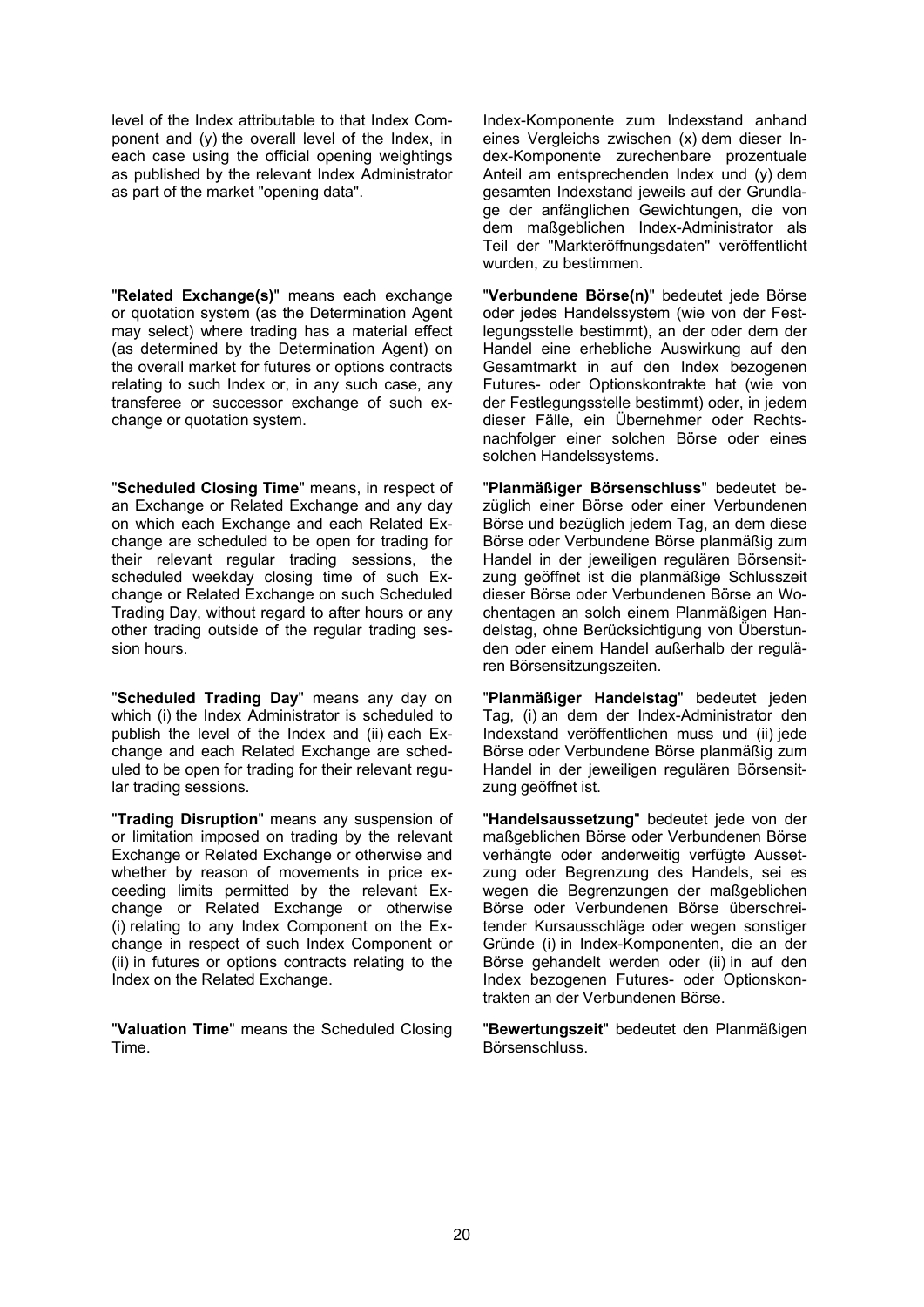| No. | <b>Automatic Early Redemption</b><br><b>Observation Date</b> | <b>Automatic Early Redemption Date</b>    |
|-----|--------------------------------------------------------------|-------------------------------------------|
| Nr. | Automatischer Vorzeitiger Rückzahlungsbeobachtungstag        | Automatischer Vorzeitiger Rückzahlungstag |
|     | 19 June 2023                                                 | 26 June 2023                              |
|     | 19. Juni 2023                                                | 26. Juni 2023                             |
| 2   | 17 June 2024                                                 | 24 June 2024                              |
|     | 17. Juni 2024                                                | 24. Juni 2024                             |
| 3   | 17 June 2025                                                 | 24 June 2025                              |
|     | 17. Juni 2025                                                | 24. Juni 2025                             |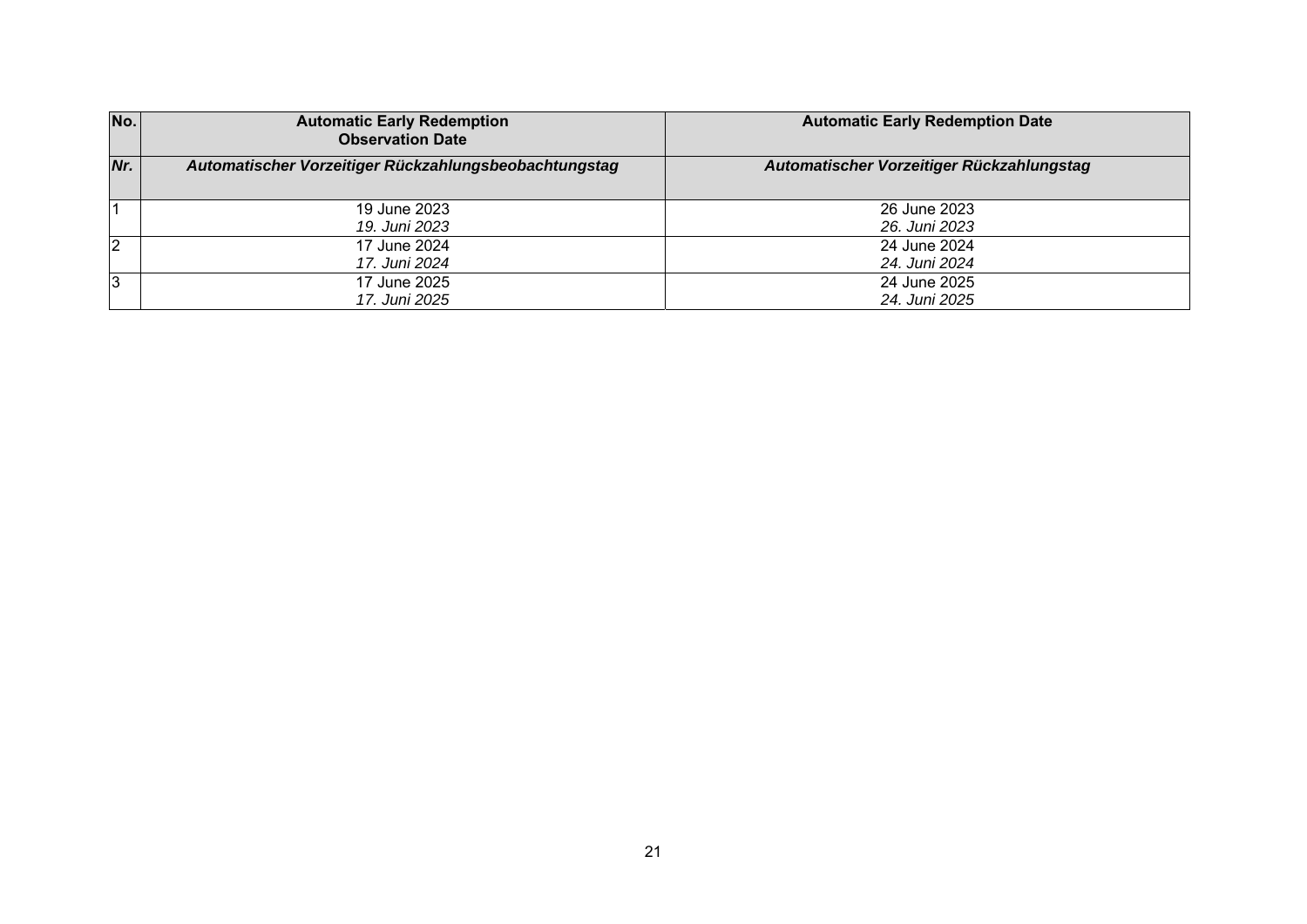#### **§4b**

#### **(Successor Index. Determination Agent Adjustment. Correction of the Index. Disrupted Days. Extraordinary Event. Additional Disruption Event)**

- (1) *Successor Index*. If any Index is not calculated and announced by the relevant Index Administrator but is calculated and announced by a successor to the relevant Index Administrator (the "**Successor Index Administrator**") acceptable to the Determination Agent or replaced by a successor index using, in the determination of the Determination Agent, the same or a substantially similar formula for, and method of, calculation as used in the calculation, of that Index (the "**Successor Index**"), then such index shall be deemed to be the relevant Index so calculated and announced by the Successor Index Administrator or that Successor Index, as the case may be.
- - (a) If on or prior to any Index Valuation Date the relevant Index Administrator permanently cancels the relevant Index and no Successor Index exists (an "**Index Cancellation**") or an Administrator/Benchmark Event occurs (whereby an Administrator/Benchmark Event shall be deemed to have occurred on the Administrator/Benchmark Event Date) in respect of the relevant Index, then
	- (i) if an Alternative Pre-nominated Index has been specified in relation to such Index, then the Determination Agent shall attempt to determine an Adjustment Payment.

If the Determination Agent determines an Adjustment Payment,

(A) it shall notify the Issuer of the Adjustment Payment and if the Adjustment Payment is an amount that the Holder would (but for  $§4b(2)(a)(i)(C)(bb))$  be required to pay to the Issuer in respect of each Security, request the Issuer to notify the Determination Agent whether it intends to redeem the Securities pursuant to Condition §4b(2)(c). If the Issuer does not intend to redeem the Securities pur-

#### **(Nachfolge-Index. Anpassung durch die Festlegungsstelle. Korrekturen des Index. Störungstage. Außerordentliches Ereignis. Zusätzliches Störungsereignis)**

- (1) *Nachfolge-Index*. Wird ein Index nicht durch den maßgeblichen Index-Administrator berechnet und veröffentlicht, jedoch durch einen aus Sicht der Festlegungsstelle akzeptablen Nachfolger des maßgeblichen Index-<br>Administrators (den "Index-Administrators (den "**Index-Administrator-Nachfolger**") berechnet und veröffentlicht, oder durch einen Nachfolge-Index ersetzt, der nach Feststellung der Festlegungsstelle anhand derselben oder in wesentlichen Teilen ähnlichen Berechnungsformel und -methode wie dieser Index bestimmt wird (der "**Nachfolge-Index**"), tritt der durch den Index-Administrator-Nachfolger ermittelte Index beziehungsweise der Nachfolge-Index an die Stelle dieses Index.
- (2) *Determination Agent Adjustment*. (2) *Anpassung durch die Festlegungsstelle*.
	- (a) Falls an oder vor einem Index-Bewertungstag der maßgebliche Index-Administrator den maßgeblichen Index dauerhaft einstellt, ohne dass ein Nachfolge-Index existiert (eine "**Einstellung des Index**") oder ein Administrator- /Benchmark-Ereignis in Bezug auf den maßgeblichen Index eintritt (wobei ein Administrator-/Benchmark-Ereignis als an dem Administrator-/Benchmark-Ereignistag eingetreten gilt), dann gilt
		- (i) falls ein Alternativer Vorbestimmter Index in Bezug auf einen solchen Index angegeben worden ist, dann wird die Festlegungsstelle versuchen, eine Anpassungszahlung zu bestimmen.

Falls die Festlegungsstelle eine Anpassungszahlung festlegt,

(A) wird sie die Emittentin von der Anpassungszahlung in Kenntnis setzen und, falls die Anpassungszahlung ein Betrag ist, den der Gläubiger (mit Ausnahme von  $§4b(2)(a)(i)(C)(bb))$  an die Emittentin in Bezug auf jedes Wertpapier zahlen muss, von der Emittentin verlangen, dass sie der Festlegungsstelle mitteilt, ob sie beabsichtigt, die Wertpapiere gemäß §4b(2)(c) zu kündigen.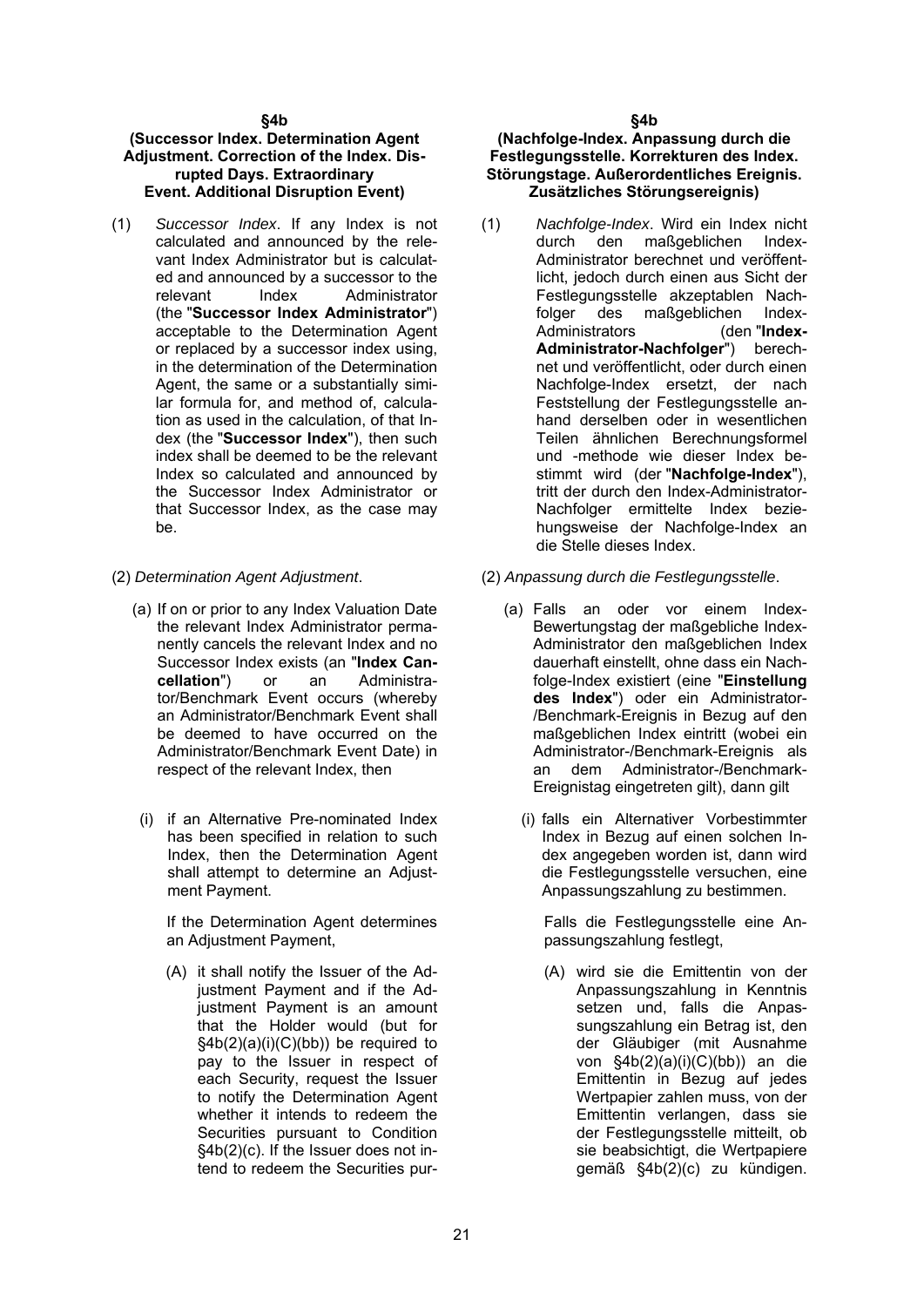suant to this §4b(2)(c) then the following provisions of this §4b(2)(a)(i) shall apply.

- (B) the Terms and Conditions shall be amended so that references to the Index are replaced by references to the Alternative Pre-nominated Index;
- (C) the Terms and Conditions shall be adiusted to implement the Adiustment Payment as follows:
	- (aa) if the Adjustment Payment is an amount that the Issuer is required to pay in respect of each Security, the Determination Agent shall adjust the Terms and Conditions to provide for the payment of the Adjustment Payment on the immediately succeeding Interest Payment Date or if there is no such immediately succeeding Interest Payment Date, on the Maturity Date or other date when the Securities are redeemed in full; or
	- (bb) if the Adjustment Payment is an amount that the Holder would (but for this  $§4b(2)(a)(i)(C)(bb))$  be required to pay to the Issuer in respect of each Security, the Determination Agent shall adjust the Terms and Conditions to provide for the reduction of the amounts due by the Issuer until the aggregate amount of such reductions is equal to the Adjustment Payment, (subject, in the determination of the Determination Agent, to any minimum redemption amount of the Securities which the Determination Agent determines is required pursuant to any applicable law or regulation (including, without limitation, any tax law) and the rules of each listing authority, stock

Falls die Emittentin nicht beabsichtigt, die Wertpapiere gemäß §4b(2)(c) zu kündigen, gelten die Bestimmungen dieses §4b(2)(a)(i).

- (B) sind die Emissionsbedingungen anzupassen, sodass Bezugnahmen auf den Index durch Bezugnahmen auf den Alternativen Vorbestimmten Index ersetzt werden;
- (C) sind die Emissionsbedingungen dahingehend anzupassen, dass sie die Anpassungszahlung wie folgt umsetzen:
	- (aa) falls die Anpassungszahlung ein Betrag ist, der von der Emittentin in Bezug auf jedes Wertpapier zu zahlen ist, wird die Festlegungsstelle die Emissionsbedingungen dahingehend anpassen, dass eine Zahlung der Anpassungszahlung an dem unmittelbar folgenden Zinszahlungstag erfolgt oder, falls es keinen solchen unmittelbar folgenden Zinszahlungstag gibt, am Fälligkeitstag oder einem anderen Tag, an dem die Wertpapiere vollständig zurückgezahlt werden; oder
	- (bb) falls die Anpassungszahlung ein Betrag ist, den der Gläubiger (mit Ausnahme dieses  $\frac{\text{§4b}(2)(a)(i)(C)(bb)}{}$ an die Emittentin in Bezug auf jedes Wertpapier zahlen müsste, wird die Festlegungsstelle die Emissionsbedingungen dahingehend anpassen, dass sie eine Kürzung der von der Emittentin zu leistenden Beträge vorsehen, bis der Gesamtbetrag dieser Kürzungen der Anpassungszahlung entspricht (vorbehaltlich eines Mindestrückzahlungsbetrags der Wertpapiere, den die Festlegungsstelle bei der Festlegung gemäß anwendbarem Recht oder einer anwendbaren Verordnung (einschließlich, unter anderem, des Steuerrechts)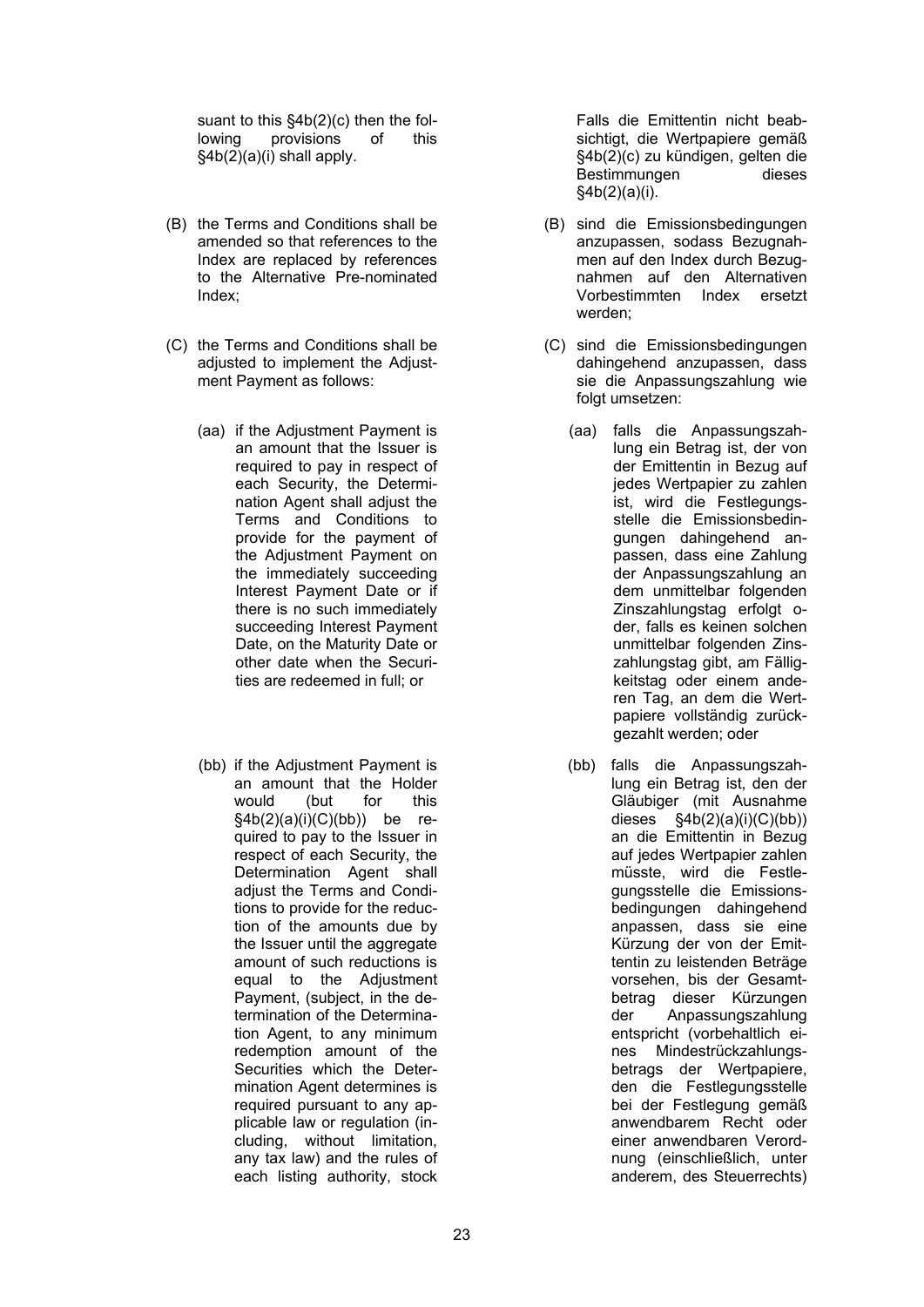exchange and/or quotation system by which the Securities have then been admitted to listing, trading and/or quotation);

- (D) the Determination Agent shall make such other adjustments to the Terms and Conditions as it determines necessary or appropriate in order to account for the effect of the replacement of the Index with the Alternative Pre-nominated Index and/or to preserve as nearly as practicable the economic equivalence of the Securities before and after the replacement of the Index with the Alternative Prenominated Index; and
- (E) the Determination Agent shall notify the Issuer, the Fiscal Agent and the Holder of any replacement of the Index by the Alternative Prenominated Index, the Adjustment Payment and any other adjustments to the Terms and Conditions, giving summary details of the adjustment(s), provided that any failure to give such notice shall not affect the validity of the foregoing.
- (F) If the Determination Agent is unable to determine an Adjustment Payment, then §4b(2)(c) shall apply.
- (ii) If an Alternative Pre-nominated Index in relation to the Index is not specified, then §4b(2)(c) shall apply.
- 

If (i) on or prior to any Index Valuation Date the relevant Index Administrator announces that it will make a material change in the formula for or the method of calculating the relevant Index or in any other way materially modifies that Index (other than a modification pre-

und den Vorschriften jeder Zulassungsbehörde, Wertpapierbörse und/oder jedes Handelssystem, durch die die Wertpapiere zum Listing, Handel und/oder zum Angebot zugelassen worden sind) als erforderlich festlegt;

- (D) wird die Festlegungsstelle sonstige andere Anpassungen an den Emissionsbedingungen vornehmen, die sie als notwendig oder geeignet erachtet, um die Wirkung der Ersetzung des Index mit dem Alternativen Vorbestimmten Index zu berücksichtigen und/oder die wirtschaftliche Gleichwertigkeit der Wertpapiere vor und nach der Ersetzung des Index durch den Alternativen Vorbestimmten Index so gut wie praktisch möglich zu erhalten; und
- (E) wird die Festlegungsstelle die Emittentin, die Hauptzahlstelle und den Gläubiger über jede Ersetzung des Index durch den Alternativen Vorbestimmten Index, die Anpassungszahlung sowie jede andere Anpassung der Emissionsbedingungen benachrichtigen, mit einer Zusammenfassung der einzelnen Anpassung(en), unter der Voraussetzung, dass jedes Unterlassen einer solchen Mitteilung die Gültigkeit des Vorgenannten nicht beeinträchtigt.
- (F) Falls die Festlegungsstelle nicht dazu in der Lage ist, eine Anpassungszahlung zu bestimmen, ist §4b(2)(c) anwendbar.
- (ii) Falls kein Alternativer Vorbestimmter Index in Bezug auf den Index angegeben wird, ist §4b(2)(c) anwendbar.
- (b) Index Modification and Index Disruption: (b) Veränderung des Index und Unterbrechung des Index:

Falls (i) der maßgebliche Index-Administrator an oder vor einem Index-Bewertungstag bekannt gibt, dass er eine wesentliche Veränderung in der zur Berechnung des maßgeblichen Index verwendeten Formel oder Berechnungsmethode vornimmt oder auf an-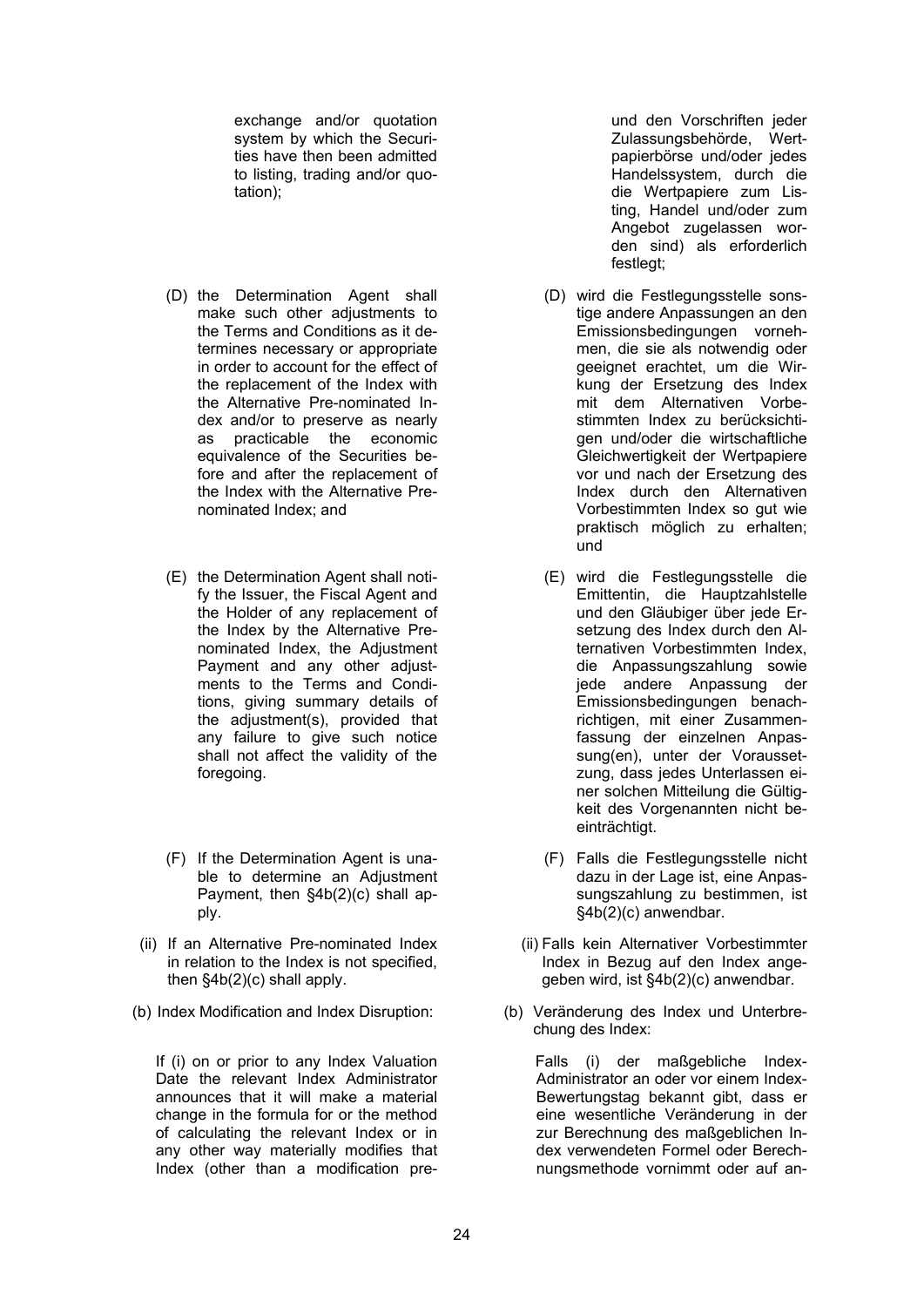scribed in that formula or method to maintain that Index in the event of changes in constituent securities and capitalisation and other routine events) (an "**Index Modification**") or (ii) on any Index Valuation Date, the relevant Index Administrator fails to calculate and announce the relevant Index (provided that the Determination Agent may, in its reasonable discretion (*billiges Ermessen, § 317 BGB)*, determine that, in respect of a Multi-Exchange Index, such failure to calculate and announce such Index shall instead be a Disrupted Day in respect of such Index) (an "**Index Disruption**") then the Determination Agent shall determine if such Index Modification or Index Disruption has a material effect on the Securities and, if so, subject to §4b(2)(c), shall calculate the relevant Substitute Value using, in lieu of a published level for that Index, the level for that Index as at that Valuation Date as determined by the Determination Agent in its reasonable discretion (*billiges Ermessen, § 317 BGB*) in accordance with the formula for and method of calculating that Index last in effect prior to that change, failure or cancellation, but using only those Index Components that comprised that Index immediately prior to that Index Adjustment Event.

- (i) an Index Cancellation or an Administrator/Benchmark Event occurs and an Alternative Pre-nominated Index is not specified;
- (ii) an Index Cancellation or an Administrator/Benchmark Event occurs and an Alternative Pre-nominated Index is specified but the Determination Agent is unable to determine the Adjustment

dere Weise den Index wesentlich verändert (außer, dass es sich dabei um eine in einer solchen Formel oder Berechnungsmethode vorgesehene Anpassung handelt, die dazu dient, den Index im Fall von Veränderungen der enthaltenen Wertpapiere, der Kapitalisierung und anderen routinemäßigen<br>Ereignissen zu erhalten) (ei-Ereignissen zu erhalten) (eine "**Veränderung des Index**") oder (ii) der maßgebliche Index-Administrator es unterlässt, an einem Index-Bewertungstag den maßgeblichen Index zu berechnen und zu veröffentlichen (außer für den Fall, dass die Festlegungsstelle nach billigem Ermessen (§ 317 BGB) bestimmen kann, dass, in Bezug auf einen Index dessen Index Komponenten sich auf mehrere Börsen beziehen, das Unterlassen der Berechnung und der Bekanntgabe eines solchen Index stattdessen ein Störungstag in Bezug auf diesen Index ist) (eine "**Unterbrechung des Index**"), dann ermittelt die Festlegungsstelle, ob diese Veränderung des Index oder Unterbrechung des Index eine erhebliche Auswirkung auf die Wertpapiere hat, und falls dies der Fall ist, wird sie, vorbehaltlich §4b(2)(c), den maßgeblichen Ersatzwert berechnen, und dabei an Stelle des veröffentlichten Standes des Index den Stand des Index zu dem Bewertungstag verwenden, wie von der Festlegungsstelle nach billigem Ermessen (§ 317 BGB) gemäß der zur Berechnung des Index verwendeten Formel oder Berechnungsmethode bestimmt, die vor der Änderung, Unterlassung oder Einstellung gültig war, jedoch nur unter Verwendung der Index-Komponenten, die der Index unmittelbar vor dem Indexanpassungsereignis beinhaltete.

(c) Redemption for Index Adjustment Event: (c) Kündigung aufgrund eines Indexanpassungsereignisses:

# If: Falls:

- (i) eine Einstellung des Index oder ein Administrator-/Benchmark-Ereignis eintritt und kein Alternativer Vorbestimmter Index angeben ist;
- (ii) eine Einstellung des Index oder ein Administrator-/Benchmark-Ereignis eintritt und ein Alternativer Vorbestimmter Index angegeben ist, die Festlegungsstelle jedoch nicht dazu in der Lage ist,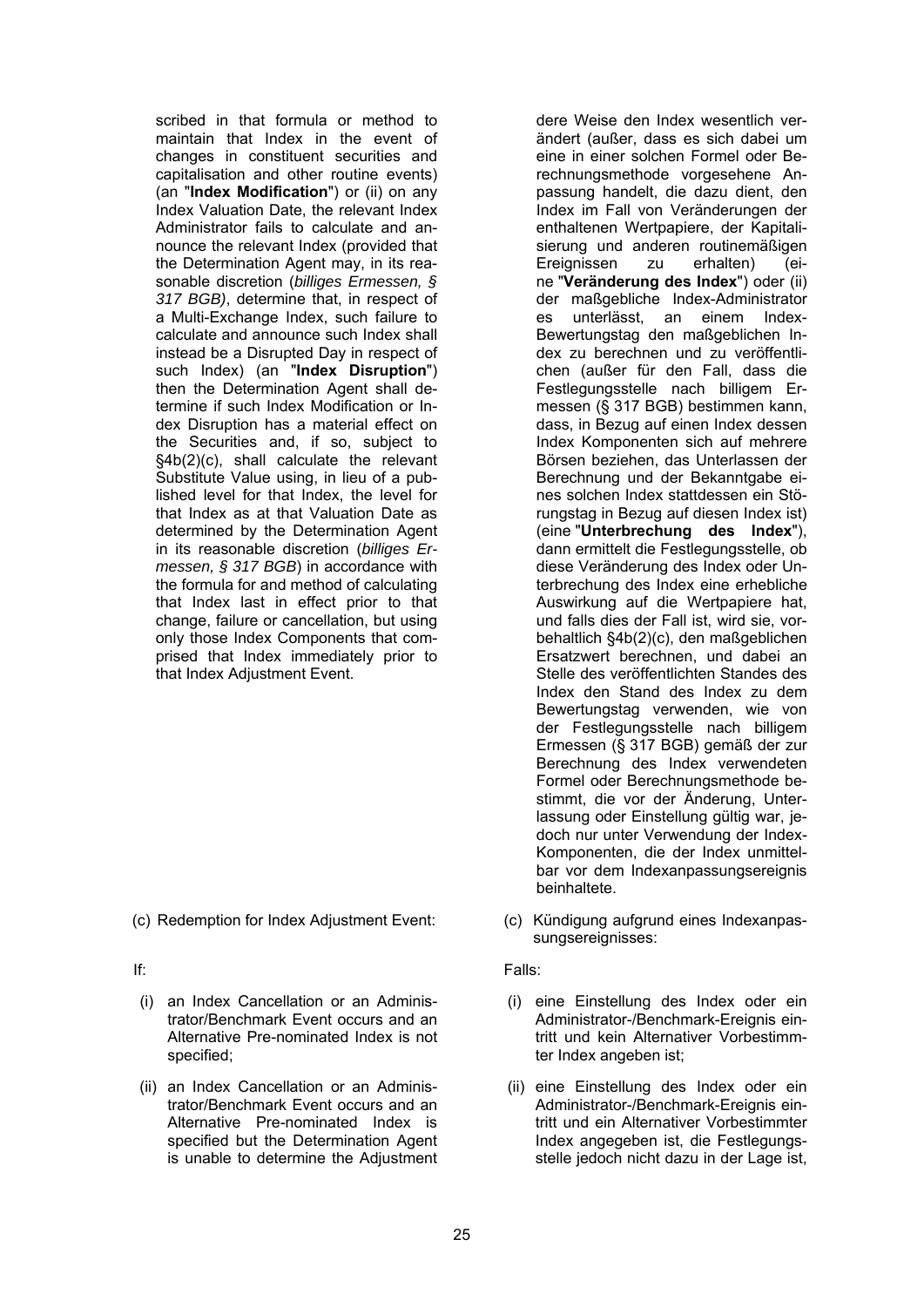- (iii) an Index Cancellation or an Administrator/Benchmark Event occurs, an Alternative Pre-nominated Index is specified and the Determination Agent determines that the Adjustment Payment would be an amount that the Holder would (but for Condition §4b(2)(a)(i)(C)(bb)) be required to pay to the Issuer in respect of each Security; or
- (iv) an Index Modification or an Index Disruption occurs and it (a) would be unlawful at any time under any applicable law or regulation or (b) would contravene any applicable licensing requirements, in each case for the Determination Agent to calculate the relevant Substitute Value in accordance with Condition §4b(2)(b),

#### (each an "**Index Adjustment Redemption Event**")

then the Issuer may, at any time thereafter and in its reasonable discretion *(billiges Ermessen, § 315 BGB)*, determine that the Securities shall be redeemed in whole (but not in part). If the Issuer so determines that the Securities shall be redeemed, then the Issuer shall give not less than five Business Days' notice to the Holder to redeem the Securities.

The Issuer will redeem the Securities in whole (but not in part) at the Early Redemption Amount within 5 Business Days following the notification to the Holders of the redemption of the Securities in accordance with § 12.

The Issuer's obligations under the Securities shall be satisfied in full upon payment of such amount.

If the Issuer determines that the relevant Securities shall continue, the Determination Agent may make such adjustment as the Determination Agent, in its reasonable discretion (*billiges Ermessen, § 317 BGB)*, considers appropriate, if any, to the formula for determining the Index Linked Redemption Amount or the Substitute Value and any other variable relevant to the settlement or payment terms of the Securities, which change or adjustment shall be effective on such date as the Determination Agent shall determine. The Determination Agent shall provide notice to the Holder in accordance with § 12 of any such change or adjustment, giving

Payment; eine Anpassungszahlung festzustellen;

- (iii) eine Einstellung des Index oder ein Administrator-/Benchmark-Ereignis eintritt, ein Alternativer Vorbestimmter Index angegeben ist und die Festlegungsstelle festlegt, dass die Anpassungszahlung ein Betrag wäre, den der Gläubiger (mit Ausnahme von Bedingung §4b(2)(a)(i)(C)(bb)) an die Emittentin in Bezug auf jedes Wertpapier zahlen müsste; oder
- (iv) eine Veränderung des Index oder eine Unterbrechung des Index eintritt und es (a) zu jedem Zeitpunkt unter anwendbarem Recht bzw. anwendbaren Verordnungen rechtswidrig wäre oder (b) gegen geltende Zulassungsvorschriften verstoßen würde, sollte die Festlegungsstelle den maßgeblichen Ersatzwert gemäß Bedingung §4b(2)(b) berechnen,

#### (jeweils ein "**Indexanpassungskündigungsereignis**")

so kann die Emittentin, zu jedem Zeitpunkt danach und nach billigem Ermessen (§ 315 BGB), bestimmen, dass die Wertpapiere vollständig (aber nicht teilweise) gekündigt werden. Falls die Emittentin auf diese Weise festlegt, dass die Wertpapiere gekündigt werden, wird die Emittentin den Gläubiger gemäß § 12 innerhalb einer Frist von nicht weniger als fünf Geschäftstagen die Kündigung der Wertpapiere mitteilen.

Die Emittentin wird die Wertpapiere vollständig (aber nicht teilweise) 5 Geschäftstage, nach der Mitteilung der Kündigung an die Gläubiger gemäß §12 zum Vorzeitigen Rückzahlungsbetrag zurückzahlen.

Mit der Zahlung dieses Betrags sind die Verpflichtungen der Emittentin aus den Wertpapieren vollständig erfüllt.

Falls die Emittentin festlegt, dass die maßgeblichen Wertpapiere nicht zurückgezahlt werden, kann die Festlegungsstelle solche Anpassungen an der zur Ermittlung des Indexbezogenen Rückzahlungsbetrags oder des Ersatzwerts verwendeten Formel und an jeder sonstigen zur Abrechnung maßgeblichen Variablen oder jeder Zahlungsbestimmung der Wertpapiere vornehmen, die sie nach billigem Ermessen (§ 317 BGB) für geeignet hält. Eine solche Änderung oder Anpassung wird an dem Tag, den die Festlegungsstelle bestimmt, wirksam. Die Festlegungsstelle wird den Gläubigern solche Änderungen bzw. Anpassungen so bald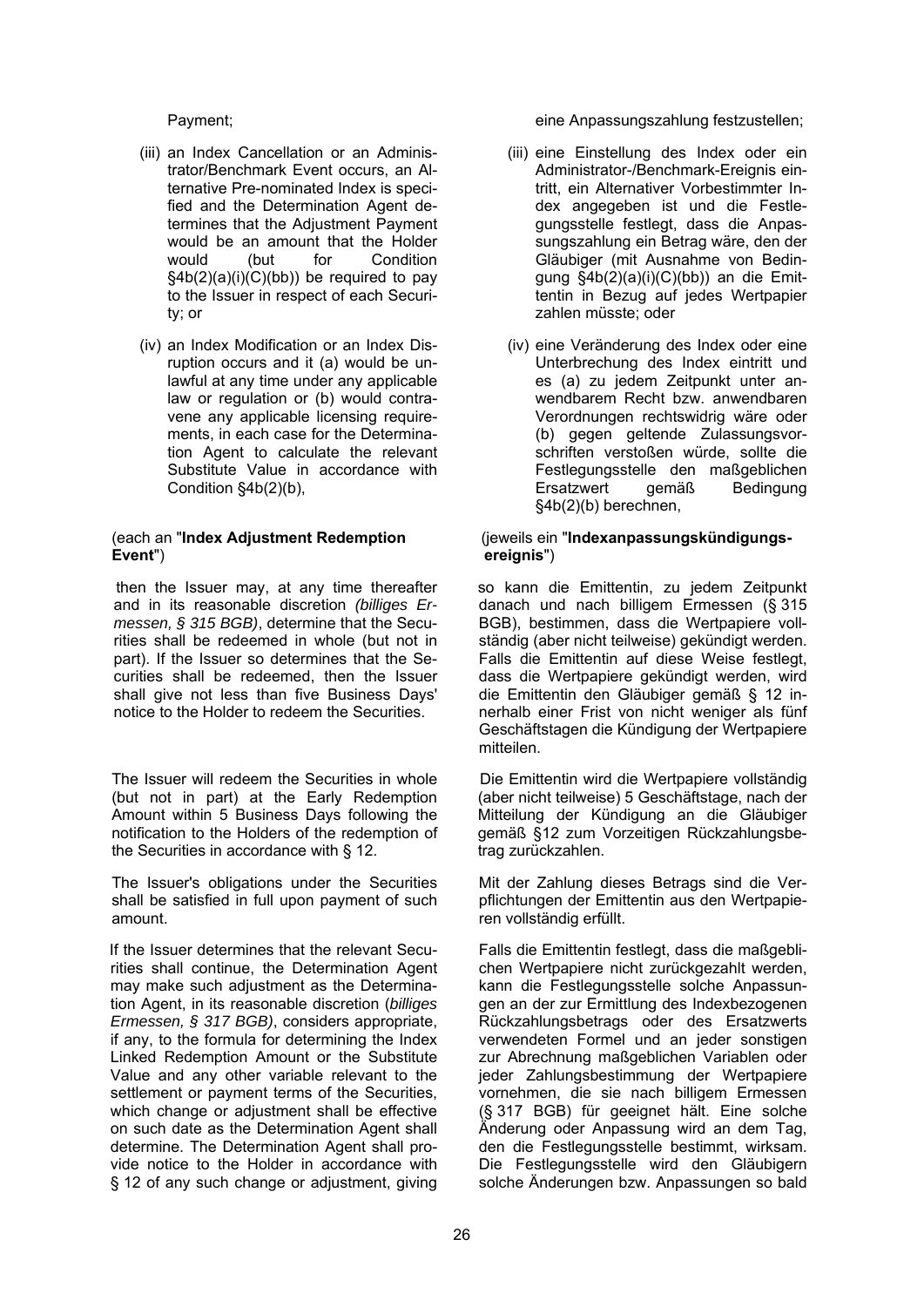summary details of the relevant change or adjustment, as soon as reasonably practicable provided that any failure to give such notice shall not affect the validity of any such change or adjustment.

#### Whereby: Wobei:

"**Administrator/Benchmark Event**" means, in respect of any Securities, a determination made by the Determination Agent that any authorisation, registration, recognition, endorsement, equivalence decision, approval or inclusion in any official register in respect of the Relevant Benchmark or the administrator or sponsor of the Relevant Benchmark has not been, or will not be, obtained or has been, or will be, rejected, refused, suspended or withdrawn by the relevant competent authority or other relevant official body, in each case with the effect that any of the Issuer, the Determination Agent or the Calculation Agent is not, or will not be, permitted under any applicable law or regulation to use the Relevant Benchmark to perform its or their respective obligations in respect of the Securities.

"**Administrator/Benchmark Event Date**" means, in respect of an Administrator/Benchmark Event, the date on which the authorisation, registration, recognition, endorsement, equivalence decision, approval or inclusion in any official register is (i) required under any applicable law or regulation; or (ii) rejected, refused, suspended or withdrawn, if the applicable law or regulation provides that the Relevant Benchmark is not permitted to be used under the Securities following rejection, refusal, suspension or withdrawal, or, in each case, if such date occurs before the Issue Date, the Issue Date.

"**Alternative Pre-nominated Index**" is not specified.

"**Adjustment Payment**" means in respect of any Security, the payment (if any) determined by the Determination Agent as is required in order to reduce or eliminate, to the extent reasonably practicable, any transfer of economic value to or from the Issuer as a result of the replacement of the Index by the Alternative Pre-nominated Index. The Determination Agent may determine that the Adjustment Payment is

wie billigerweise möglich gemäß § 12 mitteilen, indem sie Einzelheiten der maßgeblichen Änderung oder Anpassung zusammenfasst, unter der Voraussetzung, dass jedes Unterlassen einer solchen Mitteilung die Gültigkeit einer solchen Änderung bzw. Anpassung nicht beeinträchtigt.

"**Administrator-/Benchmark-Ereignis**" bezogen auf jedes Wertpapier, eine Festlegung von der Festlegungsstelle bezeichnet, dass eine Autorisierung, Registrierung, Anerkennung, Billigung, Gleichwertigkeitsentscheidung, Genehmigung oder Aufnahme in ein amtliches Register in Bezug auf die Maßgebliche Benchmark bzw. dem Administrator oder Sponsor der Maßgeblichen Benchmark von der zuständigen Behörde oder einer anderen zuständigen amtlichen Stelle nicht erteilt wurde bzw. wird, oder abgelehnt, zurückgewiesen, ausgesetzt oder zurückgenommen wurde oder wird, in jedem Falle mit der Folge, dass es der Emittentin oder der Festlegungsstelle unter geltendem Recht bzw. geltenden Vorschriften nicht erlaubt ist oder erlaubt sein wird, die Maßgebliche Benchmark zur Erfüllung der jeweiligen Verpflichtungen aus den Wertpapieren zu verwenden.

"**Administrator-/Benchmark-Ereignistag**" in Bezug auf ein Administrator-/Benchmark-Ereignis den Tag bezeichnet, an dem die Autorisierung, Registrierung, Anerkennung, Billigung, Gleichwertigkeitsentscheidung, Genehmigung oder Aufnahme in ein amtliches Register (i) nach geltendem Recht bzw. geltenden Vorschriften erforderlich ist, oder (ii) abgelehnt, zurückgewiesen, ausgesetzt oder zurückgenommen worden ist, wenn das geltende Recht bzw. die geltenden Vorschriften bestimmen, dass die Maßgebliche Benchmark nach Ablehnung, Zurückweisung, Aussetzung oder Zurücknahme in Bezug auf die Wertpapiere nicht mehr verwendet werden darf oder, falls dieses Datum vor dem Begebungstag liegt, der Begebungstag.

"**Alternativer Vorbestimmter Index**" nicht bestimmt ist.

"**Anpassungszahlung**" in Bezug auf ein Wertpapier, die (etwaige) von der Festlegungsstelle bestimmte Zahlung bezeichnet, die erforderlich ist, um jede Übertragung eines wirtschaftlichen Wertes auf die Emittentin oder von der Emittentin infolge der Ersetzung des Index durch den Alternativen Vorbestimmten Index zu verringern oder zu beseitigen, soweit dies vernünftigerweise möglich ist. Die Festlegungsstelle kann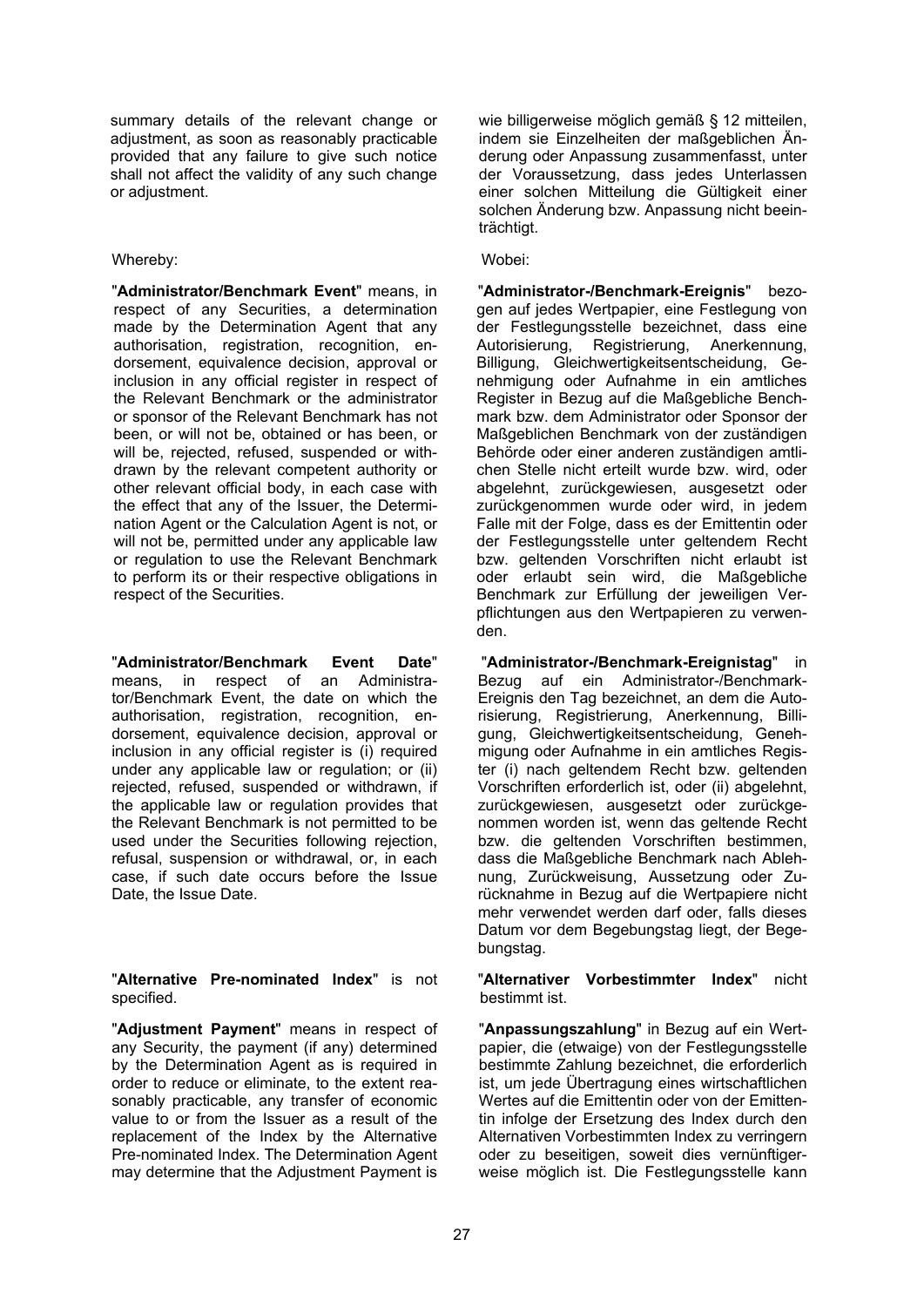"**Substitute Value**" means an index level that is determined by the Determination Agent in its reasonable discretion (*billiges Ermessen, § 317 BGB*).

"**Index Adjustment Event**" means, in respect of an Index, an Administrator/Benchmark Event, an Index Cancellation, an Index Disruption or an Index Modification.

"**Relevant Benchmark**" means the Index, the Reference Rate and any other index, benchmark or price source by reference to which interest, principal or other amounts payable under the Securities is calculated.

- (3) *Correction of an Index*. In the event that any price or level of the Index published on the Exchange or Related Exchange or by the relevant Index Administrator and which is utilised for any calculation or determination made in relation to the Securities is subsequently corrected and the correction is published by the Exchange or the Index Administrator before the Maturity Date, the Determination Agent will determine the amount that is payable or deliverable as a result of that correction, and, to the extent necessary, will adjust the terms of such transaction to account for such correction and will notify the Holders accordingly pursuant to §12.
- (4) *Disrupted Days*. If the Determination Agent in its reasonable discretion pursuant to § 317 BGB and in consideration of the relevant capital market practice and by acting in good faith determines that any Index Valuation Date is a Disrupted Day or not a Scheduled Trading Day, then the Index Valuation Date shall be the first succeeding Index Business Day that the Determination Agent determines is not a Disrupted Day, unless the Determination Agent determines that each of the five Index Business Days immediately following the original date is a Disrupted Day. In that case:
	- (a) that fifth Index Business Day shall be deemed to be the Index Valua-

zero. bestimmen, dass die Anpassungszahlung gleich Null ist.

> "**Ersatzwert**" einen Stand des Index bezeichnet, den die Festlegungsstelle nach billigem Ermessen (§ 317 BGB) bestimmt.

"**Indexanpassungsereignis**" in Bezug auf einen Index ein Administrator-/Benchmark-Ereignis, eine Einstellung des Index, eine Unterbrechung des Index oder eine Veränderung des Index bezeichnet.

"**Maßgebliche Benchmark**" bezeichnet den Index, den Referenzsatz sowie jeden anderen Index, Benchmark oder Preisquelle auf die für die Berechnung der Verzinsung, der Rückzahlung oder sonstigen unter den Wertpapieren zahlbaren Beträge Bezug genommen wird.

- (3) *Korrektur eines Index*. Sollte ein an der Börse oder Verbundenen Börse oder der durch den Index-Administrator veröffentlichte Kurs oder Stand, der für irgendeine Berechnung oder Feststellung in Bezug auf die Wertpapiere verwendet worden ist, nachträglich korrigiert werden und wird diese Korrektur durch die Börse oder den maßgeblichen Index-Administrator vor dem Fälligkeitstag veröffentlicht, so wird die Festlegungsstelle den aufgrund dieser Korrektur zahlbaren oder lieferbaren Betrag bestimmen und, falls erforderlich, die Bedingungen der Transaktion zur Berücksichtigung dieser Korrektur anpassen und die Gläubiger gemäß §12 entsprechend unterrichten.
- (4) *Störungstage*. Wenn die Festlegungsstelle nach billigem Ermessen gemäß § 317 BGB und unter Berücksichtigung der jeweiligen üblichen Kapitalmarktregelungen und unter Berücksichtigung des Grundsatzes von Treu und Glauben feststellt, dass ein Index-Bewertungstag ein Störungstag oder kein Börsengeschäftstag ist, dann ist der Index-Bewertungstag der nächstfolgende Index-Geschäftstag, an dem die Festlegungsstelle feststellt, dass kein Störungstag vorliegt, es sei denn, die Festlegungsstelle stellt fest, dass<br>an jedem der fünf Indexan iedem Geschäftstage, die unmittelbar auf den ursprünglichen Tag folgen, ein Störungstag vorliegt. Im letzteren Falle:
	- (a) gilt der entsprechende fünfte Index-Geschäftstag als Index-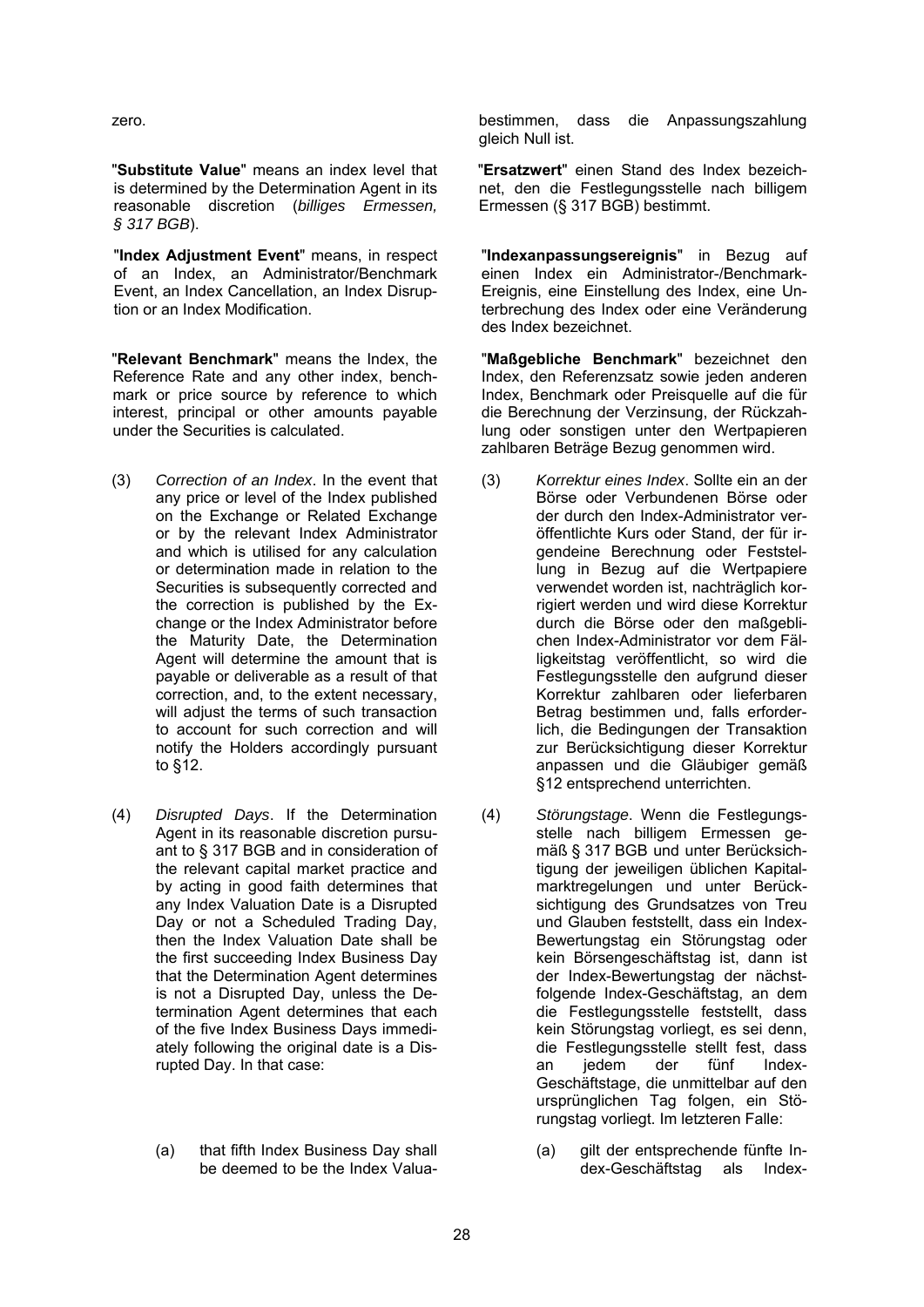tion Date, notwithstanding the fact that such day is a Disrupted Day; and

- (b) the Determination Agent shall determine the Index Level as of the relevant Index Valuation Date on that fifth Index Business Day in accordance with the formula, for and method of, calculating such Index last in effect prior to the commencement of the Market Disruption Event using the exchange-traded price on the relevant Exchange (or, if trading in the relevant Index Component has been materially suspended or materially limited, its good faith estimate of the exchange-traded price that would have prevailed but for the suspension or limitation as of the relevant Index Valuation Date) on that fifth Index Business Day of each Index Component comprising such Index.
- (5) *Extraordinary Event*. In the event of an Extraordinary Event the Determination Agent shall make such adjustments to the redemption, settlement, payment or any other terms of the Securities as the Determination Agent determines appropriate to account for the economic effect on the Securities of such Extraordinary Event upon the Determination Agent having given not less than 5 Business Days notice to the Holders in accordance with §12; and not less than 7 Business Days before the giving of such notice, notice to the Fiscal Agent **(**unless the Fiscal Agent acts as Determination Agent).
- (6) *Additional Disruption Event.* In the event of an Additional Disruption Event, the Determination Agent (A) shall determine the appropriate adjustment(s) by reference to the adjustment(s) in respect of such Additional Adjustment Event made by any Related Exchange (an "**Adjustment by the Related Exchange**"); and (B) if within 10 days after occurrence of the Additional Disruption Event, the Determination Agent determines that no Adjustment by the Related

Bewertungstag, ungeachtet der Tatsache, dass dieser Tag ein Störungstag ist; und

- (b) bestimmt die Festlegungsstelle den Index-Stand zum maßgeblichen Index-Bewertungstag an diesem fünften Index-Geschäftstag in Übereinstimmung mit der vor Beginn der Marktstörung gültigen Berechnungsformel und Berechnungsmethode, indem sie den Börsenkurs der maßgeblichen Börse (oder, falls der Handel in der betreffenden Index-Komponente erheblich unterbrochen oder erheblich eingeschränkt worden ist, eine nach Treu und Glauben erfolgte Schätzung des Börsenkurses, der nach Ansicht der Festlegungsstelle ohne eine solche Unterbrechung oder Einschränkung zustande gekommen wäre) jeder im maßgeblichen Index enthaltenen Index-Komponente an diesem fünften Index-Geschäftstag verwendet.
- (5) *Außerordentliches Ereignis*. Im Fall eines Außerordentlichen Ereignisses wird die Festlegungsstelle diejenigen Anpassungen der Tilgungs-, Lieferungs-, Zahlungs- und sonstigen Bedingungen der Wertpapiere vornehmen, die sie als angemessen dafür bestimmt, den wirtschaftlichen Auswirkungen eines solchen außerordentlichen Ereignisses auf die Wertpapiere Rechnung zu tragen, wenn die Festlegungsstelle die Gläubiger spätestens 5 Geschäftstage vorher gemäß §12 darüber unterrichtet hat, und spätestens 7 Geschäftstage vor dieser Unterrichtung der Hauptzahlstelle eine Mitteilung übersandt hat (es sei denn, die Hauptzahlstelle handelt als Festlegungsstelle).
- (6) *Zusätzliches Störungsereignis*. Im Fall eines Zusätzlichen Störungsereignisses, (A) wird die Festlegungsstelle die entsprechenden Anpassungen unter Verweisung auf diejenigen Anpassungen bezüglich eines einschlägigen Zu-<br>sätzlichen Anpassungsereignisses Anpassungsereignisses festlegen, die an einer Verbundenen Börse vorgenommen werden (eine "**Anpassung durch die Verbundene Börse**"); und (B) falls innerhalb von 10 Tagen nach Eintritt des Zusätz-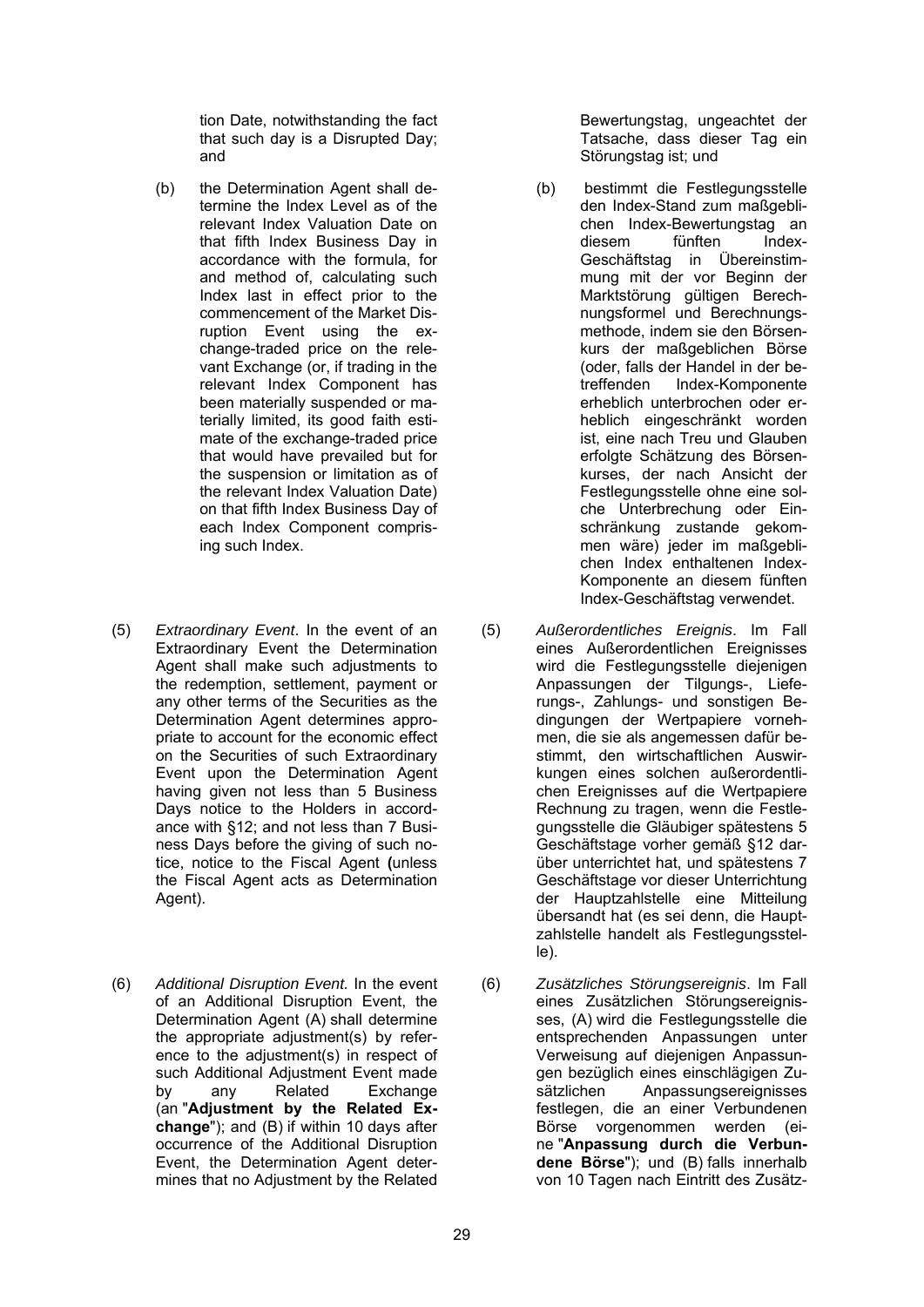Exchange was made, the Determination Agent may make such adjustments (including a substitution of such Index) to the redemption, settlement, payment or any other terms of the Securities as the Determination Agent determines appropriate to account for the economic effect on the Securities of such Additional Disruption Event. After applying any adjustment in accordance with this clause. the Determination Agent shall give notice (i) to the Holders not less than 5 days after the application of such adjustment in accordance with §12; and (ii) to the Fiscal Agent (unless the Fiscal Agents acts as Determination Agent) not less than 3 days after the application of such adjustment.

"**Additional Disruption Event**" means a Hedging Disruption (as defined in §4  $(4)$ ).

# **§5**

#### **(Payments)**

- (1) *Payment of Principal and Interest*. Payment of principal and interest in respect of Securities shall be made, subject to applicable fiscal and other laws and regulations, in the Currency and to the Clearing System or to its order for credit to the accounts of the relevant account holders of the Clearing System upon presentation and surrender of the Global Note at the specified office of any Paying Agent outside the United States.
- (2) *Business Day*. If the date for payment of any amount in respect of any Security is not a Business Day then the Holder shall not be entitled to payment until the next Business Day.

If the payment of any amount shall be adjusted as described above, the relevant amount payable shall not be adjusted respectively.

"**Business Day**" means a day on which (except Saturday and Sunday) banks are open for business (including dealings in foreign exchange and foreign currency deposits) in London and Frankfurt lichen Anpassungsereignisses die Festlegungsstelle feststellt, dass keine Anpassung durch die Verbundene Börse erfolgt ist, kann die Festlegungsstelle diejenigen Anpassungen (einschließlich eines Austausches des Index) der Tilgungs-, Lieferungs-, Zahlungs- und sonstigen Bedingungen der Wertpapiere vornehmen, die sie als angemessen dafür bestimmt, den wirtschaftlichen Auswirkungen eines solchen Zusätzlichen Anpassungsereignis auf die Wertpapiere Rechnung zu tragen. Nach Anwendung einer solchen Anpassung gemäß dieser Klausel, wird die Festlegungsstelle (i) an die Gläubiger innerhalb von 5 Tagen nach Anwendung der Anpassung Mitteilung gemäß §12 geben und (ii) an die Hauptzahlstelle (soweit nicht die Hauptzahlstelle als Festlegungsstelle handelt) innerhalb von 3 Tagen nach Anwendung der Anpassung.

"**Zusätzliches Störungsereignis**" bezeichnet eine Hedging-Störung (wie in §4 (4) definiert).

# **§5 (Zahlungen)**

- (1) *Zahlungen von Kapital und Zinsen*. Zahlungen von Kapital und Zinsen auf die Wertpapiere erfolgen nach Maßgabe der anwendbaren steuerlichen und sonstigen Gesetze und Vorschriften in der festgelegten Währung an das Clearing System oder dessen Order zur Gutschrift auf den Konten der betreffenden Kontoinhaber bei dem Clearingsystem gegen Vorlage und Einreichung der Globalurkunde bei der bezeichneten Geschäftsstelle einer der Zahlstellen außerhalb der Vereinigten Staaten.
- (2) *Geschäftstag*. Fällt der Fälligkeitstag einer Zahlung in Bezug auf ein Wertpapier auf einen Tag, der kein Geschäftstag ist, hat der Gläubiger keinen Anspruch auf Zahlung vor dem nächsten Geschäftstag.

Falls eine Zahlung wie oben beschrieben verschoben wird, erfolgt keine Anpassung des zu zahlenden Betrags.

"**Geschäftstag**" ist jeder Tag (außer Samstag und Sonntag), an dem die Banken in London und Frankfurt am Main für Geschäfte (einschließlich Devisenhandelsgeschäfte und Fremdwährungseinla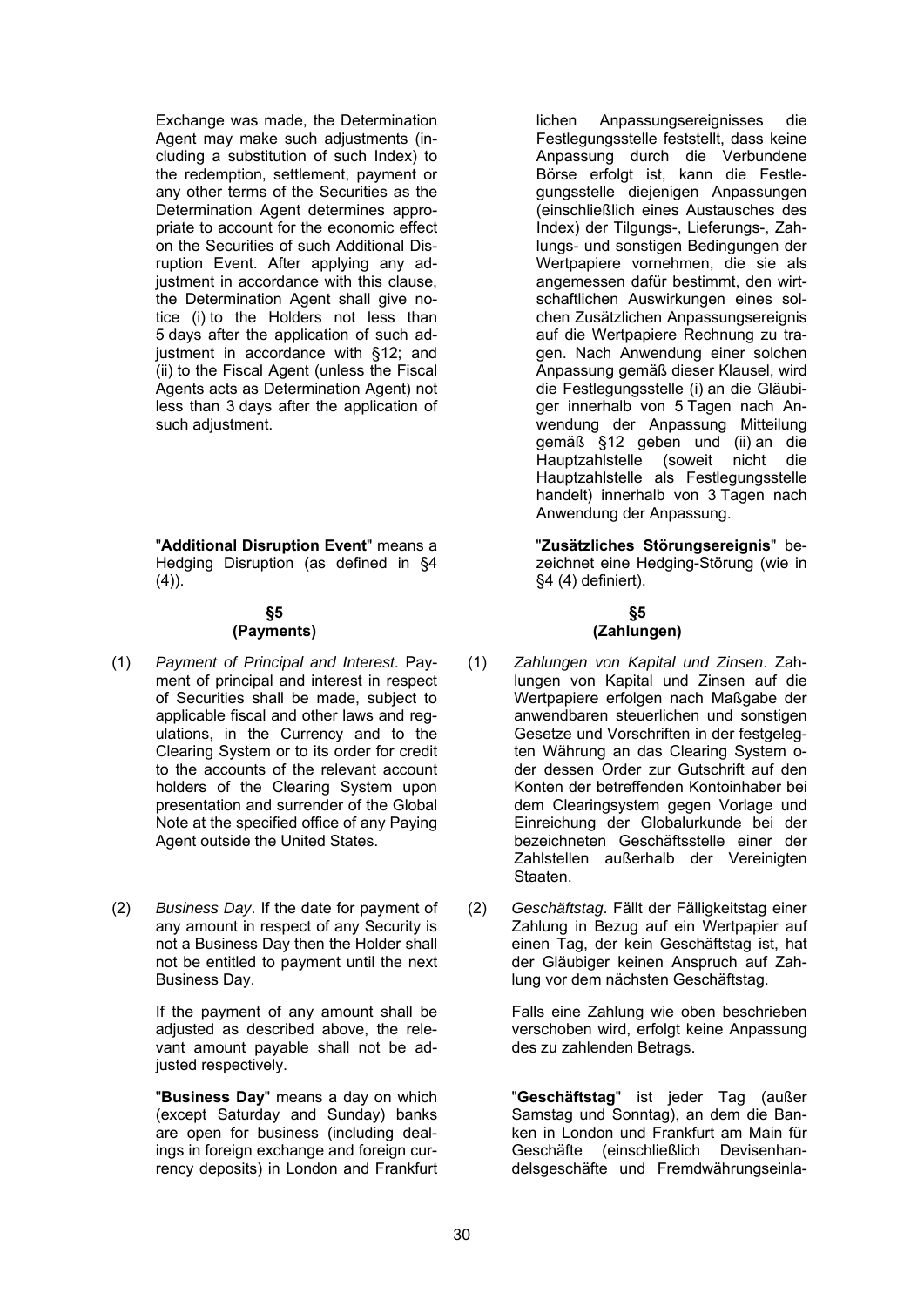am Main and all relevant parts of the Trans-European Automated Real-Time Gross Settlement Express Transfer System 2 or any successor system thereto ("**TARGET**") are operating to effect payments in Euro.

- (3) *United States*. "**United States**" means the United States of America including the States thereof and the District of Columbia and its possessions (including Puerto Rico, the U.S. Virgin Islands, Guam, American Samoa, Wake Island and the Northern Mariana Islands).
- (4) *Discharge.* The Issuer or, as the case may be, the Guarantor, shall be discharged by payment to, or to the order of, the Clearing System.
- (5) *References to Principal and Interest.*  References to "principal" shall be deemed to include, as applicable the Index Linked Redemption Amount, the Early Redemption Amount, the Automatic Early Redemption Amount and any premium and any other amounts which may be payable under or in respect of the Securities. References to "interest" shall be deemed to include, as applicable, any Additional Amounts which may be payable under §6.

#### **§6 (Tax Gross-up)**

All payments of principal and/or interest made by the Issuer in respect of the Securities to the Holders shall be made free and clear of, and without withholding or deduction for, any taxes, duties, assessments or governmental charges of whatever nature imposed, levied, collected, withheld or assessed by or within any Taxing Jurisdiction, unless such withholding or deduction is required by law. In that event the Issuer shall pay such additional amounts (the "**Additional Amounts**") as shall result in receipt by the Holders of such amounts as would have been received by them had no such withholding or deduction been required, except that no Additional Amounts shall be payable with respect to any Security:

(a) as far as German *Kapitalertragsteuer* (including *Abgeltungsteuer,* as well as gengeschäfte) geöffnet sind und alle für die Abwicklung von Zahlungen in Euro wesentlichen Teile des Trans-European Automated Real-Time Gross Settlement Express Transfer Systems 2 oder eines Nachfolgesystems ("**TARGET**") in Betrieb sind.

- (3) *Vereinigte Staaten*. "**Vereinigte Staaten**" sind die Vereinigten Staaten von Amerika, einschließlich deren Bundesstaaten und des Districts of Columbia und deren Besitztümer (einschließlich Puerto Rico, die U.S. Virgin Islands, Guam, American Samoa, Wake Island und die Northern Mariana Islands).
- (4) *Erfüllung*. Die Emittentin bzw. die Garantin wird durch Zahlung an oder an die Order des Clearing Systems von ihren Zahlungsverpflichtungen befreit.
- (5) *Bezugnahmen auf Kapital und Zinsen*. Bezugnahmen in diesen Emissionsbedingungen auf "Kapital" schließen, soweit anwendbar, den Indexbezogenen Rückzahlungsbetrag, den Vorzeitigen Rückzahlungsbetrag, den Automatischen Vorzeitigen Rückzahlungsbetrag; sowie jeden Aufschlag sowie sonstige auf oder in Bezug auf die Wertpapiere zahlbaren Beträge ein. Bezugnahmen auf "Zinsen" schließen, soweit anwendbar, alle nach §6 zahlbaren zusätzlichen Beträge mit ein.

#### **§6 (Steuer Gross-up)**

Alle in Bezug auf die Wertpapiere von der Emittentin an die Gläubiger zahlbaren Kapitalund/oder Zinsbeträge, soweit einschlägig, werden ohne Einbehalt oder Abzug an der Quelle für oder wegen gegenwärtiger oder zukünftiger Steuern, Abgaben oder Gebühren bzw. Veranlagungen gleich welcher Art gezahlt, die von einer Steuerjurisdiktion im Wege des Einbehalts oder des Abzugs auferlegt, einbehalten oder erhoben werden, es sei denn, ein solcher Abzug oder Einbehalt ist gesetzlich vorgeschrieben. In diesem Fall wird die Emittentin diejenigen zusätzlichen Beträge ("**Zusätzliche Beträge**") zahlen, die erforderlich sind, damit die den Gläubigern zufließenden Nettobeträge nach diesem Einbehalt oder Abzug jeweils den Beträgen an Kapital entsprechen, die ohne einen solchen Einbehalt oder Abzug von den Gläubigern erhalten worden wären; jedoch sind solche Zusätzlichen Beträge nicht zu zahlen:

(a) in Bezug auf die deutsche Kapitalertragsteuer (inklusive der Abgeltungsteuer so-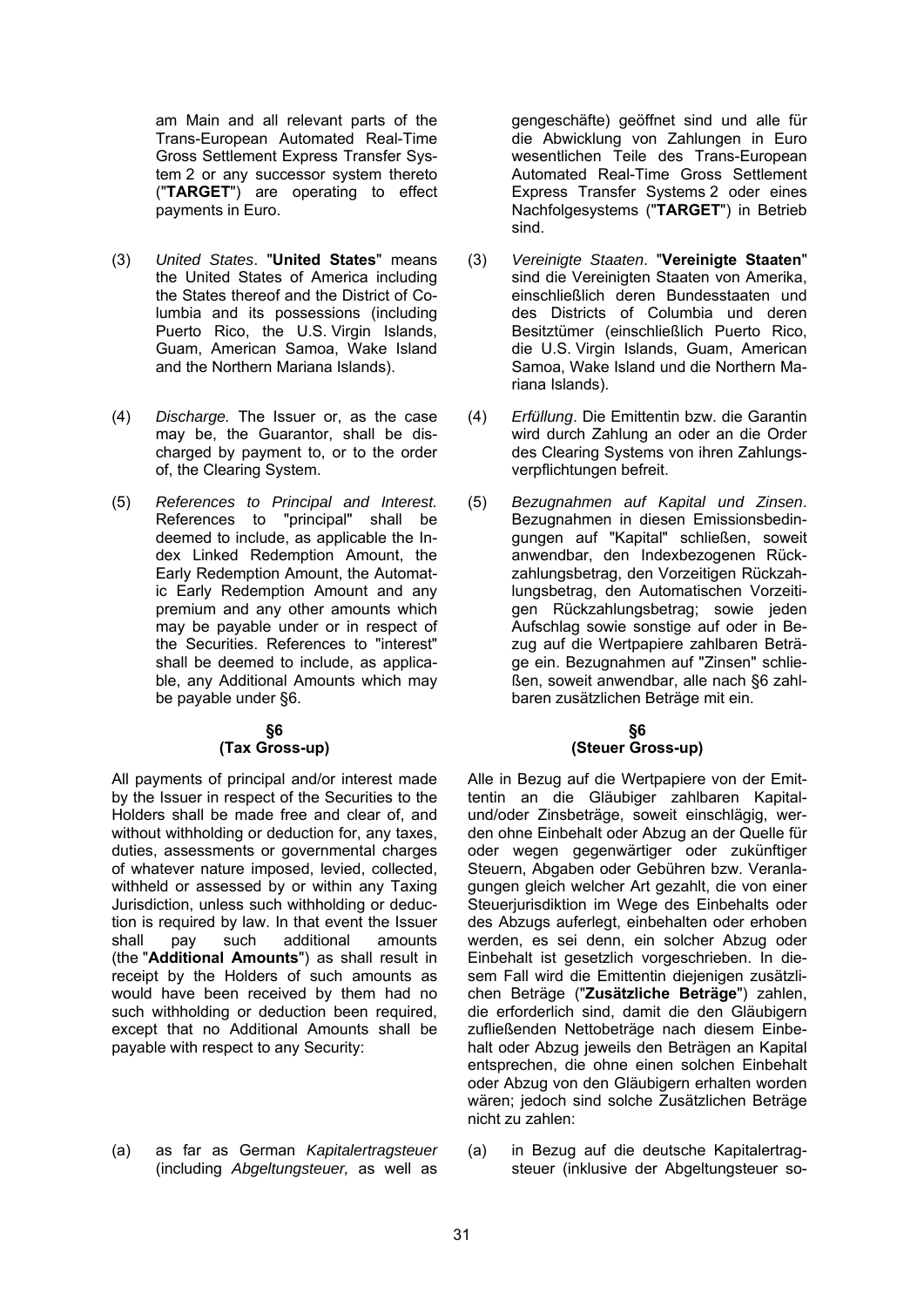including church tax, if any) to be deducted or withheld pursuant to the German Income Tax Act (*Einkommensteuergesetz*), even if the deduction or withholding has to be made by the Issuer or its representative and the German Solidarity Surcharge (*Solidaritätszuschlag*) or any other tax which may substitute the German *Kapitalertragsteuer* or *Solidaritätszuschlag*, as the case may be, is concerned; or

(b) to, or to a third party on behalf of, a Holder where such Holder (or a fiduciary, settlor, beneficiary, member or shareholder of such Holder, if such Holder is an estate, a trust, a partnership or a corporation) is liable to such withholding or deduction by reason of having some present or former connection with any Taxing Jurisdiction, including, without limitation, such Holder (or such fiduciary, settlor, beneficiary, member or shareholder) being or having been a citizen or resident thereof or being or having been engaged in a trade or business or present therein or having, or having had, a permanent establishment therein, other than by reason only of the holding of such Security or the receipt of the relevant payment in respect thereof; or

- (c) to, or to a third party on behalf of, a Holder where no such withholding or deduction would have been required to be withheld or deducted if the Securities were credited at the time of payment to a securities deposit account with a bank outside any Taxing Jurisdiction; or
- (d) to the extent such withholding tax or deduction is payable by or on behalf of a Holder who could lawfully avoid (but has not so avoided) such withholding or deduction by complying or procuring that any third party complies with any statutory requirements or by making or procuring that a third party makes a declaration of non-residence or other similar claim for exemption to any tax authority in the place where the payment is effected; or

wie einschließlich Kirchensteuer, soweit anwendbar), die nach dem deutschen Einkommensteuergesetz abgezogen oder einbehalten wird, auch wenn der Abzug oder Einbehalt durch die Emittentin oder ihren Stellvertreter vorzunehmen ist, und den deutschen Solidaritätszuschlag oder jede andere Steuer, welche die deutsche Kapitalertragsteuer bzw. den Solidaritätszuschlag ersetzen sollte; oder

- (b) an einen Gläubiger oder an einen Dritten für einen Gläubiger, falls dieser Gläubiger (oder ein Treuhänder, Gründer eines Treuhandvermögens, Begünstigter, Teilhaber oder Aktionär eines solchen Gläubigers, falls es sich bei diesem um ein Nachlassvermögen, ein Treuhandvermögen oder eine Personengesellschaft handelt) auf Grund irgendeiner über die bloße Inhaberschaft der Wertpapiere oder den Erhalt der unter diesen zu leistenden Zahlungen hinausgehenden früheren oder gegenwärtigen Verbindungen zu irgendeiner Steuerjurisdiktion (einschließlich solcher Gläubiger (bzw. Treuhänder, Gründer eines Treuhandvermögens, Begünstigte, Teilhaber oder Aktionäre), welche Staatsbürger dieses Landes waren oder sind oder in diesem Land Handel oder Geschäfte betrieben haben oder betreiben oder in diesem einen Geschäfts- oder Wohnsitz hatten oder haben) einem solchen Einbehalt oder Abzug unterliegt und sich diese Verbindung nicht nur darauf beschränkt, dass er die Wertpapiere hält oder die unter diesen jeweils zu leistenden Zahlungen erhält; oder
- (c) an den Gläubiger oder an einen Dritten für den Gläubiger, falls kein Einbehalt oder Abzug erfolgen müsste, wenn die Wertpapiere zum Zeitpunkt der fraglichen Zahlung einem Depotkonto bei einer nicht in einer Steuerjurisdiktion ansässigen Bank gutgeschrieben gewesen wären; oder
- (d) soweit der Einbehalt oder Abzug von dem Gläubiger oder von einem Dritten für den Gläubiger zahlbar ist, der einen solchen Einbehalt oder Abzug dadurch rechtmäßigerweise hätte vermeiden können (aber nicht vermieden hat), dass er Vorschriften beachtet, oder dafür sorgt, dass Dritte dieses tun, welche die Abgabe einer Nichtansässigkeitserklärung oder eines ähnlichen Antrags auf Quellensteuerbefreiung gegenüber der am Zahlungsort zuständigen Steuerbehörden vorsehen; oder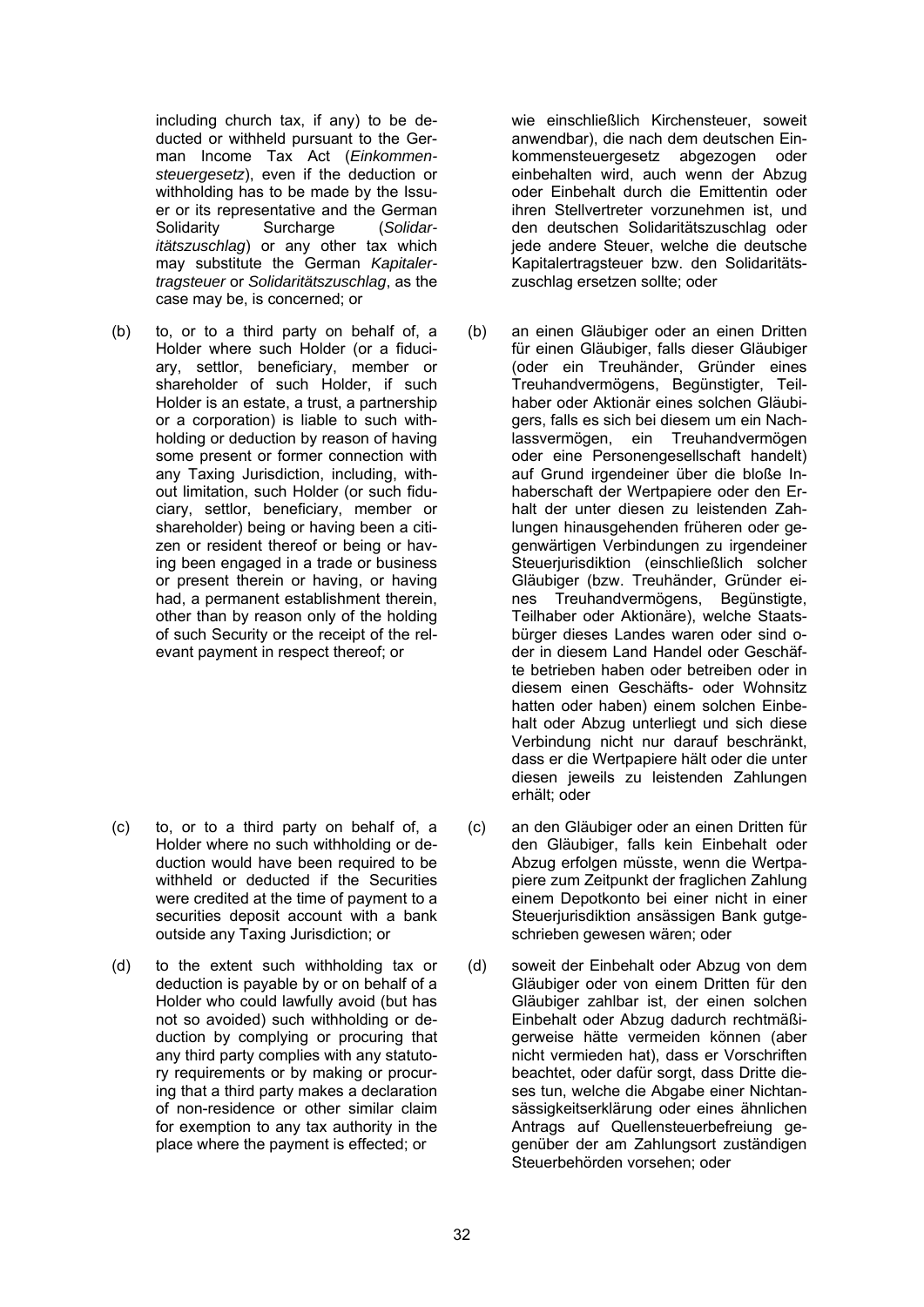- (e) to the extent such withholding tax or deduction is payable by or on behalf of a Holder who would have been able to avoid such withholding or deduction by effecting a payment via another Paying Agent in a Member State of the European Union, not obliged to withhold or deduct tax; or
- (f) to the extent such withholding tax or deduction is for or on account of the presentation by the Holder of any Security for payment on a date more than 30 days after the date on which such payment became due and payable or the date on which payment thereof is duly provided for, whichever occurs later; or
- (g) to the extent such withholding or deduction is required to be made pursuant to the Dutch Withholding Tax Act 2021 (*Wet bronbelasting 2021*); or
- 

nor shall any Additional Amounts be paid with respect to any payment on a Security to a Holder who is a fiduciary or partnership or who is other than the sole beneficial owner of such payment to the extent such payment would be required by the laws of the Taxing Jurisdiction to be included in the income, for tax purposes, of a beneficiary or settlor with respect to such fiduciary or a member of such partnership or a beneficial owner who would not have been entitled to such Additional Amounts had such beneficiary, settlor, member or beneficial owner been the Holder of the Security.

Notwithstanding anything to the contrary in this section 6, the Issuer, the Guarantor, any paying agent or any other person shall be entitled to withhold or deduct from any payment of principal and/or interest on the Securities, and shall not be required to pay any additional amounts with respect to any such withholding or deduction, any withholding tax (i) imposed on or in respect of any Security pursuant to FATCA, the laws of the Federal Republic of Germany, the Netherlands or any jurisdiction in which payments on the Securities are made implementing FATCA, or any agreement between the Issuer and any such jurisdiction, the United States or any authority of any of the

- (e) soweit der Einbehalt oder Abzug von dem Gläubiger oder von einem Dritten für den Gläubiger zahlbar ist, der einen solchen Einbehalt oder Abzug durch die Bewirkung einer Zahlung über eine andere Zahlstelle in einem Mitgliedsstaat der Europäischen Union, welche nicht zu einem solchen Einbehalt oder Abzug verpflichtet ist, hätte vermeiden können; oder
- (f) soweit der Einbehalt oder Abzug für einen Gläubiger oder dessen Rechnung zahlbar ist, der Wertpapiere mehr als 30 Tage nach dem Tag, an dem eine Zahlung unter den Wertpapieren fällig und zahlbar wurde bzw., soweit dies später eintritt, nach dem Tag, an dem die Zahlung ordnungsgemäß vorgenommen wurde, vorgelegt hat; oder
- (g) soweit ein solcher Einbehalt oder Abzug gemäß dem niederländischen Quellensteuergesetz 2021 (*Wet bronbelasting 2021*) vorzunehmen ist; oder
- (h) any combination of items (a)-(g); (h) jegliche Kombination der Absätze (a)-(g);

zudem werden keine Zahlungen Zusätzlicher Beträge im Hinblick auf Zahlungen auf die Wertpapiere an einen Gläubiger vorgenommen, welcher als Treuhänder oder Personengesellschaft oder ein anderer als der wirtschaftliche Eigentümer fungiert, soweit nach den Gesetzen einer Steuerjurisdiktion eine solche Zahlung für Steuerzwecke dem Einkommen des Begünstigten bzw. Gründers eines Treuhandvermögens zugerechnet würde im Hinblick auf einen solchen Treuhänder oder einen Teilhaber einer solchen Personengesellschaft oder wirtschaftlichen Eigentümer, welcher selbst nicht zum Erhalt von Zusätzlichen Beträgen berechtigt gewesen wäre, wenn dieser Begünstigte, Gründer eines Treuhandvermögens, Teilhaber oder wirtschaftliche Eigentümer unmittelbarer Gläubiger der Wertpapiere wäre.

Ungeachtet gegenteiliger Angaben in diesem §6 sind die Emittentin, die Garantin, irgendeine Zahlstelle oder sonstige Person ermächtigt, Einbehalte oder Abzüge von Zahlungen von Kapital und/oder Zinsen in Bezug auf die Wertpapiere vorzunehmen und nicht zur Zahlung zusätzlicher Beträge in Bezug auf jegliche solche Einbehalte oder Abzüge verpflichtet, die (i) von oder in Bezug auf jegliche Wertpapiere gemäß FATCA, gemäß den Gesetzen der Bundesrepublik Deutschland oder der Niederlande oder einer anderen Jurisdiktion, in der Zahlungen unter den Wertpapieren vorgenommen werden, zur Umsetzung von FATCA oder gemäß jeglichem Vertrag zwischen der Emittentin und einer anderen sol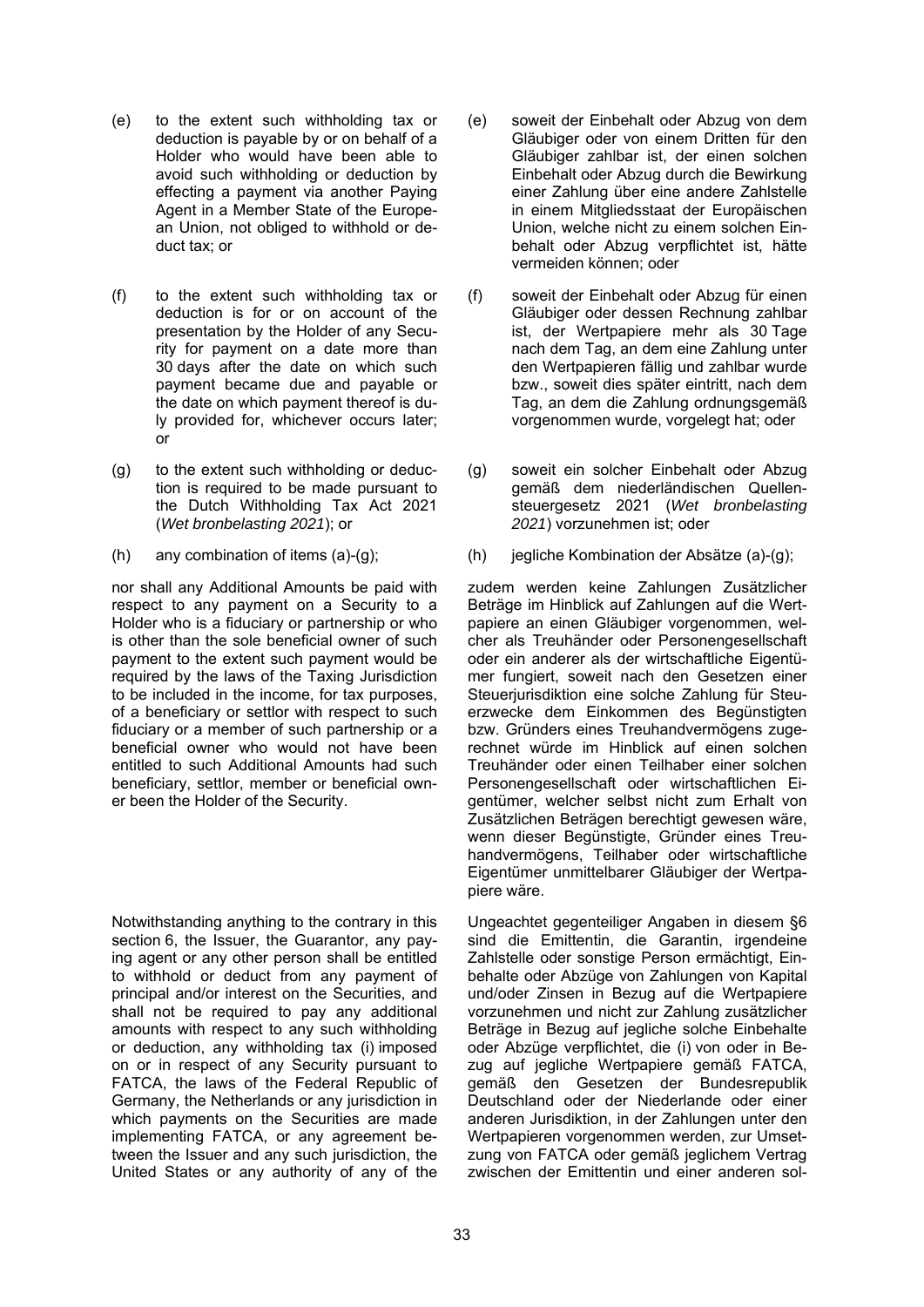foregoing entered into for FATCA purposes, or (ii) imposed on or with respect to any "dividend equivalent" payment made pursuant to section 871 or 881 of the United States Internal Revenue Code of 1986, as amended.

#### **§7 (Prescription)**

The presentation period provided in §801 paragraph 1, sentence 1 of the German Civil Code (*Bürgerliches Gesetzbuch*) is reduced to ten years for the Securities.

#### **§8 (Events of Default)**

If any of the following events (each an "**Event of Default**") occurs, the holder of any Security may by notice in text form to the Issuer at the specified office of the Fiscal Agent declare such Security to be forthwith due and payable, whereupon the Early Redemption Amount of such Security shall become immediately due and payable, unless such Event of Default shall have been remedied prior to the receipt of such notice by the Issuer:

- (a) any principal or interest on such Securities has not been paid within 30 days, following the due date for payment. The Issuer shall not, however, be in default if such sums were not paid in order to comply with a mandatory law, regulation or order of any court of competent jurisdiction. Where there is doubt as to the validity or applicability of any such law, regulation or order, the Issuer will not be in default if it acts on the advice given to it during such 30 day period by independent legal advisers; or
- (b) German insolvency proceedings (*Insolvenzverfahren*) or similar proceedings in other jurisdictions are commenced by a court in the relevant place of jurisdiction or the Issuer itself institutes such proceedings, or offers or makes an arrangement for the benefit of creditors generally (otherwise than in connection with a scheme of reconstruction, merger or amalgamation the terms of which have previously been approved by the Holders); or
- (c) the Issuer ceases all or substantially all of its business operations or sells or dis-

chen Jurisdiktion, den Vereinigten Staaten oder einer Behörde der Vereinigten Staaten oder (ii) von oder in Bezug auf jegliche "dividendenäquivalente" Zahlung gemäß den Abschnitten 871 oder 881 des *United States Internal Revenue Code of 1986,* in der jeweils geltenden Fassung, gemacht werden.

# **§7 (Verjährung)**

Die in §801 Absatz 1 Satz 1 BGB bestimmte Vorlegungsfrist wird für die Wertpapiere auf zehn Jahre abgekürzt.

#### **§8 (Kündigungsgründe)**

Wenn einer der folgenden Kündigungsgründe (jeweils ein "**Kündigungsgrund**") eintritt, ist jeder Gläubiger berechtigt, sein Wertpapier durch Erklärung in Textform an die Emittentin, die in der bezeichneten Geschäftsstelle der Hauptzahlstelle zugehen muss, mit sofortiger Wirkung zu kündigen, woraufhin für dieses Wertpapier der Vorzeitige Rückzahlungsbetrag sofort fällig und zahlbar ist, es sei denn, der Kündigungsgrund ist vor Erhalt der Erklärung durch die Emittentin weggefallen:

- (a) das Kapital ist nicht oder die Zinsen in Bezug auf solche Wertpapiere sind nicht innerhalb von 30 Tagen nach dem betreffenden Fälligkeitstag gezahlt worden, es sei denn, die Nichtzahlung erfolgte im Einklang mit zwingenden Gesetzesvorschriften, Verordnungen oder der Entscheidung eines zuständigen Gerichtes. Sofern Zweifel an der Wirksamkeit oder Anwendbarkeit solcher Gesetzesvorschriften, Verordnungen oder einer solchen Entscheidung besteht, gerät die Emittentin nicht in Verzug, wenn sie sich innerhalb der 30 Tage bei der Nichtzahlung auf den Rat unabhängiger Rechtsberater stützt; oder
- (b) gegen die Emittentin ist von einem Gericht ein Insolvenzverfahren eröffnet worden oder ein dem Insolvenzverfahren vergleichbares Verfahren in einer anderen Rechtsordnung ist eröffnet worden oder die Emittentin beantragt von sich aus ein solches Verfahren oder bietet einen Vergleich mit Gläubigern an (außer zum Zweck einer Restrukturierung oder Verschmelzung, deren Bedingungen zuvor durch eine Versammlung der Gläubiger genehmigt wurde); oder
- (c) die Emittentin stellt ihre Geschäftstätigkeit ganz oder überwiegend ein, veräußert o-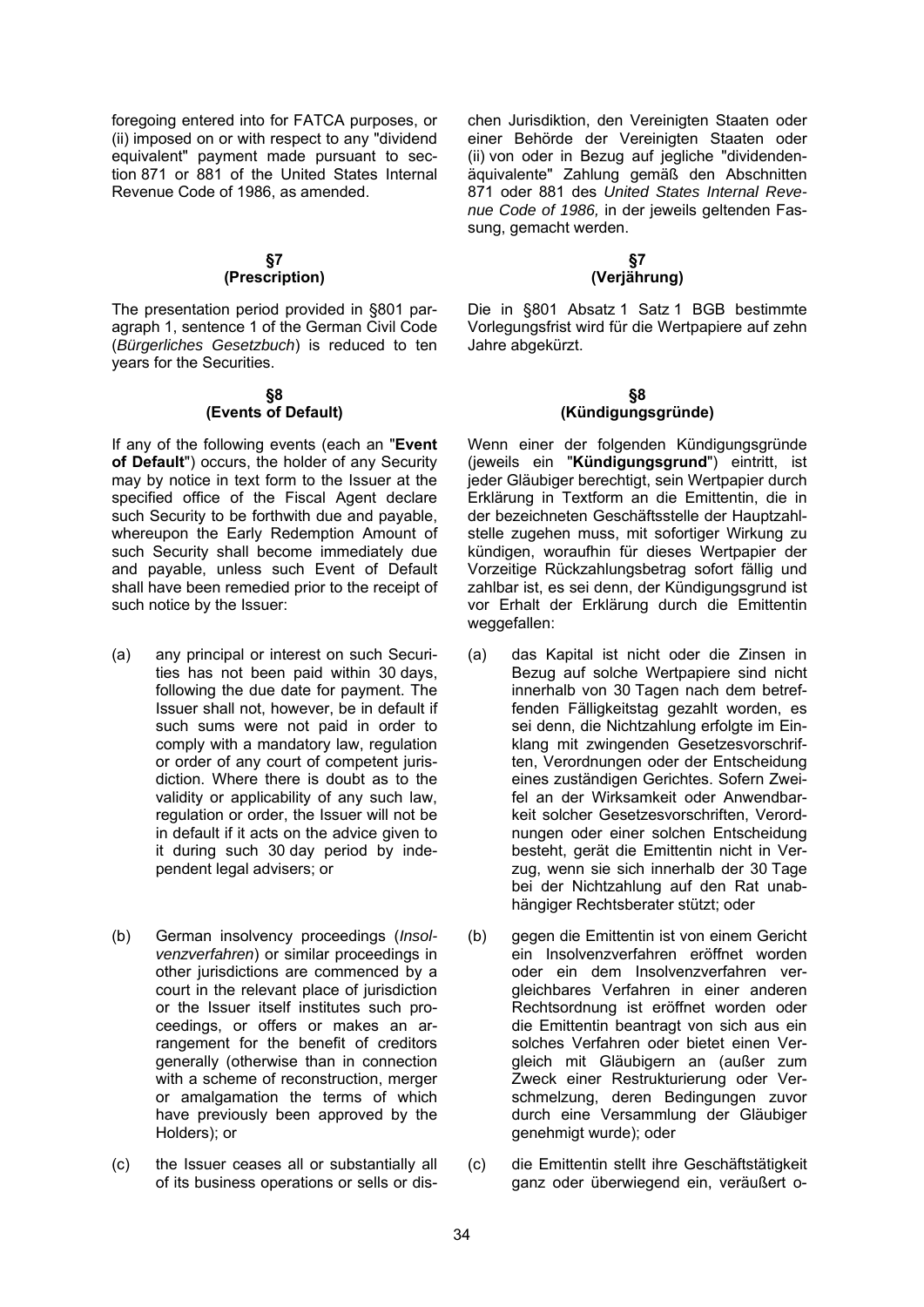poses of its assets or the substantial part thereof and thus (i) diminishes considerably the value of its assets and (ii) for this reason it becomes likely that the Issuer may not fulfil its payment obligations against the Holders under the Securities.

Nothing herein contained shall be deemed to authorise any Holder to exercise any remedy against the Issuer or the Guarantor solely as a result of, or because it is related directly or indirectly to, the insolvency of the Guarantor or the commencement of any proceedings relative to the Guarantor under Title 11 of the United States Code, or the appointment of a receiver for the Guarantor under Title II of the Dodd-Frank Wall Street Reform and Consumer Protection Act of 2010 or the commencement of any other applicable federal or state bankruptcy, insolvency, resolution or other similar law, or solely as a result of, or because it is related directly or indirectly to, a receiver, assignee or trustee in bankruptcy or reorganization, liquidator, sequestrator or similar official having been appointed for or having taken possession of the Guarantor or its property, or solely as a result of, or because it is related directly or indirectly to, the institution of any other comparable judicial or regulatory proceedings relative to the Guarantor, or to the creditors or property of the Guarantor. Notwithstanding the foregoing, Holders are authorised to exercise any remedy against the Issuer as a result of an Event of Default described in Section 8(c).

#### **§9 (Agents)**

(1) *Appointment*. The Fiscal Agent, the Paying Agent, the Determination Agent, and if a Calculation Agent has been appointed, the Calculation Agent (each an "**Agent**" and, together, the "**Agents**") and their offices (which can be substituted with other offices in the same city) are:

> **Fiscal Agent:** Citibank Europe plc 1 North Wall Quay Dublin 1 Ireland

**Paying Agent:** Citibank Europe plc 1 North Wall Quay Dublin 1

der gibt ihr gesamtes Vermögen oder den wesentlichen Teil ihres Vermögens anderweitig ab und (i) vermindert dadurch den Wert ihres Vermögens wesentlich und (ii) es wird dadurch wahrscheinlich, dass die Emittentin ihre Zahlungsverpflichtungen gegenüber den Gläubigern nicht mehr erfüllen kann.

Keine der in diesen Emissionsbedingungen enthaltenen Bestimmungen soll in einer Weise verstanden werden, die es Gläubigern ermöglichen würde, gegen die Emittentin oder die Garantin allein deshalb von Rechtsmitteln Gebrauch zu machen, weil sie mit der Insolvenz der Garantin, etwaigen in Bezug auf die Garantin erfolgenden Verfahren unter Titel 11 des United States Code, der Bestellung eines Insolvenzverwalters unter Titel II des Dodd-Frank Wall Street Reform and Consumer Protections Acts von 2010, der Einleitung etwaiger anderweitig anwendbarer bundesoder landesrechtlicher Konkurs-, Insolvenz- oder Abwicklungsgesetze oder sonstiger Gesetze direkt oder indirekt verbunden ist; oder, allein auf Grund der Tatsache, dass sie direkt oder indirekt mit einem Insolvenz-, oder Restrukturierungsverwalter, Abwicklungs-verwalter, Zwangsverwalter oder ähnlichen behördlich zur Inbesitznahme der Garantin oder deren Eigentum bestellten Personen verbunden ist; oder allein aufgrund der Tatsache, dass sie direkt oder indirekt mit der Eröffnung eines jedweden vergleichbaren richterlichen oder regulatorischen Verfahrens in Bezug auf die Garantin oder bezüglich der Gläubiger oder des Eigentums der Garantin verbunden ist. Ungeachtet des Vorstehenden, sind die Gläubiger berechtigt von jeglichen Rechtsmitteln gegen die Emittentin Gebrauch zu machen, die sich aus einem in § 8 (c) bezeichneten Kündigungsgrund ergeben.

# **§9 (Beauftragte Stellen)**

(1) *Bestellung*. Die Hauptzahlstelle, die Zahlstelle, die Festlegungsstelle und, soweit eine Berechnungsstelle ernannt wurde, die Berechnungsstelle (jede eine "**beauftragte Stelle**" und zusammen die "**beauftragten Stellen**") und ihre Geschäftsstellen (die durch Geschäftsstellen innerhalb derselben Stadt ersetzt werden können) lauten:

**Hauptzahlstelle:** Citibank Europe plc

1 North Wall Quay Dublin 1 Irland

**Zahlstelle:** Citibank Europe plc 1 North Wall Quay Dublin 1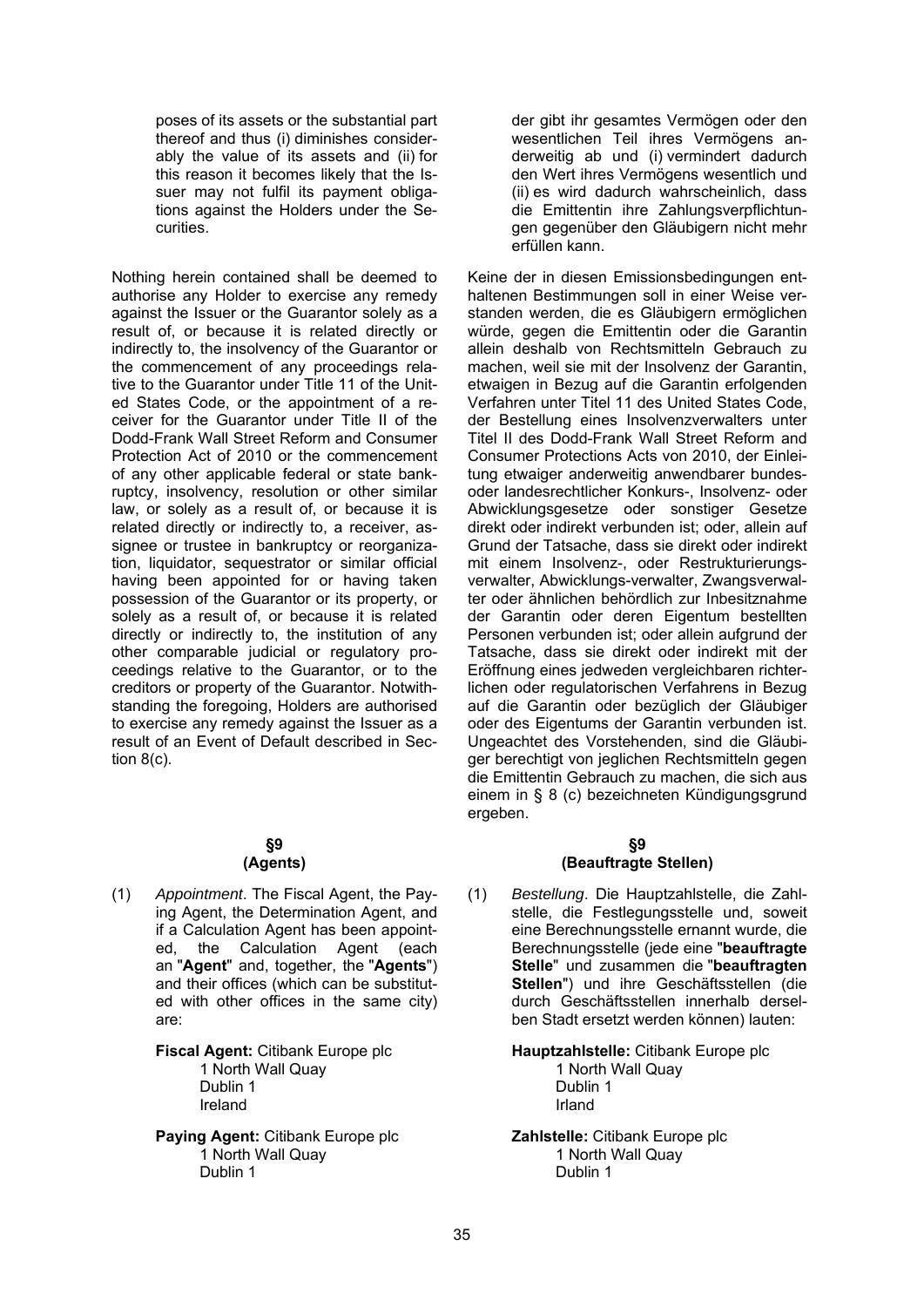#### Ireland **Ireland Ireland**

#### **Determination Agent:** Morgan Stanley & Co. International plc

25 Cabot Square Canary Wharf London E14 4QA United Kingdom

# **Calculation Agent:** Citibank Europe plc

1 North Wall Quay Dublin 1 Ireland

In case the Securities denominate in U.S. Dollar and payments at or through the offices of all Paying Agents outside the United States become illegal or are effectively precluded because of the imposition of exchange controls or similar restrictions on the full payment or receipt of such amounts in U.S. Dollar, the Issuer shall at all times maintain a Paying Agent with a specified office in New York City.

(2) *Variation or Termination of Appointment*. The Issuer reserves the right at any time to vary or terminate the appointment of any Agent and to appoint another Agent or (an) additional Agent(s) provided that the Issuer shall at all times (i) maintain a Fiscal Agent, (ii) so long as the Securities are listed on a regulated market of a stock exchange, a Paying Agent (which may be the Fiscal Agent) with a specified office in such place as may be required by the rules of such stock exchange, (iii) a Determination Agent and a Calculation Agent (if any) with a specified office located in such place as required by the rules of any stock exchange or other applicable rules (if any) and (iv) if a Directive of the European Union regarding the taxation of interest income or any law implementing such Directive is introduced, ensure that it maintains a Paying Agent in a Member State of the European Union that will not be obliged to withhold or deduct tax pursuant to any such Directive or law, to the extent this is possible in a Member State of the European Union. Any variation, termination, appointment or change shall only take effect (other than in the case of insolvency, when it shall be of immediate effect) after not less than 30 nor more than 45 days' prior notice thereof shall have been given to the Holders in ac-

**Festlegungsstelle:** Morgan Stanley & Co. International plc

25 Cabot Square Canary Wharf London E14 4QA Vereinigtes Königreich

**Berechnungsstelle:** Citibank Europe plc

1 North Wall Quay Dublin 1 Irland

Falls die Wertpapiere in U.S.-Dollar denominieren und falls Zahlungen bei den oder durch die Geschäftsstellen aller Zahlstellen außerhalb der Vereinigten Staaten aufgrund der Einführung von Devisenbeschränkungen oder ähnlichen Beschränkungen hinsichtlich der vollständigen Zahlung oder des Empfangs der entsprechenden Beträge in U.S.-Dollar widerrechtlich oder tatsächlich ausgeschlossen werden, wird die Emittentin zu jedem Zeitpunkt eine Zahlstelle mit bezeichneter Geschäftsstelle in New York City unterhalten.

(2) *Änderung der Bestellung oder Abberufung*. Die Emittentin behält sich das Recht vor, jederzeit die Bestellung einer beauftragten Stelle zu ändern oder zu beenden und eine andere beauftragte Stelle zu bestellen. Die Emittentin wird zu jedem Zeitpunkt (i) eine Hauptzahlstelle unterhalten, (ii) solange die Wertpapiere an einer Börse notiert sind, eine Zahlstelle (die die Hauptzahlstelle sein kann) mit bezeichneter Geschäftsstelle an dem Ort unterhalten, den die Regeln dieser Börse verlangen, (iii) eine Festlegungsstelle und eine Berechnungsstelle (soweit vorhanden) mit Geschäftsstelle an demjenigen Ort unterhalten, der durch die Regeln irgendeiner Börse oder sonstigen anwendbaren Regeln vorgeschrieben ist, und (iv) falls eine Richtlinie der Europäischen Union zur Besteuerung von Zinseinkünften oder irgendein Gesetz zur Umsetzung dieser Richtlinie eingeführt wird, sicherstellen, dass sie eine Zahlstelle in einem Mitgliedsstaat der Europäischen Union unterhält, die nicht zum Abzug oder Einbehalt von Steuern gemäß dieser Richtlinie oder eines solchen Gesetzes verpflichtet ist, soweit dies in irgendeinem Mitgliedsstaat der Europäischen Union möglich ist. Eine Änderung, Abberufung, Bestellung oder ein sonstiger Wechsel wird nur wirksam (außer im Insolvenzfall, in dem eine solche Änderung sofort wirksam wird), sofern die Gläubiger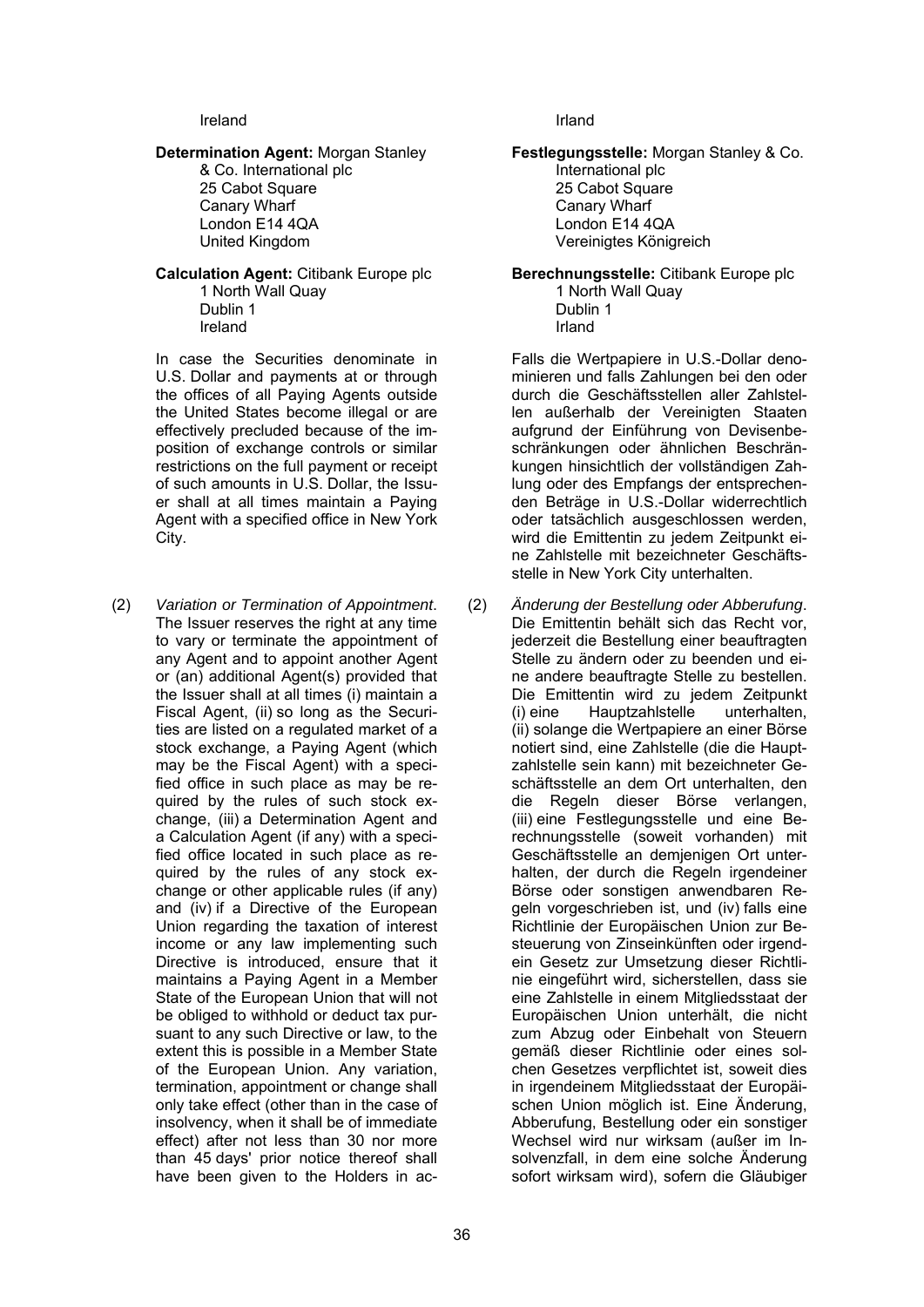- (3) *Agent of the Issuer*. Any Agent acts solely as the agent of the Issuer and does not assume any obligations towards or relationship of agency or trust for any Holder.
- (4) *Determinations and Calculations Binding*. All certificates, communications, opinions, determinations, calculations, quotations and decisions given, expressed, made or obtained for the purposes of these Terms and Conditions by the Determination Agent and by the Calculation Agent (if any) shall (in the absence of manifest error) be binding on the Issuer, the Guarantor, the Fiscal Agent, the Paying Agent(s) and the Holders and shall be made in accordance with §317 of the German Civil Code (*Bürgerliches Gesetzbuch*).
- (5) None of the Agents shall have any responsibility in respect of any error or omission or subsequent correcting made in the calculation or publication of any amount in relation to the Securities, whether caused by negligence or otherwise (other than gross negligence or willful misconduct).

#### **§10 (Substitution of the Issuer)**

(1) The Issuer (reference to which shall always include any previous substitute debtor) may, without the consent of the Holders, substitute any company (incorporated in any country in the world) (not necessarily a Morgan Stanley Group Company, a "**Morgan Stanley Group Company***"* being a consolidated subsidiary of Morgan Stanley as set out in the most recent available audited annual report) for the Issuer as the principal debtor or the Guarantor in respect of the Securities or undertake its obligations in respect of the Securities through any such<br>company (any such company. company (any such company, the "**Substitute Debtor**"), provided that:

cordance with §12. hierüber gemäß §12 vorab unter Einhaltung einer Frist von mindestens 30 und nicht mehr als 45 Tagen informiert wurden.

- (3) *Beauftragte der Emittentin*. Jede beauftragte Stelle handelt ausschließlich als Beauftragte der Emittentin und übernimmt keinerlei Verpflichtungen gegenüber den Gläubigern und es wird kein Auftrags- oder Treuhandverhältnis zwischen ihr und den Gläubigern begründet.
- (4) *Verbindlichkeit der Festsetzungen und Berechnungen*. Alle Bescheinigungen, Mitteilungen, Gutachten, Festsetzungen, Berechnungen, Quotierungen und Entscheidungen, die von der Festlegungsstelle und der Berechnungsstelle (soweit vorhanden) für die Zwecke dieser Emissionsbedingungen gemacht, abgegeben, getroffen oder eingeholt werden, sind (sofern nicht ein offensichtlicher Irrtum vorliegt) für die Emittentin, die Garantin, die Hauptzahlstelle, die Zahlstelle(n) und die Gläubiger bindend und sind in Übereinstimmung mit §317 BGB zu treffen.
- (5) Keine der beauftragten Stellen übernimmt irgendeine Haftung für irgendeinen Irrtum oder eine Unterlassung oder irgendeine darauf beruhende nachträgliche Korrektur in der Berechnung oder Veröffentlichung irgendeines Betrags zu den Wertpapieren, sei es auf Grund von Fahrlässigkeit oder aus sonstigen Gründen (mit Ausnahme von grober Fahrlässigkeit und Vorsatz).

#### **§10 (Ersetzung der Emittentin)**

(1) Die Emittentin (dieser Begriff umfasst jeweils jede frühere Ersatzschuldnerin) kann ohne die Zustimmung der Gläubiger jedes Unternehmen (mit Sitz in jedem Land der Welt) (nicht notwendigerweise ein Unternehmen der Morgan Stanley Gruppe, wobei "**Unternehmen der Morgan Stanley Gruppe**" eine konsolidierte Tochtergesellschaft von Morgan Stanley auf Basis des aktuellsten verfügbaren geprüften Jahresabschlusses bezeichnet) anstelle der Emittentin als Hauptschuldnerin oder die Garantin im Rahmen der Wertpapiere einsetzen oder ihre Verpflichtungen aus den Wertpapieren über ein solches Unternehmen eingehen (ein solches Unternehmen wird jeweils als "**Ersatzschuldnerin**" bezeichnet), vorausgesetzt: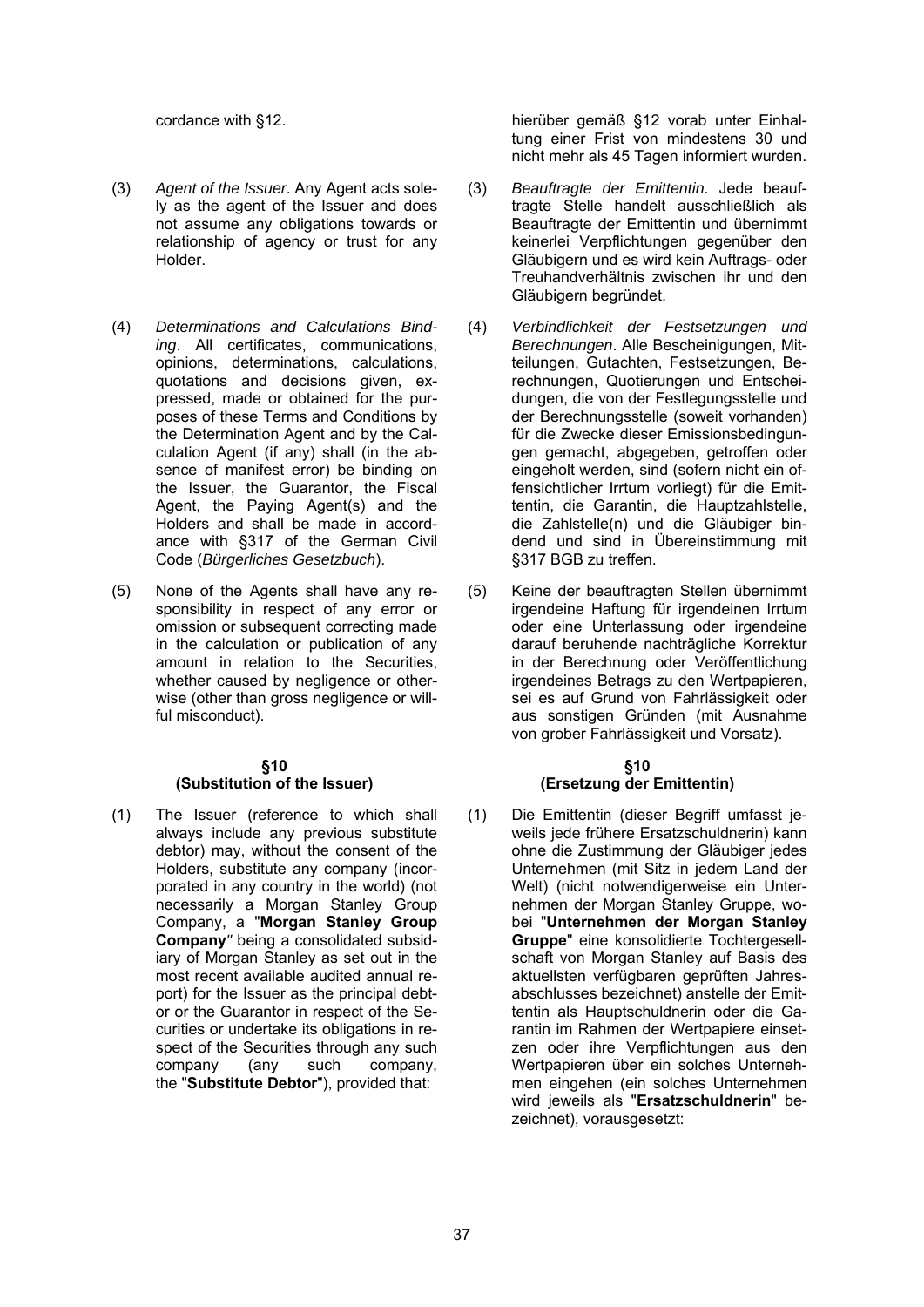- (a) the Issuer and/or the Guarantor (except in the case that the Guarantor itself is the Substitute Debtor) irrevocably and unconditionally guarantee the payment of all amounts payable by the Substitute Debtor in respect of the Securities (i) if the Substitute Debtor is a Morgan Stanley Group Company, Morgan Stanley irrevocably and unconditionally guarantees the payment of all amounts payable by the Substitute Debtor in respect of the Securities (unless Morgan Stanley is the Substitute Debtor) and (ii) if the Substitute Debtor is not a Morgan Stanley Group Company the Substitute Debtor is, on the date of such substitution, of at least the equivalent creditworthiness as the Guarantor (which will be deemed to be the case where the Substitute Debtor has a long term credit rating from at least one rating agency of standard application on the international capital markets (including but not limited to S&P Global Ratings, Moody's Investors Service and Fitch Ratings) which is at least as high as the credit rating of the Guarantor).
- (b) such documents shall be executed by the Substitute Debtor and the Issuer as may be necessary to give full effect to the substitution (together the "**Documents**") and pursuant to which the Substitute Debtor shall undertake in favour of each Holder to be bound by these Terms and Conditions and the provisions of the agency agreement concluded by the Issuer and the Agents (the "**Agency Agreement**") as fully as if the Substitute Debtor had been named in the Securities and the Agency Agreement as the principal debtor in respect of the Securities in place of the Issuer;
- (c) the Documents shall contain a warranty and representation by the Substitute Debtor and the Issuer that the obligations assumed by the Substitute Debtor are valid and binding in accordance with their respective terms and enforceable by each Holder and that,
- (a) die Emittentin und/oder die Garantin (es sei denn, die Garantin selbst ist die Nachfolgeschuldnerin) unwiderruflich und unbedingt die Zahlung sämtlicher durch die Nachfolgeschuldnerin unter den Wertpapieren zahlbaren Beträge garantiert/garantieren; (i) dass falls die Ersatzschuldnerin ein Unternehmen der Morgan Stanley Gruppe ist, Morgan Stanley unwiderruflich und unbedingt die Zahlung sämtlicher durch die Nachfolgeschuldnerin unter den Wertpapieren zahlbaren Beträge garantiert (es sei denn Morgan Stanley ist die Ersatzschuldnerin) und (ii) falls die Ersatzschuldnerin kein Unternehmen der Morgan Stanley Gruppe ist, die Ersatzschuldnerin hat zum Datum einer solchen Ersetzung mindestens die gleiche Kreditqualität wie die Garantin (dies wird angenommen, wenn die Ersatzschuldnerin ein langfristiges Credit Rating hat, dass durch mindestens eine im internationalen Kapitalmarkt anerkannte Ratingagentur (einschließlich, aber nicht darauf beschränkt, S&P Global Ratings, Moody's Investors Service und Fitch Ratings) festgestellt wurde, dass mindestens so hoch ist wie das Credit Rating der Garantin).
- (b) von der Ersatzschuldnerin und der Emittentin werden die Dokumente ausgefertigt, die etwa erforderlich sind, damit die Ersetzung vollständig wirksam wird (zusammen die "**Dokumente**"), und nach deren Maßgabe die Ersatzschuldnerin sich zugunsten jedes Inhabers diesen Emissionsbedingungen sowie den Bestimmungen des zwischen der Emittentin und den Emissionsstellen abgeschlossenen Emissionsstellenvertrags (der "**Emissionsstellenvertrag**") in vollem Umfang so unterwirft, als sei die Ersatzschuldnerin anstelle der Emittentin in den Wertpapieren und im Emissionsstellenvertrag als Hauptschuldnerin aus den Wertpapieren benannt;
- (c) die Dokumente enthalten eine Gewährleistung und Zusicherung der Ersatzschuldnerin und der Emittentin, dass die von der Ersatzschuldnerin übernommenen Verpflichtungen nach Maßgabe ihrer entsprechenden Bedingungen gültig und bindend und für jeden Inhaber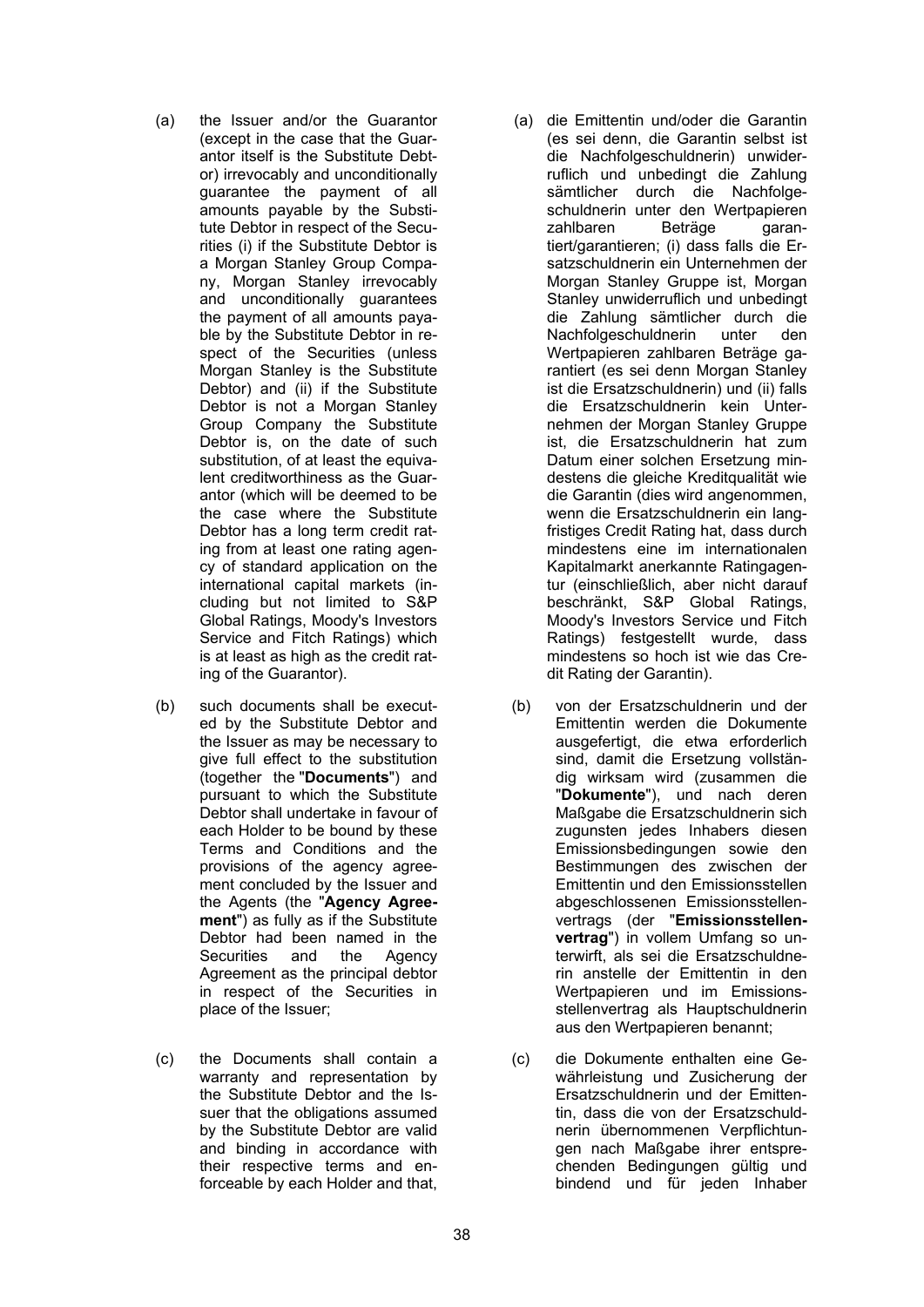in the case of the Substitute Debtor undertaking its obligations with respect to the Securities through a branch, the Securities remain the valid and binding obligations of such Substitute Debtor; and

- (d) each stock exchange or listing authority on which the Securities are listed shall have confirmed that, following the proposed substitution of the Substitute Debtor, the Securities would continue to be listed on such stock exchange: and
- (e) §8 shall be deemed to be amended so that it shall also be an Event of Default under the said Condition if the Substitution Guarantee shall cease to be valid or binding on or enforceable against the Issuer.
- (2) Upon the Documents becoming valid and binding obligations of the Substitute Debtor and the Issuer and subject to notice having been given in accordance with sub-paragraph (4) below, the Substitute Debtor shall be deemed to be named in the Securities as the principal debtor in place of the Issuer as issuer and the Securities shall thereupon be deemed to be amended to give effect to the substitution including that the relevant jurisdiction in §6 shall be the jurisdiction of incorporation of the Substitute Debtor. The execution of the Documents together with the notice referred to in sub-paragraph (4) below shall, in the case of the substitution of any other company as principal debtor, operate to release the Issuer as issuer from all of its obligations as principal debtor in respect of the Securities.
- (3) The Documents shall be deposited with and held by the Fiscal Agent for so long as any Securities remain outstanding and for so long as any claim made against the Substitute Debtor or the Issuer by any Holder in relation to the Securities or the Documents shall not have been finally adjudicated, settled or discharged. The Substitute Debtor and the Issuer acknowledge the right of every Holder to the production of the Documents for the enforcement of any of the

durchsetzbar sind und dass die Wertpapiere, falls die Ersatzschuldnerin ihre Verpflichtungen aus den Wertpapieren über eine Niederlassung eingeht, gültige und verbindliche Verpflichtungen dieser Ersatzschuldnerin bleiben; und

- (d) jede Wertpapierbörse oder Zulassungsbehörde, bei der die Wertpapiere zugelassen sind, hat bestätigt, dass die Wertpapiere nach der vorgesehenen Ersetzung der Ersatzschuldnerin weiterhin an dieser Wertpapierbörse zugelassen sein werden; und
- (e) §8 soll als dahingehend geändert gelten, dass es nach der genannten Bestimmung ebenfalls einen Kündigungsgrund darstellt, wenn die Ersatzgarantie nicht mehr gültig oder für die Emittentin bindend oder gegen sie durchsetzbar ist.
- (2) Sobald die Dokumente gültige und verbindliche Verpflichtungen der Ersatzschuldnerin und der Emittentin geworden sind und unter der Voraussetzung, dass die Mitteilung gemäß nachstehendem Absatz (4) erfolgt ist, gilt die Ersatzschuldnerin als in den Wertpapieren anstelle der Emittentin als Emittentin und Hauptschuldnerin benannt, und die Wertpapiere sind daraufhin als dahingehend geändert anzusehen, dass die Ersetzung wirksam wird; dies beinhaltet auch, dass die maßgebliche Jurisdiktion in §6 die ist, in dem die Ersatzschuldnerin ihren Sitz hat. Die Ausfertigung der Dokumente zusammen mit der Mitteilung gemäß nachstehendem Absatz (4) bewirkt im Falle der Einsetzung eines anderen Unternehmens als Hauptschuldnerin eine Freistellung der Emittentin von allen ihren Verpflichtungen als Emittentin und Hauptschuldnerin der Wertpapiere.
- (3) Die Dokumente werden bei der Zahlstelle hinterlegt und von ihr gehalten, solange Wertpapiere ausstehen und gegen die Ersatzschuldnerin oder die Emittentin durch einen Inhaber in Bezug auf die Wertpapiere oder die Dokumente geltend gemachte Ansprüche noch nicht rechtskräftig festgestellt, befriedigt oder erfüllt wurden. Die Ersatzschuldnerin und die Emittentin bestätigen das Recht jedes Inhabers auf Vorlage der Dokumente zwecks Durchsetzung der Wertpapiere oder der Dokumente.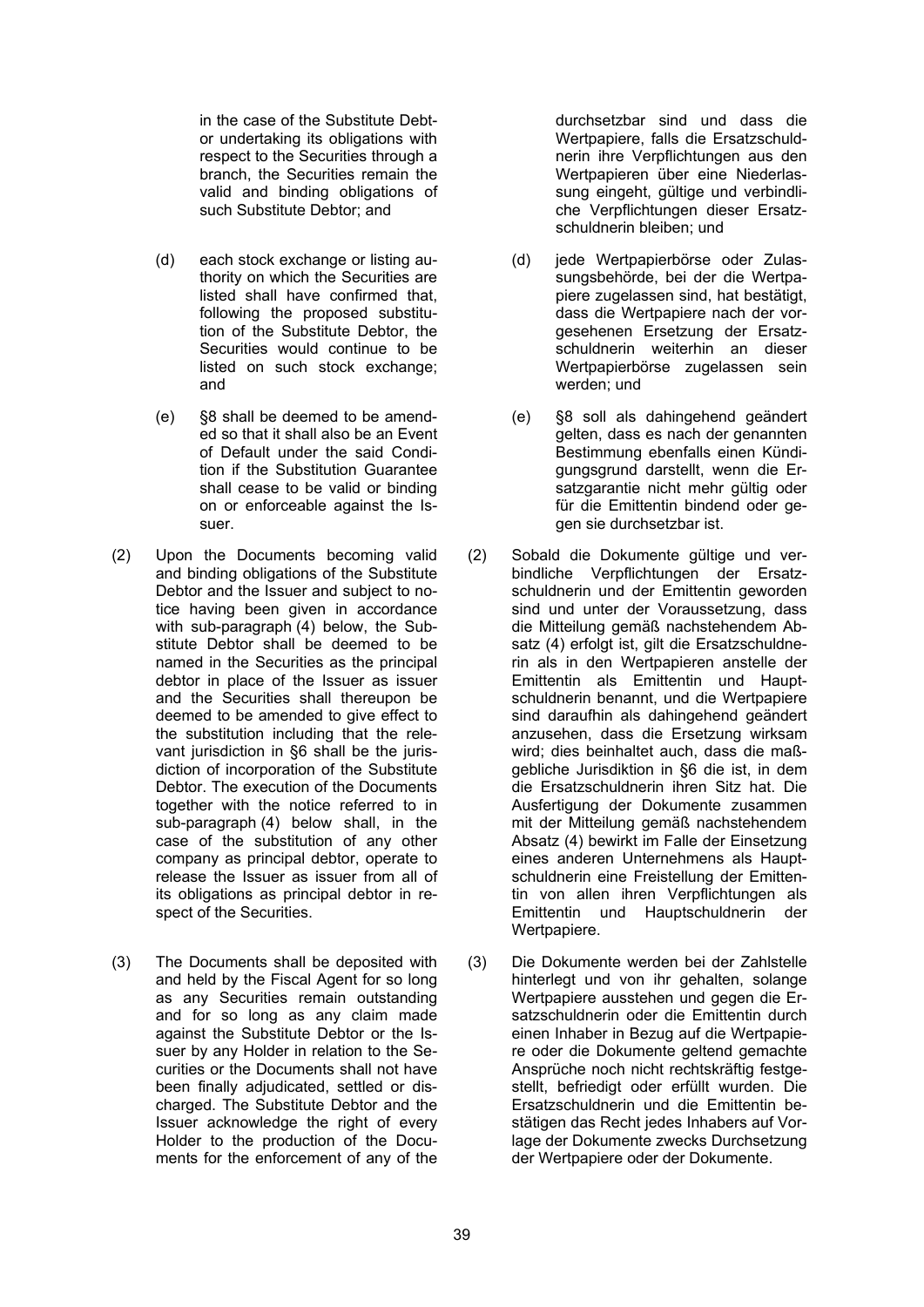Securities or the Documents.

(4) No later than 15 Business Days after the execution of the Documents, the Substitute Debtor shall give notice thereof to the Holders and, if any Securities are listed on any stock exchange, to such stock exchange in accordance with §12 and to any other person or authority as required by applicable laws or regulations. A supplement to the Base Prospectus relating to the Securities concerning the substitution of the Issuer shall be prepared by the Issuer.

#### **§11**

#### **(Further Issues of Securities and Purchases and Cancellation)**

- (1) *Further Issues*. The Issuer may from time to time without the consent of the Holders create and issue further Securities having the same terms and conditions as the Securities (except for the issue price, the Issue Date, the Interest Commencement Date and the first Interest Payment Date (as applicable)) and so that the same shall be consolidated and form a single Series with such Securities, and references to "Securities" shall be construed accordingly.
- (2) *Purchases*. The Issuer and any of its subsidiaries may at any time purchase Securities at any price in the open market or otherwise. If purchases are made by tender, tenders must be available to all Holders alike. Such Securities may be held, reissued, resold or cancelled, all at the option of the Issuer.
- (3) *Cancellation*. All Securities redeemed in full shall be cancelled forthwith and may not be reissued or resold.

#### **§12 (Notices)**

(1) *Publication*. All notices concerning the Securities shall be published on the internet on website http://www.sp.morganstanley.com Any notice so given will be deemed to have been validly given on the fifth day following the date of such publication (or, if published more than once, on the fifth day following the first such publication).

(4) Spätestens 15 Geschäftstage nach Ausfertigung der Dokumente erfolgt eine entsprechende Mitteilung durch die Ersatzschuldnerin an die Inhaber und, soweit Wertpapiere an einer Börse notiert sind, an die betreffende Börse gemäß § 12 sowie an alle anderen Personen oder Behörden nach Maßgabe der anwendbaren Gesetze oder Vorschriften. Die Emittentin erstellt bezüglich der Ersetzung der Emittentin einen Nachtrag zum Basisprospekt für die Wertpapiere.

#### **§11**

# **(Begebung weiterer Wertpapiere und Ankauf und Entwertung)**

- (1) *Begebung weiterer* Wertpapiere. Die Emittentin ist berechtigt, jederzeit ohne Zustimmung der Gläubiger weitere Wertpapiere mit gleicher Ausstattung (ggf. mit Ausnahme des Emissionspreises, des Begebungstags, des Verzinsungsbeginns und des ersten Zinszahlungstags (soweit einschlägig)) in der Weise zu begeben, dass sie mit diesen Wertpapieren eine einheitliche Serie bilden, wobei in diesem Fall der Begriff "Wertpapiere" entsprechend auszulegen ist.
- (2) *Ankauf*. Die Emittentin und jedes ihrer Tochterunternehmen sind berechtigt, Wertpapiere im Markt oder anderweitig zu jedem beliebigen Preis zu kaufen. Sofern diese Käufe durch öffentliches Angebot erfolgen, muss dieses Angebot allen Gläubigern gegenüber erfolgen. Die von der Emittentin erworbenen Wertpapiere können nach Wahl der Emittentin von ihr gehalten, weiterverkauft oder entwertet werden.
- (3) *Entwertung*. Sämtliche vollständig zurückgezahlten Wertpapiere sind unverzüglich zu entwerten und können nicht wiederbegeben oder wiederverkauft werden.

#### **§12 (Mitteilungen)**

(1) *Bekanntmachung*. Alle die Wertpapiere betreffenden Mitteilungen sind im Internet auf der Webseite http://www.sp.morganstanley.com zu veröffentlichen. Jede derartige Mitteilung gilt mit dem fünften Tag nach dem Tag der Veröffentlichung (oder bei mehreren Veröffentlichungen mit dem fünften Tag nach dem Tag der ersten solchen Veröf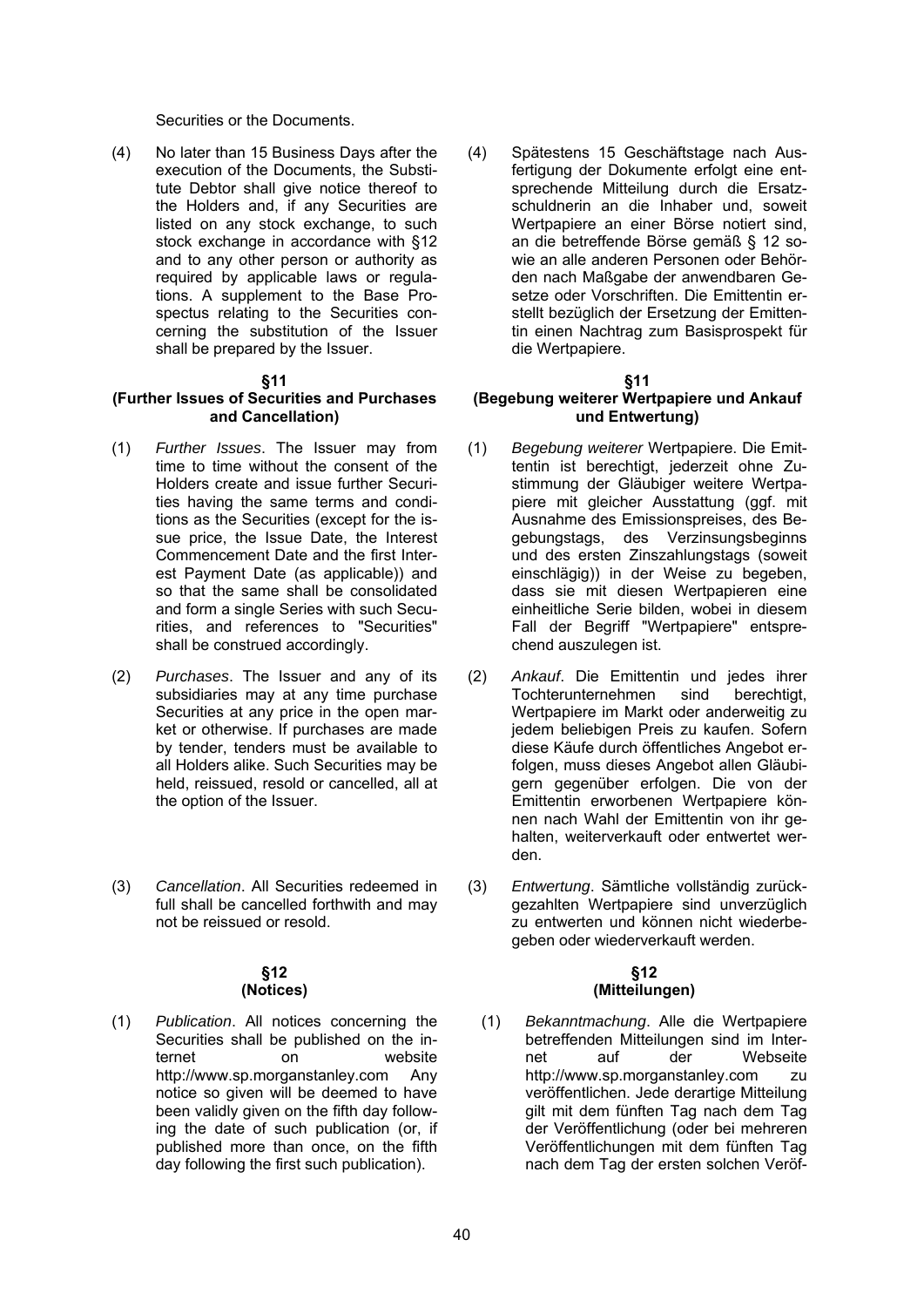(2) *Notification to Clearing System*. The Issuer may, instead, or in addition, of a publication pursuant to subparagraph (1) above, deliver the relevant notice to the Clearing System, for communication by the Clearing System to the Holders, provided that the rules and regulations of the relevant Clearing System provides for such communication and, so long as any Securities are listed on any stock exchange, the rules of such stock exchange permit such form of notice. Any such notice shall be deemed to have been given to the Holders on the fifth day after the day on which the said notice was given to the Clearing System.

#### **§13**

# **(Governing Law and Jurisdiction)**

- (1) *Governing Law*. The Securities are governed by German law. The Guarantee shall be governed and construed in accordance with New York law, without regard to the conflict of laws principles.
- (2) *Jurisdiction*. The exclusive place of jurisdiction for all proceedings arising out of or in connection with the Securities ("**Proceedings**") shall be Frankfurt am Main. The Holders, however, may also pursue their claims before any other court of competent jurisdiction. The Issuer hereby submits to the jurisdiction of the courts referred to in this subparagraph.
- (3) *Appointment of Process Agent*. For any Proceedings before German courts, the Issuer and the Guarantor appoints Morgan Stanley Bank AG, Große Gallusstraße 18, 60312 Frankfurt am Main as their authorised agent for service of process in Germany.
- (4) *Enforcement*. Any Holder may in any proceedings against the Issuer, or to which such Holder and the Issuer are parties, protect and enforce in his own name his rights arising under such Securities on the *basis* of (i) a statement issued by the Custodian with whom such Holder maintains a securities account in respect of the Securities (a) stating the full name and address of the Holder, (b) specifying the aggregate principal amount or the number of units, as the case may be, of Securities credited to such securities account on the date of

fentlichung) als wirksam erfolgt.

(2) *Mitteilungen an das Clearing System*. Die Emittentin ist berechtigt, eine Veröffentlichung nach dem vorstehenden Absatz 1 durch eine Mitteilung an das Clearing System zur Weiterleitung an die Gläubiger zu ersetzen oder zusätzlich vorzunehmen, vorausgesetzt, dass das entsprechende Clearing System dies zulässt und dass in Fällen, in denen die Wertpapiere an einer Börse notiert sind, die Regeln dieser Börse diese Form der Mitteilung zulassen. Jede derartige Mitteilung gilt am fünften Tag nach dem Tag der Mitteilung an das Clearing System als den Gläubigern mitgeteilt.

# **§13**

# **(Anwendbares Recht und Gerichtsstand)**

- (1) *Anwendbares Recht*. Die Wertpapiere unterliegen deutschem Recht. Die Garantie unterliegt New Yorker Recht ausschließlich den Vorschriften des Internationalen Privatrechts.
- (2) *Gerichtsstand*. Ausschließlich zuständig für sämtliche im Zusammenhang mit den Wertpapieren entstehenden Klagen oder sonstige Verfahren ("**Rechtsstreitigkeiten**") ist das Landgericht Frankfurt/Main. Die Gläubiger können ihre Ansprüche jedoch auch vor anderen zuständigen Gerichten geltend machen. Die Emittentin unterwirft sich den in diesem Absatz bestimmten Gerichten.
- (3) *Bestellung von Zustellungsbevollmächtigten*. Für etwaige Rechtsstreitigkeiten vor deutschen Gerichten bestellen die Emittentin und die Garantin Morgan Stanley Bank AG, Große Gallusstraße 18, 60312 Frankfurt am Main zu ihrem Zustellungsbevollmächtigten in Deutschland.
- (4) *Gerichtliche Geltendmachung*. Jeder Gläubiger ist berechtigt, in jedem Rechtsstreit gegen die Emittentin oder in jedem Rechtsstreit, in dem der Gläubiger und die Emittentin Partei sind, seine Rechte aus diesen Wertpapieren im eigenen Namen auf der folgenden Grundlage zu stützen oder geltend zu machen: (i) er bringt eine Bescheinigung der Depotbank bei, bei der er für die Wertpapiere ein Wertpapierdepot unterhält, welche (a) den vollständigen Namen und die vollständige Adresse des Gläubigers enthält, (b) den Gesamtnennbetrag oder die Anzahl der Stücke der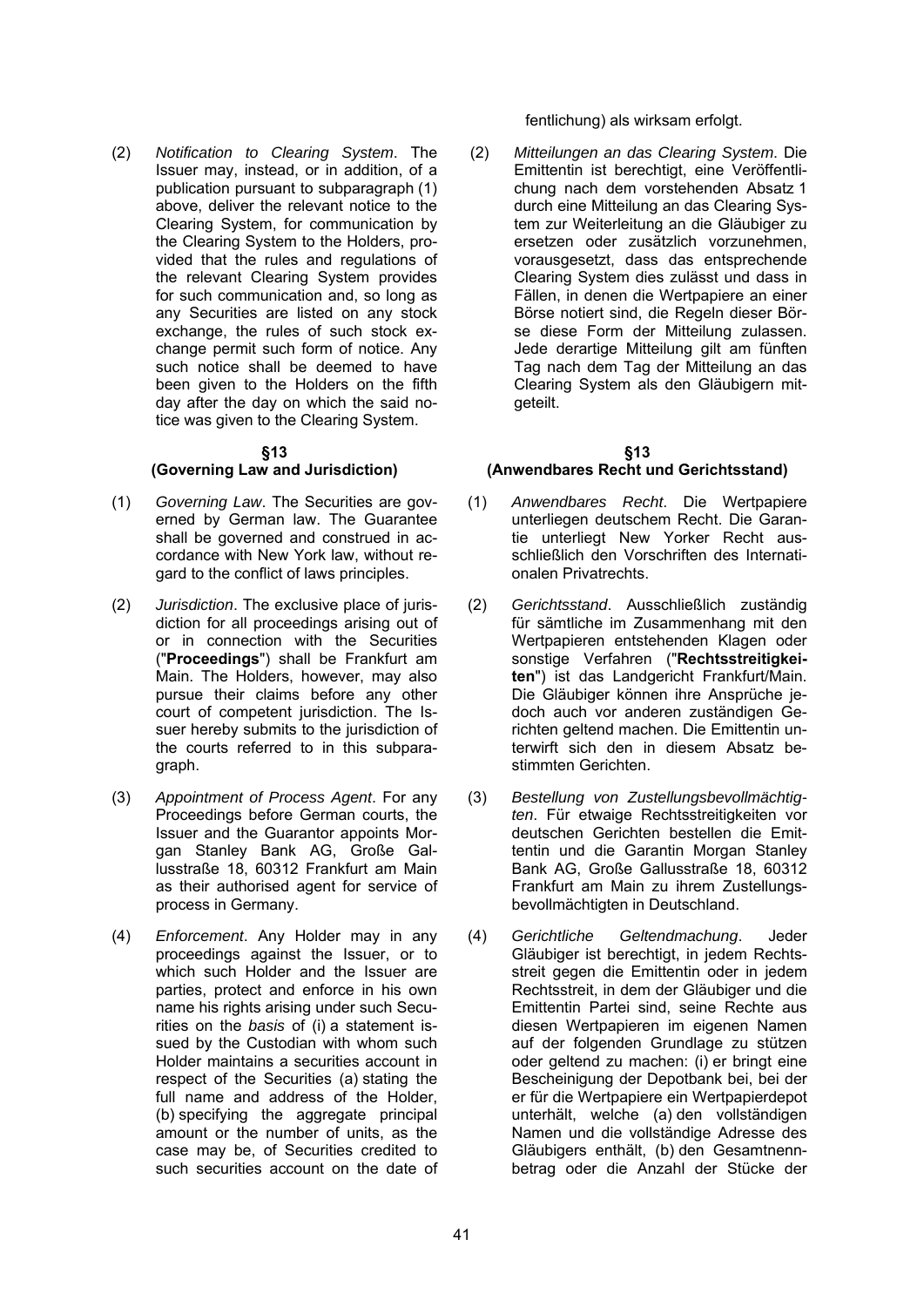such statement and (c) confirming that the Custodian has given written notice to the Clearing System containing the information pursuant to (a) and (b) and (ii) a copy of the Security in global form certified as being a true copy by a duly authorised officer of the Clearing System or a depository of the Clearing System, without the need for production in such proceedings of the actual records or the global note representing the Securities "**Custodian**" means any bank or other financial institution of recognised standing authorised to engage in securities custody business with which the Holder maintains a securities account in respect of the Securities and includes the Clearing System. Each Holder may, without prejudice to the foregoing, protect and enforce his rights under these Securities also in any other manner permitted in the country of the proceedings.

Datum der Bestätigung auf dem Wertpapierdepot verbucht sind, und (c) bestätigt, dass die Depotbank gegenüber dem Clearing System eine schriftliche Erklärung abgegeben hat, die die vorstehend unter (a) und (b) bezeichneten Informationen enthält; und (ii) er legt eine Kopie der die betreffenden Wertpapiere verbriefenden Globalurkunde vor, deren Übereinstimmung mit dem Original durch eine vertretungsberechtigte Person des Clearing Systems oder des Verwahrers des Clearing Systems bestätigt wurde, ohne dass eine Vorlage der Originalbelege oder der die Wertpapiere verbriefenden Globalurkunde in einem solchen Verfahren erforderlich wäre. Für die Zwecke des Vorstehenden bezeichnet "**Depotbank**" jede Bank oder ein sonstiges anerkanntes Finanzinstitut, die/das berechtigt ist, das Wertpapierverwahrungsgeschäft zu betreiben und bei der/dem der Gläubiger ein Wertpapierdepot für die Wertpapiere unterhält, einschließlich des Clearing Systems. Jeder Gläubiger kann, ungeachtet der vorstehenden Bestimmungen, seine Rechte unter diesen Wertpapieren auch auf jede andere im Land der Geltendmachung zulässige Methode geltend machen.

Wertpapiere bezeichnet, die unter dem

#### **§14 (Language)**

These Terms and Conditions are written in the German language and provided with an English language translation. The German text shall be controlling and binding. The English language translation is provided for convenience only.

Signed on behalf of the Issuer: *Durch die Emittentin unterzeichnet:* 

By/Durch:

Duly authorised/Ordnungsgemäß bevollmächtigt

# **§14 (Sprache)**

Diese Emissionsbedingungen sind in deutscher Sprache abgefasst. Eine Übersetzung in die englische Sprache ist beigefügt. Der deutsche Text ist bindend und maßgeblich. Die Übersetzung in die englische Sprache ist unverbindlich.

By/Durch:

Duly authorised/Ordnungsgemäß bevollmächtigt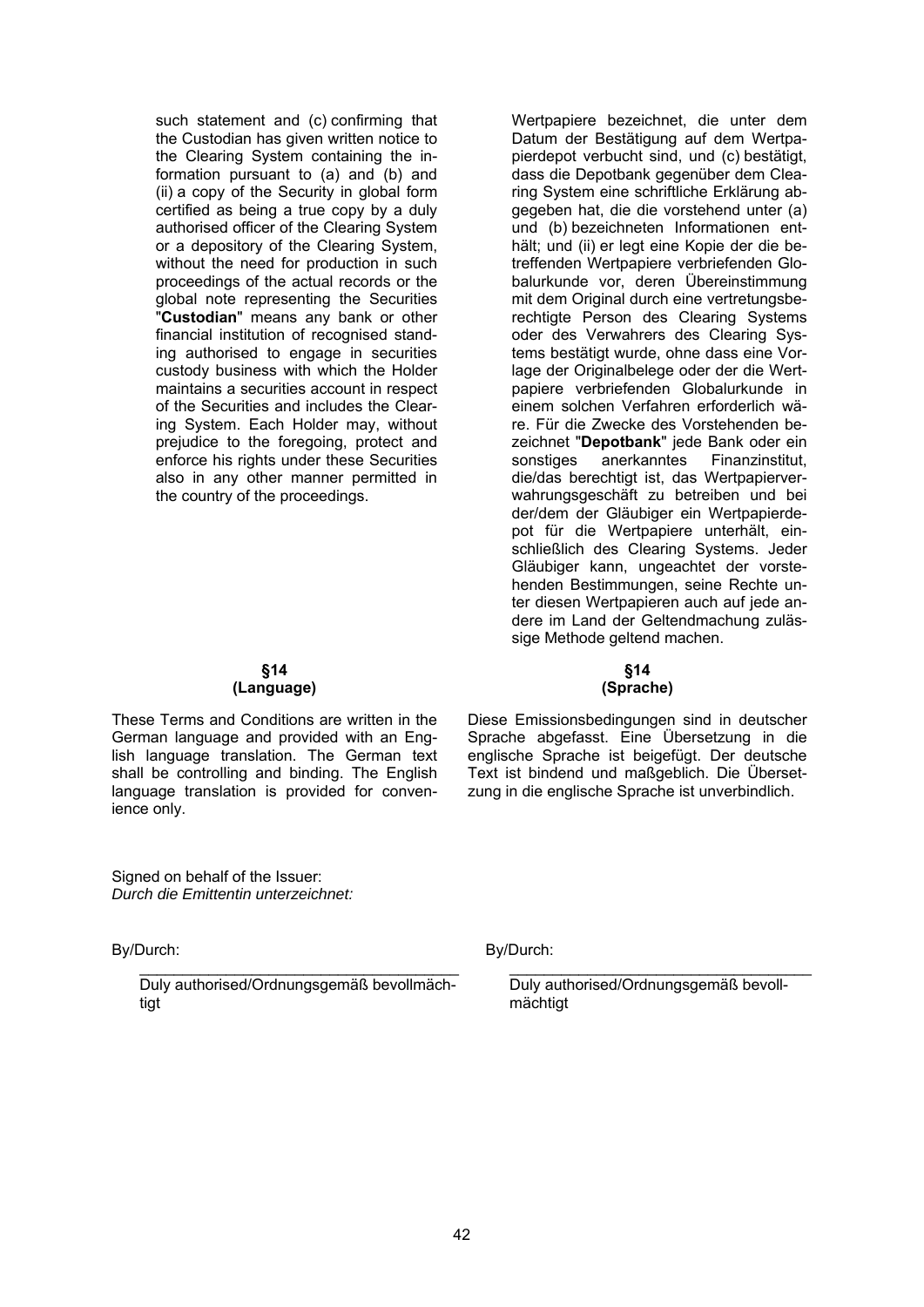#### **A APPENDIX: ISSUE SPECIFIC SUMMARY** *ANHANG: EMISSIONSSPEZIFISCHE ZUSAMMENFASSUNG*

**Issue of up to EUR 5,000,000 Worst of Autocallable Reverse Convertible Securities on EURO STOXX Banks Price EUR Index, STOXX Europe 600 Health Care Price EUR Index, STOXX Europe 600 Basic Resources Price EUR Index and STOXX Europe 600 Telecommunication Price EUR Index, ISIN DE000MS8JQX5 (Series: G702) (the "Securities") by Morgan Stanley B.V. (the "Issuer") guaranteed by Morgan Stanley (the "Guarantor")** 

*Emission von bis zu EUR 5.000.000 Worst Of Autocall Reverse Convertible Wertpapiere auf EURO STOXX Banks Price Index, STOXX Europe 600 Health Care Price EUR Index, STOXX Europe 600 Basic Resources Price EUR Index und STOXX Europe 600 Telecommunication Price EUR Index, ISIN DE000MS8JQX5 (Serie:G702) (die "Wertpapiere") begeben von Morgan Stanley B.V. (die "Emittentin") und garantiert durch Morgan Stanley (die "Garantin")*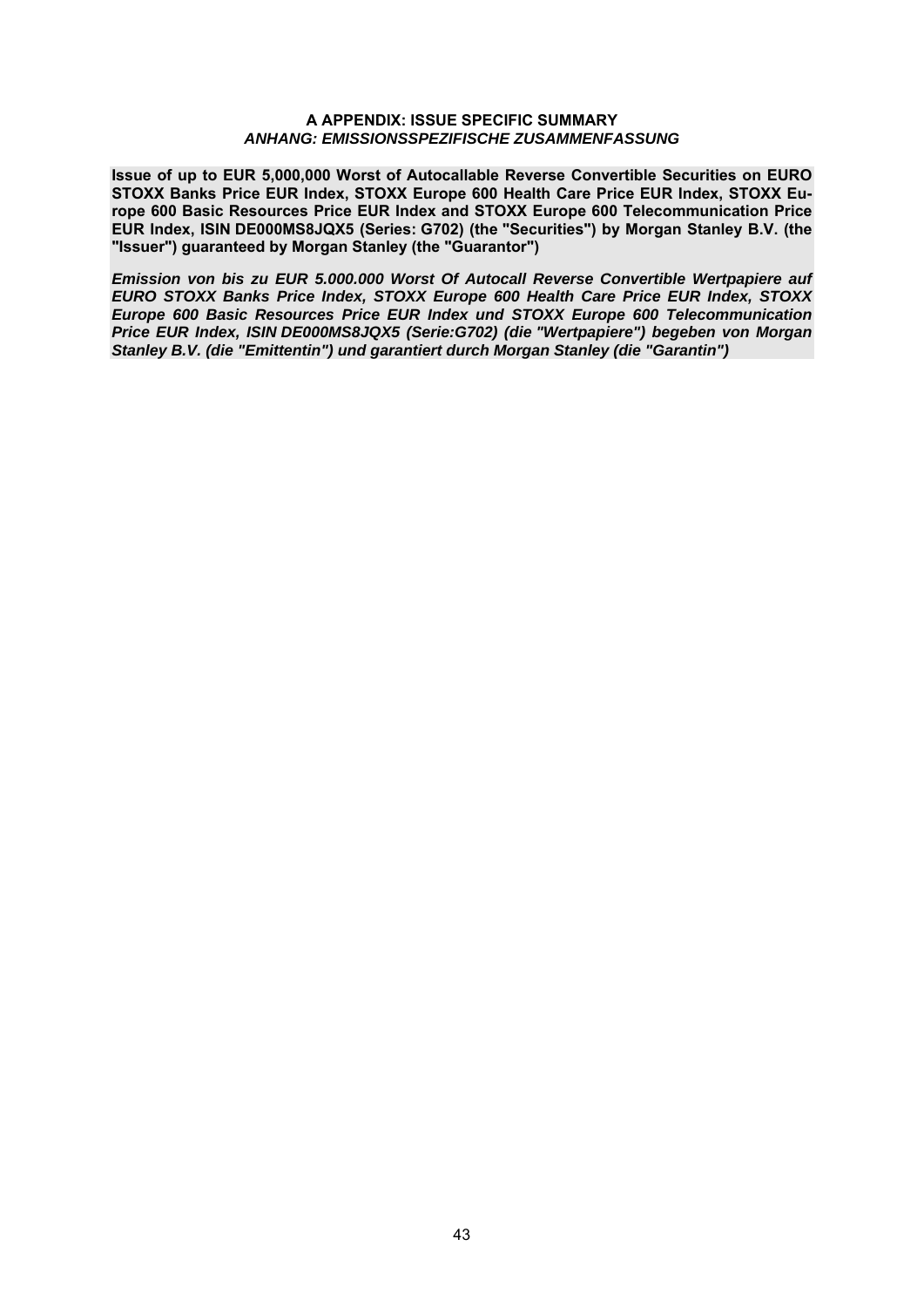# **ISSUE SPECIFIC SUMMARY**

# **1.1 INTRODUCTION AND WARNINGS**

This is the Summary with regard to the issue of the securities ("**Securities**") of Morgan Stanley B.V. ("**Issuer**" or "**MSBV**") with the International Identification Number ("**ISIN**") and German Securities Code ("**WKN**") DE000MS8JQX5 and MS8JQX under the base prospectus for index linked Securities approved on 15 July 2021 as amended by the supplements dated 17 August 2021, 28 October 2021, 24 November 2021, 11 January 2022, 11 February 2022, 28 March 2022 and 18 May 2022 ("**Base Prospectus**") and guaranteed by Morgan Stanley ("**Guarantor**"). Contact details and Legal Entity Identifier ("**LEI**") of the Issuer Luna Arena, Herikerbergweg 238 1101 CM Amsterdam Zuidoost, the Netherlands, KG1FTTDCK4KNVM3OHB52.

This Summary provides the key information contained in the Base Prospectus, including on the Issuer and the Guarantor, and in the final terms applicable to the Securities ("**Final Terms**"). The Base Prospectus was approved by the *Commission de Surveillance du Secteur Financier (CSSF)*, 283, route d'Arlon, L-1150 Luxembourg, email: direction@cssf.lu.

This Summary should be read as an introduction to the Base Prospectus and the Final Terms. Any decision to invest in the Securities should be based on consideration of the Base Prospectus as a whole including any documents incorporated therein, as well as the Final Terms. Investors could lose all or part of their capital invested in the Securities. Civil liability attaches only to the Issuer and the Guarantor who have tabled the Summary, but only where the Summary is misleading, inaccurate or inconsistent, when read together with the Base Prospectus, or where the Summary does not provide, when read together with the Base Prospectus, key information in order to aid investors when considering whether to invest in such Securities. In the event that a claim relating to the information contained in the Base Prospectus is brought before a court, the plaintiff investor might, under the national legislation of the member states of the European Economic Area and/or the United Kingdom, be required to bear the costs of translating the Base Prospectus prior to the commencement of any legal proceedings.

# **1.2 KEY INFORMATION ON THE ISSUER**

# **1.2.1 Who is the Issuer of the Securities?**

The Issuer is incorporated as a private company with limited liability (*besloten vennootschap met beperkte aansprakelijkheid*) under, and subject to, the laws of The Netherlands on 6 September 2001 for an unlimited duration. MSBV is registered at the commercial register of the Dutch Chamber of Commerce (*Kamer van Koophandel*) under number 34161590. It has its corporate seat in Amsterdam, The Netherlands. The Issuer's registered office is at Luna Arena, Herikerbergweg 238, 1101 CM, Amsterdam, The Netherlands. Its telephone number is +31 20 57 55 600. The website of the Issuer is www.sp.morganstanley.com. The LEI of the Issuer is KG1FTTDCK4KNVM3OHB52.

# **1.2.1.1 Principal activities of the Issuer**

The Issuer's principal activity is the issuance of financial instruments including notes, certificates and warrants and the hedging of obligations arising pursuant to such issuances.

# **1.2.1.2 Major shareholders of the Issuer**

Archimedes Investments Cooperatieve U.A. (a Morgan Stanley Group company) holds the majority of shares in MSBV. Morgan Stanley International Holdings Inc. and Morgan Stanley Jubilee Investments Ltd. each hold one share in MSBV. MSBV is ultimately controlled by Morgan Stanley. MSBV is not aware of any control measures with respect to such shareholder control.

# **1.2.1.3 Key managing directors of the Issuer**

The key managing directors of the Issuer are: H. Herrmann, S. Ibanez, P.J.G de Reus, A Doppenberg, TMF Management B.V.

# **1.2.1.4 Statutory auditors of the Issuer**

Deloitte Accountants B.V., independent auditors and certified public accountants of Gustav Mahlerlaan 2970, 1081 LA Amsterdam, The Netherlands, a member of the Netherlands Institute of Chartered Accountants (*Nederlandse Beroepsorganisatie van Accountants*), have audited the financial statements of the Issuer for the years ended 31 December 2020 and 31 December 2021 and unqualified opinions have been reported thereon.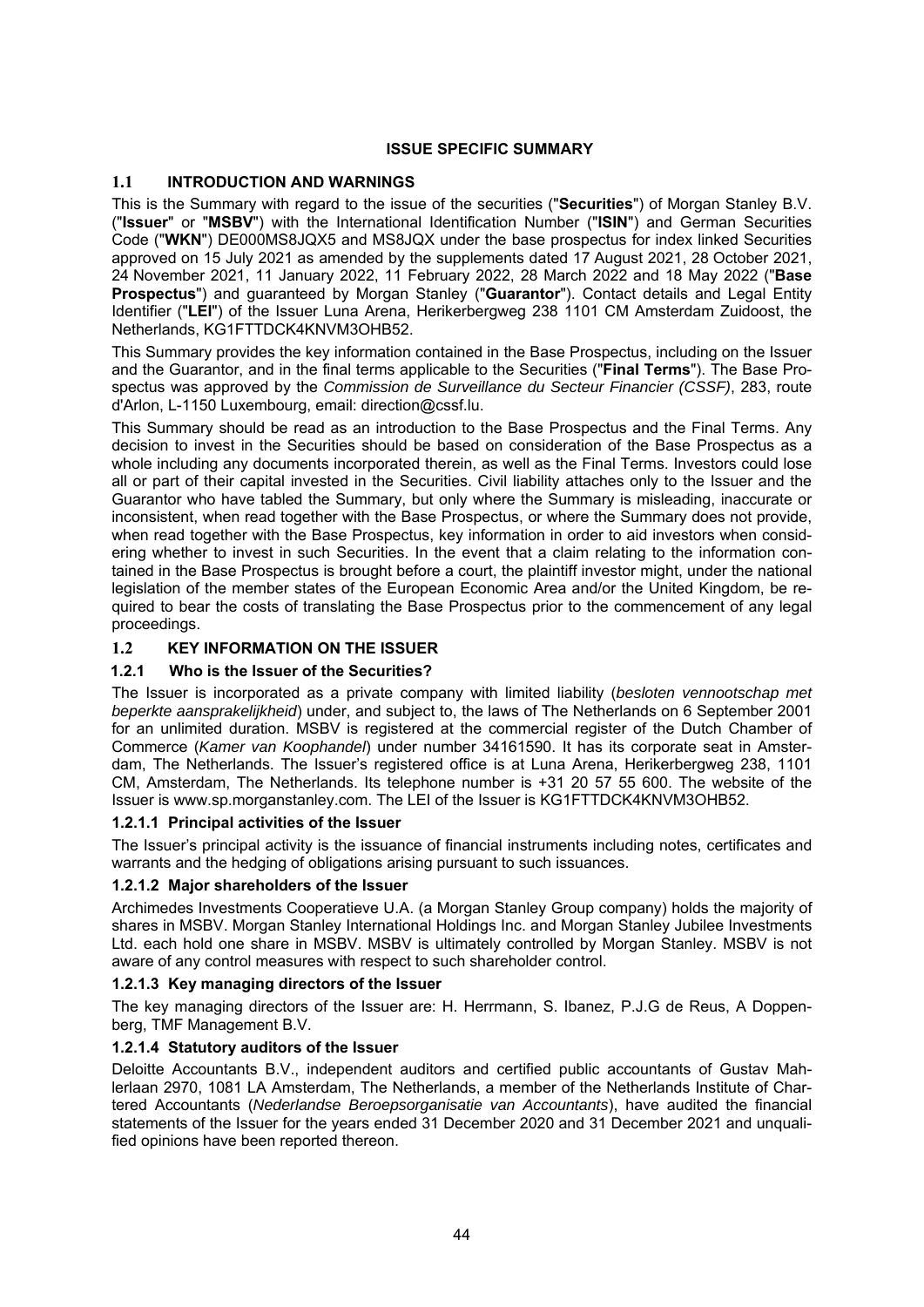# **1.2.2 What is the key financial information regarding the Issuer?**

The following selected financial information of the Issuer is based on the audited financial statements of the Issuer as of and for the year ended 31 December 2020 and 31 December 2021.

#### **1.2.2.1 Income statement**

| In EUR (million)                                                                                                                    | 2021  | 2020  |
|-------------------------------------------------------------------------------------------------------------------------------------|-------|-------|
| Operating profit/loss or another<br>similar measure of financial perfor-<br>mance used by the issuer in the<br>financial statements | 2,825 | 4.031 |

#### **1.2.2.2 Balance Sheet**

|                                                                                            | 31 December 2021 | 31 December 2020 |
|--------------------------------------------------------------------------------------------|------------------|------------------|
| Net financial debt (long term debt<br>plus short term debt minus cash) in<br>EUR (million) | 9.759            | 8,392            |
| Current ratio (current assets/current<br>liabilities)                                      | 1.009:1          | 1.012:1          |
| Debt to equity ratio (total liabili-<br>ties/total shareholder equity)                     | 309:1            | 285:1            |

# **1.2.2.3 Cash flow statement**

| In EUR (million)                              | 2021   | 2020   |
|-----------------------------------------------|--------|--------|
| Net Cash flows from operating activ-<br>ities | (5.0)  | 17.5   |
| Net Cash flows from financing ac-<br>tivities | (11.2) | (25.4) |
| Net Cash flow from investing activi-<br>ties  | 11.2   | 10.4   |

# **1.2.3 What are the key risks that are specific to the Issuer?**

# *Risks relating to Morgan Stanley and MSBV*

Holders of Securities issued by MSBV bear the credit risk of MSBV and Morgan Stanley, as Guarantor, that is the risk that MSBV and/or Morgan Stanley is not able to meet its obligations under the Securities, irrespective of whether such Securities are referred to as capital or principal protected or how any principal or other payments under the Securities are to be calculated. If MSBV and/or Morgan Stanley is not able to meet its obligations under the Securities, then that would have a significant negative impact on the investor's return on the Securities and an investor may lose up to its entire investment.

The following key risks affect Morgan Stanley and, since Morgan Stanley is the ultimate holding company of MSBV**,** also impact MSBV.

# *Risks relating to the financial situation of Morgan Stanley*

Morgan Stanley's results of operations may be materially affected by market fluctuations and by global and economic conditions and other factors, including changes in asset values. Holding large and concentrated positions may expose Morgan Stanley to losses. These factors may result in losses for a position or portfolio owned by Morgan Stanley. Morgan Stanley's results of operations may be adversely affected by the COVID-19 pandemic.

Morgan Stanley is exposed to the risk that third parties that are indebted to it will not perform their obligations, as well as that a default by a large financial institution could adversely affect financial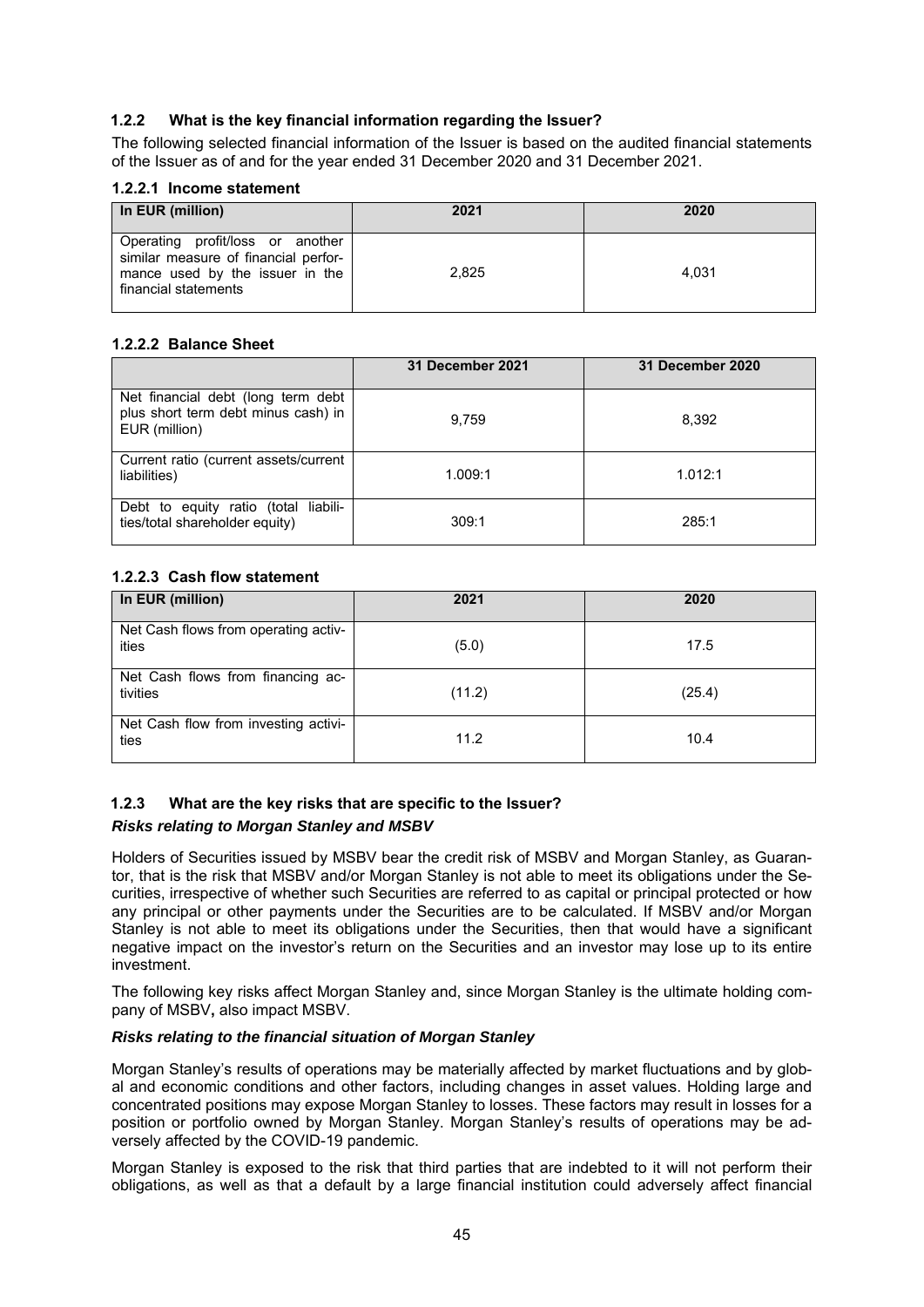markets. Such factors give rise to the risk of loss arising when a borrower, counterparty or issuer does not meet its financial obligations to Morgan Stanley.

Liquidity is essential to Morgan Stanley's businesses and Morgan Stanley relies on external sources to finance a significant portion of its operations. Morgan Stanley's borrowing costs and access to the debt capital markets depend on its credit ratings. Morgan Stanley is a holding company, has no operations and depends on dividends, distributions and other payments from its subsidiaries. Further, Morgan Stanley's liquidity and financial condition have in the past been, and in the future could be, adversely affected by U.S. and international markets and economic conditions. As a result of the foregoing, there is a risk that Morgan Stanley will be unable to finance its operations due to a loss of access to the capital markets or difficulty in liquidating its assets.

#### *Risks relating to the operation of Morgan Stanley's business activities*

Morgan Stanley is subject to operational risks, including a failure, breach or other disruption of its operations or security systems or those of Morgan Stanley's third parties (or third parties thereof), which could adversely affect its businesses or reputation. A cyber-attack, information or security breach or a technology failure could adversely affect Morgan Stanley's ability to conduct its business, manage its exposure to risk or result in disclosure or misuse of confidential or proprietary information and otherwise adversely impact its results of operations, liquidity and financial condition, as well as cause reputational harm.

Morgan Stanley's risk management strategies, models and processes may not be fully effective in mitigating its risk exposures in all market environments or against all types of risk. Further, expected replacement of London Interbank Offered Rate and replacement or reform of other interest rates could adversely affect Morgan Stanley's business, financial condition and results of operations.

#### *Legal, Regulatory and Compliance Risk*

Morgan Stanley is subject to the risk of legal or regulatory sanctions, material financial loss including fines, penalties, judgments, damages and/or settlements, or loss to reputation it may suffer as a result of its failure to comply with laws, regulations, rules, related self-regulatory organization standards and codes of conduct applicable to its business activities. Morgan Stanley is also subject to contractual and commercial risk, such as the risk that a counterparty's performance obligations will be unenforceable. Additionally, Morgan Stanley is subject to anti-money laundering, anti-corruption and terrorist financing rules and regulations.

# *Other risks relating to Morgan Stanley's business activities*

Morgan Stanley faces strong competition from other financial services firms, which could lead to pricing pressures that could materially adversely affect its revenue and profitability. Further, automated trading markets and the introduction and application of new technologies may adversely affect Morgan Stanley's business and may increase competition.

Morgan Stanley is subject to numerous political, economic, legal, tax, operational, franchise and other risks as a result of its international operations (including risks of possible nationalization, expropriation, price controls, capital controls, exchange controls, increased taxes and levies and other restrictive governmental actions, as well as the outbreak of hostilities or political and governmental instability) which could adversely impact its businesses in many ways. The United Kingdom's withdrawal from the EU could adversely affect Morgan Stanley.

Morgan Stanley may be unable to fully capture the expected value from acquisitions, divestitures, joint ventures, minority stakes or strategic alliances.

The application of regulatory requirements and strategies in the United States or other jurisdictions to facilitate the orderly resolution of large financial institutions may pose a greater risk of loss for Morgan Stanley's security holders and subject Morgan Stanley to other restrictions.

# **1.3 KEY INFORMATION ON THE SECURITIES**

# **1.3.1 What are the main features of the Securities?**

The Securities are issued as securities (*Schuldverschreibungen*) pursuant to §793 of the German Civil Code (*Bürgerliches Gesetzbuch*). The Securities are represented by a global note in bearer form and are governed by the laws of Germany. The Securities are issued in euro ("**EUR**"). The Securities are not rated. The ISIN of the Securities is DE000MS8JQX5.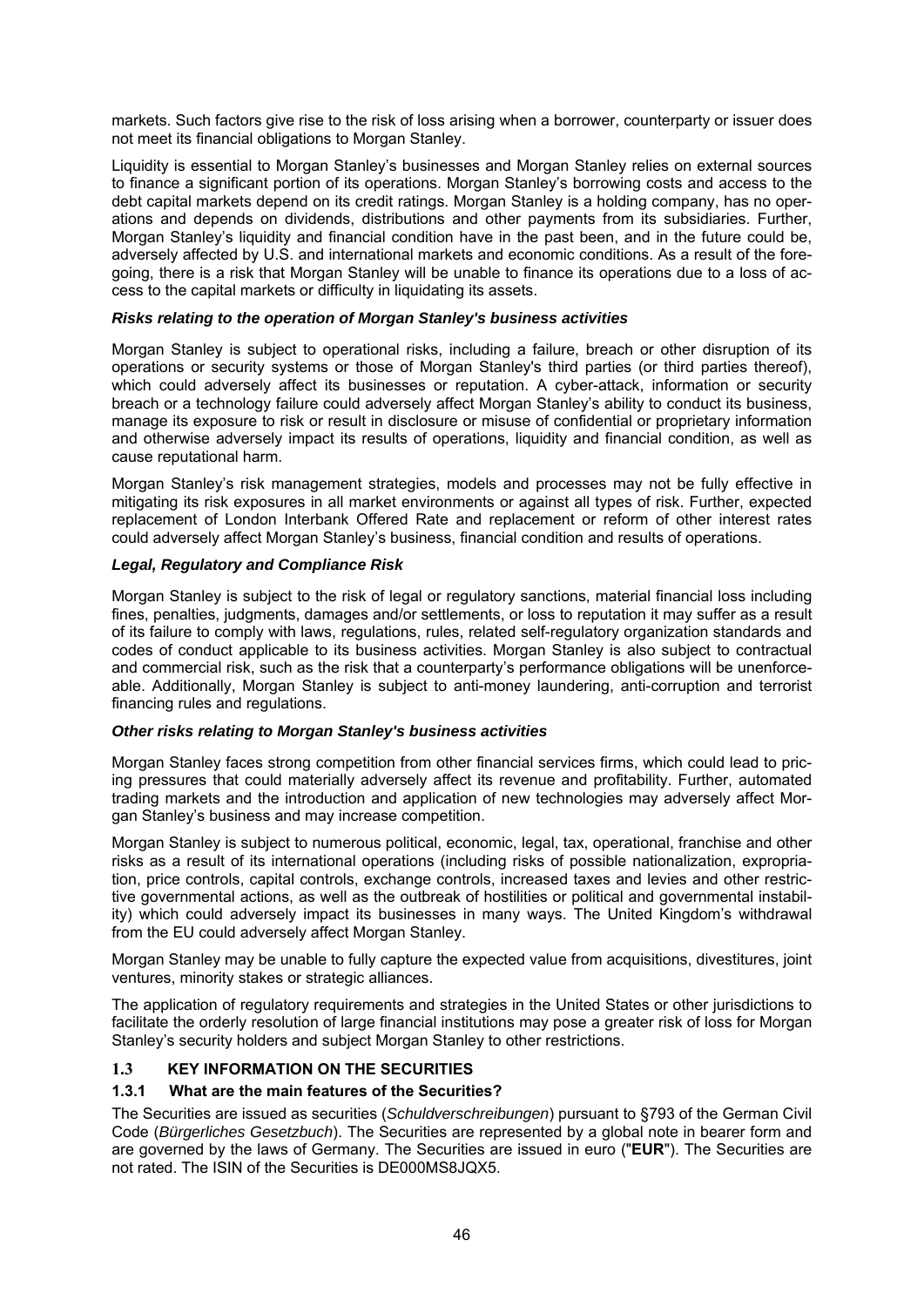# *Number of Securities issued*

Up to 5,000 Securities will be issued.

#### *Status of the Securities*

The obligations under the Securities constitute unsecured and unsubordinated obligations of the Issuer ranking *pari passu* among themselves and *pari passu* with all other unsecured and unsubordinated obligations of the Issuer, save for such obligations as may be preferred by mandatory provisions of law.

#### *Interest Rate*

The Securities shall bear interest on their Specified Denomination from (and including) the issue date of the Securities to (but excluding) the maturity date at the fixed rate of 6.55 per cent. *per annum*. Interest shall be payable in arrear on the specified Interest Payment Date.

#### *Performance of the Securities*

The future performance of the Securities and the redemption amount for the Holders depend on the performance of the underlying indices ("**Index**"). The interest rate is not based on an underlying.

#### *Term of the Securities*

The Securities do have a fixed term.

#### *Redemption*

The Securities will be redeemed at the "**Index Linked Redemption Amount**" on the maturity date.

If at every time during the Observation Period, the official level of all Indices (continuously observed on an intra day basis) has been greater than or equal to the Barrier, the Index Linked Redemption Amount shall be determined in accordance with the following formula:

# **EUR 1,000 \* 100.00 per cent.**

If at any time during the Observation Period, the official level of at least one Index (continuously observed on an intra day basis) has been lower than the Barrier, the Index Linked Redemption Amount shall be determined in accordance with the following formula:

# **EUR 1,000 \* MIN (Final Index Level(i) of the Worst Performing Index / Initial Index Level(i) of the Worst Performing Index; 100 per cent.)**

#### Whereby:

"**Barrier**" means a value of 40 per cent. of the Initial Index Level(i).

"**Observation Period**" means each Scheduled Trading Day during the period from, but exclud-ing, the Initial Index Valuation Date to, and including, the Final Index Valuation Date.

"**Worst Performing Index**" means the Index(i) with the lowest performance based on the following formula:

# **Final Index Level(i) / Initial Index Level(i)**

# *Early Redemption*

If on a specified observation date ("**Automatic Early Redemption Observation Date**") the official closing level of each Index(i) is equal to or greater than 100 per cent. of the official closing level of the Index(i) on the Initial Index Valuation Date ("**Automatic Early Redemption Event**"), the Securities will be automatically terminated and redeemed early on the specified automatic early redemption date ("**Automatic Early Redemption Date**") at the specified automatic early redemption amount ("**Automatic Early Redemption Amount**"), which is equal to 100 per cent. of the Specified Denomination per Security.

Additionally, following the occurrence of certain extraordinary events (for example a change in law) the Issuer may redeem the Securities early at an amount determined by the Determination Agent.

#### *Restrictions on free transferability*

Not applicable. The Securities are freely transferable, subject to the relevant selling restrictions.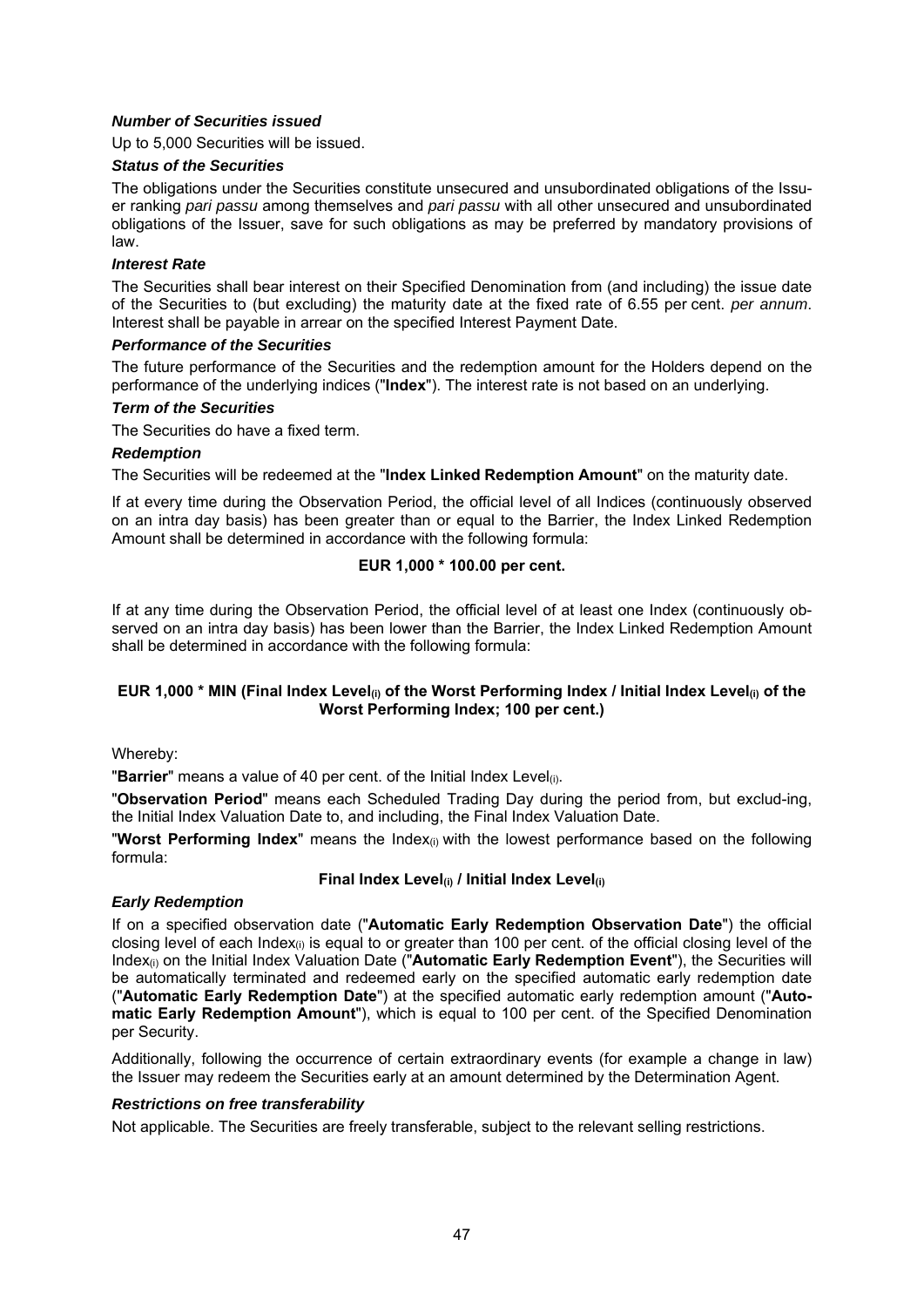# **1.3.2 Where will the Securities be traded?**

Application is intended to be made for admission to trading of the Securities as of the First Trading Date on the unregulated market (*Freiverkehr*) of the Frankfurt Stock Exchange ('Börse Frankfurt Zertifikate Premium') and on the unregulated market (*Freiverkehr*) of the Stuttgart Stock Exchange (*EU-WAX*).

# **1.3.3 Is there a guarantee attached to the securities?**

The Guarantor has given its unconditional and irrevocable guarantee (the "**Guarantee**") for the due payment of principal of, and interest on, and any other amounts expressed to be payable under the Securities. Under the Guarantee, upon non-payment by the Issuer, each Holder may require performance of the Guarantee directly from the Guarantor and enforce the Guarantee directly against the Guarantor. The Guarantee constitutes a direct, unconditional and unsecured obligation of the Guarantor and ranks without preference among themselves at least *pari passu* with all other outstanding unsecured and unsubordinated present and future obligations of the Guarantor but, in the event of insolvency, only to the extent permitted by laws affecting creditors' rights. Copies of the Guarantee may be obtained free of charge at the office of the Fiscal Agent.

# **1.3.3.1 Who is the guarantor of the securities?**

Morgan Stanley is the Guarantor of Securities issued by Morgan Stanley B.V. The Guarantor was originally incorporated for an unlimited term under the laws of the State of Delaware on 1 October 1981 under registered number 0923632, and its predecessor companies date back to 1924. Morgan Stanley is a financial holding company regulated by the Federal Reserve under the BHC Act. Morgan Stanley has its registered office at The Corporation Trust Center, 1209 Orange Street, Wilmington, Delaware 19801, U.S., and its principal executive office at 1585 Broadway, New York, NY 10036, U.S., telephone number +1 (212) 761 4000. The LEI of the Guarantor is IGJSJL3JD5P30I6NJZ34.

# **1.3.3.2 What is the key financial information regarding the guarantor? Consolidated Income Statement**

| In USD (million)                              | 2021   | 2020   | Three months<br>ended 31 March<br>2022<br>(unaudited) | Three months<br>ended 31 March<br>2021<br>(unaudited) |
|-----------------------------------------------|--------|--------|-------------------------------------------------------|-------------------------------------------------------|
| Income before provi-<br>sion for income taxes | 19.668 | 14.418 | 4.588                                                 | 5.344                                                 |

# **Consolidated Balance Sheet**

| In USD (million) | 31 December | 31 December | 31 March 2022 | 31 March 2021 |
|------------------|-------------|-------------|---------------|---------------|
|                  | 2021        | 2020        | (unaudited)   | (unaudited)   |
| Borrowings       | 233.127     | 217.079     | 229.817       | 215.826       |

# **Consolidated Cash Flow Statement**

| In USD (million)                                                     | 2021     | 2020      | <b>Three months</b><br>ended 31 March<br>2022<br>(unaudited) | <b>Three months</b><br>ended 31 March<br>2021<br>(unaudited) |
|----------------------------------------------------------------------|----------|-----------|--------------------------------------------------------------|--------------------------------------------------------------|
| Cash flow from oper-<br>ating activities, con-<br>tinuing operations | 33.971   | (25, 231) | 239                                                          | 26.879                                                       |
| Cash flow from financ-<br>ing activities, continu-<br>ing operations | 41.547   | 83,784    | 9.291                                                        | 9,564                                                        |
| Cash flow from invest-<br>ing activities, continu-<br>ing operations | (49,897) | (37, 898) | 158                                                          | (22, 561)                                                    |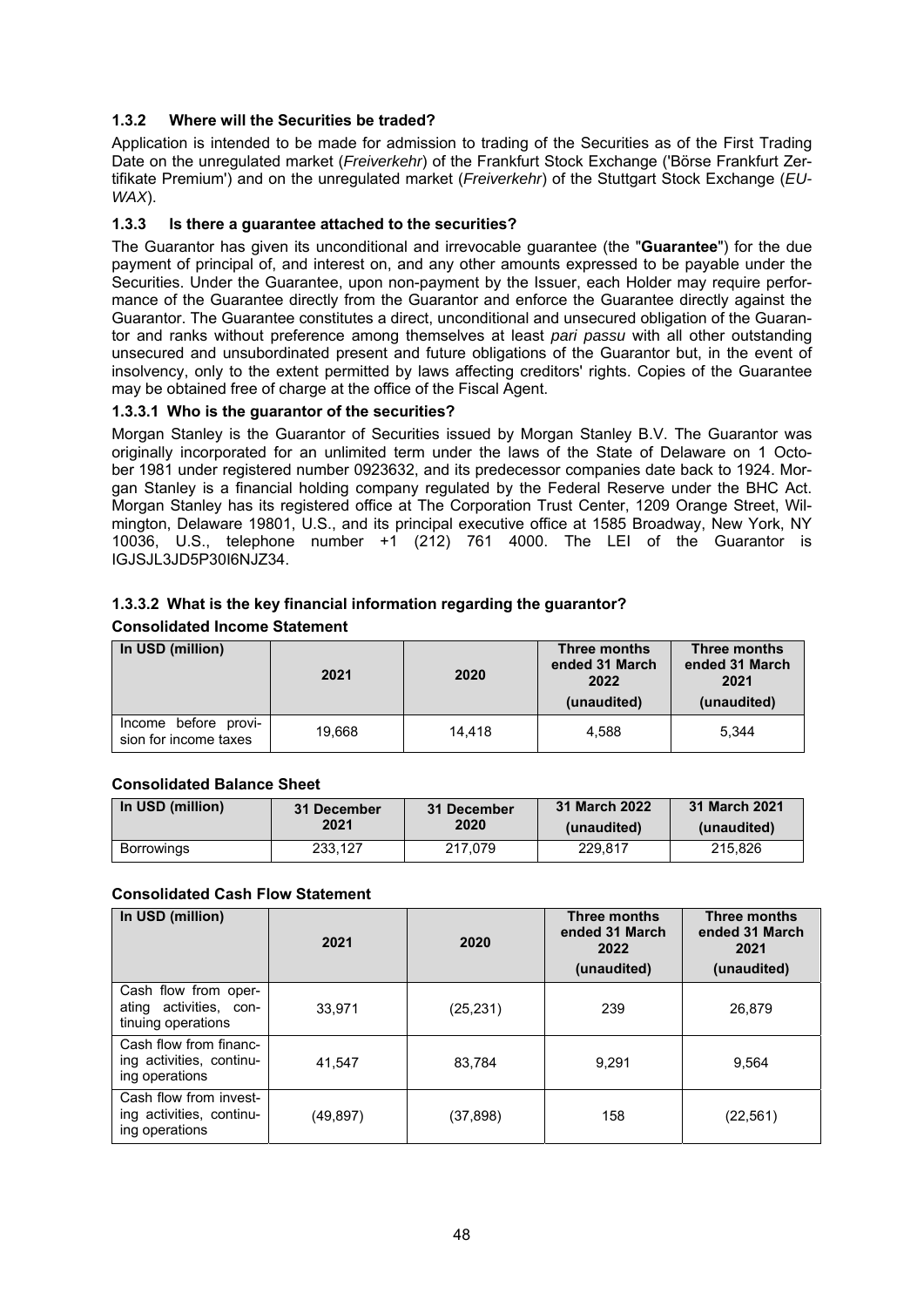# **1.3.3.3 What are the key risks that are specific to the guarantor?**

The key risks, that are specific to the guarantor correspond to the risks set out in section 1.2.3.

# **1.3.4 What are the key risks that are specific to the Securities?**

## *Market value of the Securities and market price risk*

The market value of the Securities will be affected by the creditworthiness of the Issuer and a number of additional factors, including but not limited to the movements of reference rates and swap rates, market interest yield rates, market liquidity and the time remaining to the maturity date of the Securities. The price at which a Holder will be able to sell the Securities prior to maturity may be at a discount, which could be substantial, from the issue price or the purchase price paid by such purchaser. Historical values of the reference rates and swap rates should not be taken as an indication of the performance of any relevant reference rate or swap rate during the term of any Security. The historic price of a Security should not be taken as an indicator of future performance of such Security. It is not foreseeable whether the market price of a Security will rise or fall. The Issuer gives no guarantee that the spread between purchase and selling prices is within a certain range or remains constant.

#### *Interest Rate Risk*

The interest rate risk is one of the central risks of interest bearing Securities. The interest rate level on the money and capital markets may fluctuate on a daily basis and cause the value of the Securities to change on a daily basis. The interest rate risk is a result of the uncertainty with respect to future changes of the market interest rate level. In general, the effects of this risk increase as the market interest rates increase.

# *General Risks in respect of structured securities*

In general, an investment in Securities by which payments of redemption are determined by reference to the performance of an underlying, may entail significant risks not associated with similar investments in a conventional debt security. Such risks include the risk that the Holder could lose all or a substantial portion of the principal of his Securities. The market price of such Securities may be very volatile (depending on the volatility of the underlying). Neither the current nor the historical value of the underlying should be taken as an indication of future performance of the underlyings during the term of any Security.

#### *Index Linked Securities*

Index Linked Securities are debt securities which do not provide for a predetermined redemption amount. A redemption amount will depend on the performance of the underlying index, which itself may contain substantial credit, interest rate, currency exchange or other risks. The value of the underlying index is subject to fluctuations that are contingent on many factors, such as the business activities of the relevant Issuer, macroeconomic factors and speculation. Additionally, the historical performance of the underlying index is not an indication of future performance. Changes in the market price of the underlying index affect the trading price of the Securities, and it cannot be foreseen whether the market price of the underlying index will rise or fall. The redemption amount might be substantially less than the issue price of the Securities or, as the case may be, the purchase price invested by the Holder and may even be zero in which case the Holder may lose the entire investment.

#### *Currency Risk*

A Holder of Securities denominated in a currency other than the currency of the Holder's home jurisdiction or in a currency other than the currency in which a Holder wishes to receive funds or in case of Securities where the underlying Index is denominated in a currency other than that of the settlement currency for the Securities is exposed to the risk of changes in currency exchange rates which may affect the yield and/or the redemption amount of such Securities.

#### *No deposit protection*

The Securities are neither protected by the Deposit Protection Fund of the Association of German Banks (*Einlagensicherungsfonds des Bundesverbandes deutscher Banken e.V.*) nor by the German Deposit Guarantee Act (*Einlagensicherungsgesetz*).

#### *Risks associated with an early redemption*

The Issuer and the Guarantor may redeem all outstanding Securities in accordance with certain provisions. In this case, the specified redemption amount payable per Security may be less than the specified denomination of the Securities and Holders may therefore lose parts of their invested capital.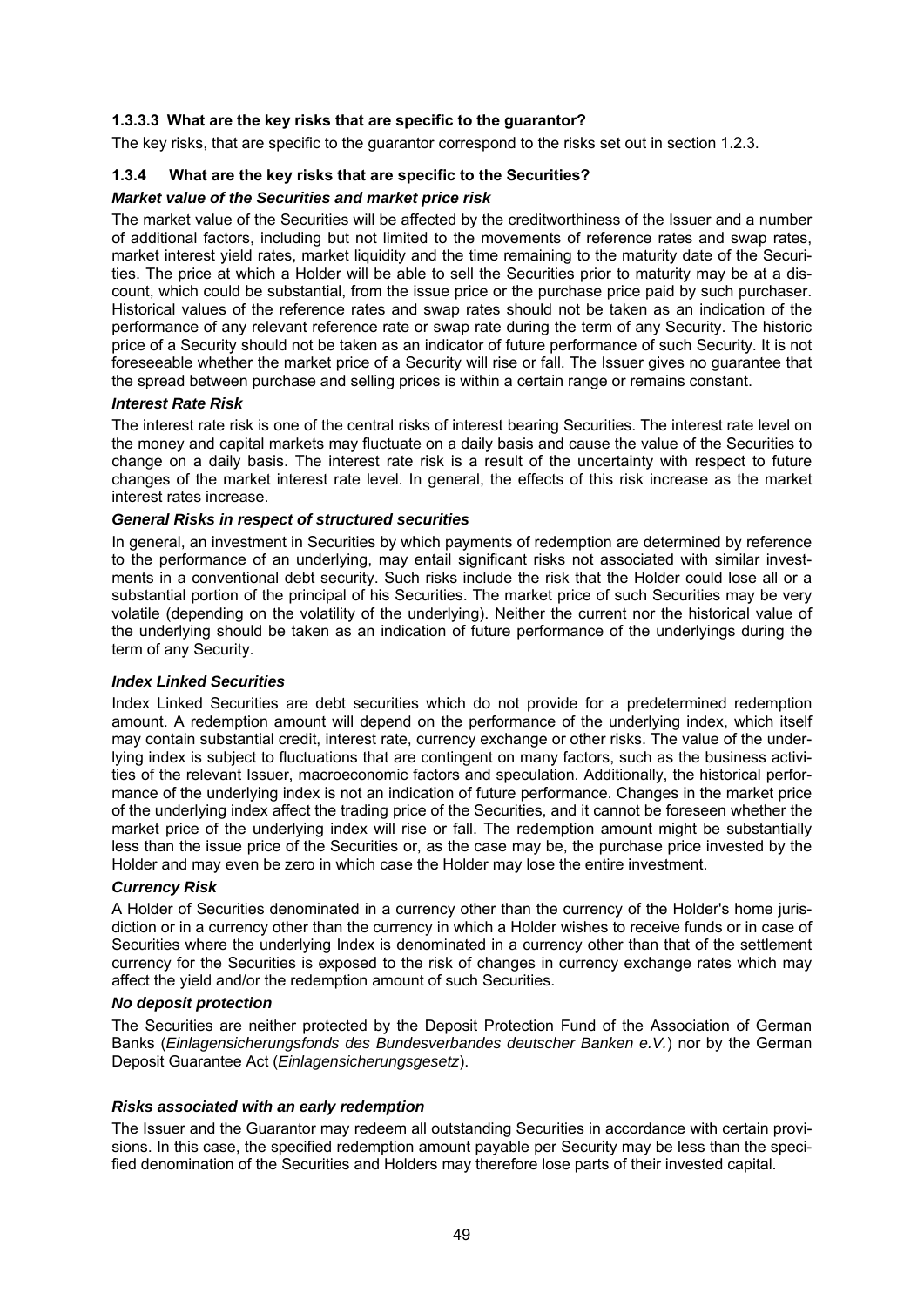# *No Holder right to demand early redemption if not specified otherwise*

Holders have no right to demand early redemption of the Securities during the term. In case the Issuer has the right to redeem the Securities early but provided that the Issuer does not exercise such right and it does not redeem the Securities early in accordance with the Final Terms of the Securities, the realisation of any economic value in the Securities (or portion thereof) is only possible by way of their sale.

#### *Secondary markets / market illiquidity*

There can be no assurance as to how the securities will trade in the secondary market or whether such market will be liquid or illiquid or that there will be a secondary market at all. The liquidity of the securities may also be affected by restrictions on offers and sales of the securities in some jurisdictions. The issuer is legally not obligated to quote bid and offer prices (regardless of the market situation) for the securities or to maintain any such function for the future.

# *No Cross-Default and No Cross-Acceleration of MSBV or Morgan Stanley*

The Securities issued by MSBV will not have the benefit of any cross-default or cross-acceleration with other indebtedness of MSBV or Morgan Stanley. In addition, a covenant default by Morgan Stanley, as guarantor, or an event of bankruptcy, insolvency or reorganisation of Morgan Stanley, as guarantor, does not constitute an event of default with respect to any Securities issued by MSBV.

#### **1.4 KEY INFORMATION ON THE OFFER OF SECURITIES TO THE PUBLIC AND/OR THE ADMISSION TO TRADING ON A REGULATED MARKET**

#### **1.4.1 Under which conditions and timetable can I invest in this security?**

An offer of Securities may be made other than pursuant to Article 1(4) of the Prospectus Regulation in the Grand Duchy of Luxembourg and the Republic of Austria from 23 May 2022 (inclusive) to the later of (i) the date of expiry of the Base Prospectus and (ii) the expiry of the validity of the New Base Prospectus. Securities will be accepted for clearing through Clearstream Banking AG Frankfurt, Germany.

#### **1.4.2 Who is the offeror and/or the person asking for admission to trading?**

Morgan Stanley & Co. International plc ("**MSIP**"), with its registered seat in 25 Cabot Square, Canary Wharf, London E14 4QA, United Kingdom, and each financial intermediary appointed by MSIP is offeror of the Securities. MSIP's telephone number is +44 20 7425 8000. The website is https://zertifikate.morganstanley.com. The LEI of MSIP is 4PQUHN3JPFGFNF3BB653.

# **1.4.3 Why is this base prospectus being produced?**

#### **1.4.3.1 Reasons for the offer or for the admission to trading on a regulated market**

The reason for the offer of any Securities is making profit.

#### **1.4.3.2 Use of proceeds**

The net proceeds of the issue of Securities will be applied by the Issuer to meet part of its general financing requirements.

#### **1.4.3.3 Subscription Agreement**

Securities are distributed by way of public offer. The placement of the Securities will not be done on the basis of any subscription agreement relating to the Securities.

#### **1.4.3.4 Material conflicts of interest pertaining to the offer or the admission to trading**

Conflicts of interest pertaining to the offer or the admission to trading may arise due to the fact, that the Guarantor and the Determination Agent belong to the Morgan Stanley group. Further, in the course of the ordinary business of the Issuer and the Guarantor, amounts payablle under the Securities may be affected, for example, due to the participation in transactions related to the underlying indices or due to the issuance of additional derivative instruments relating to the same.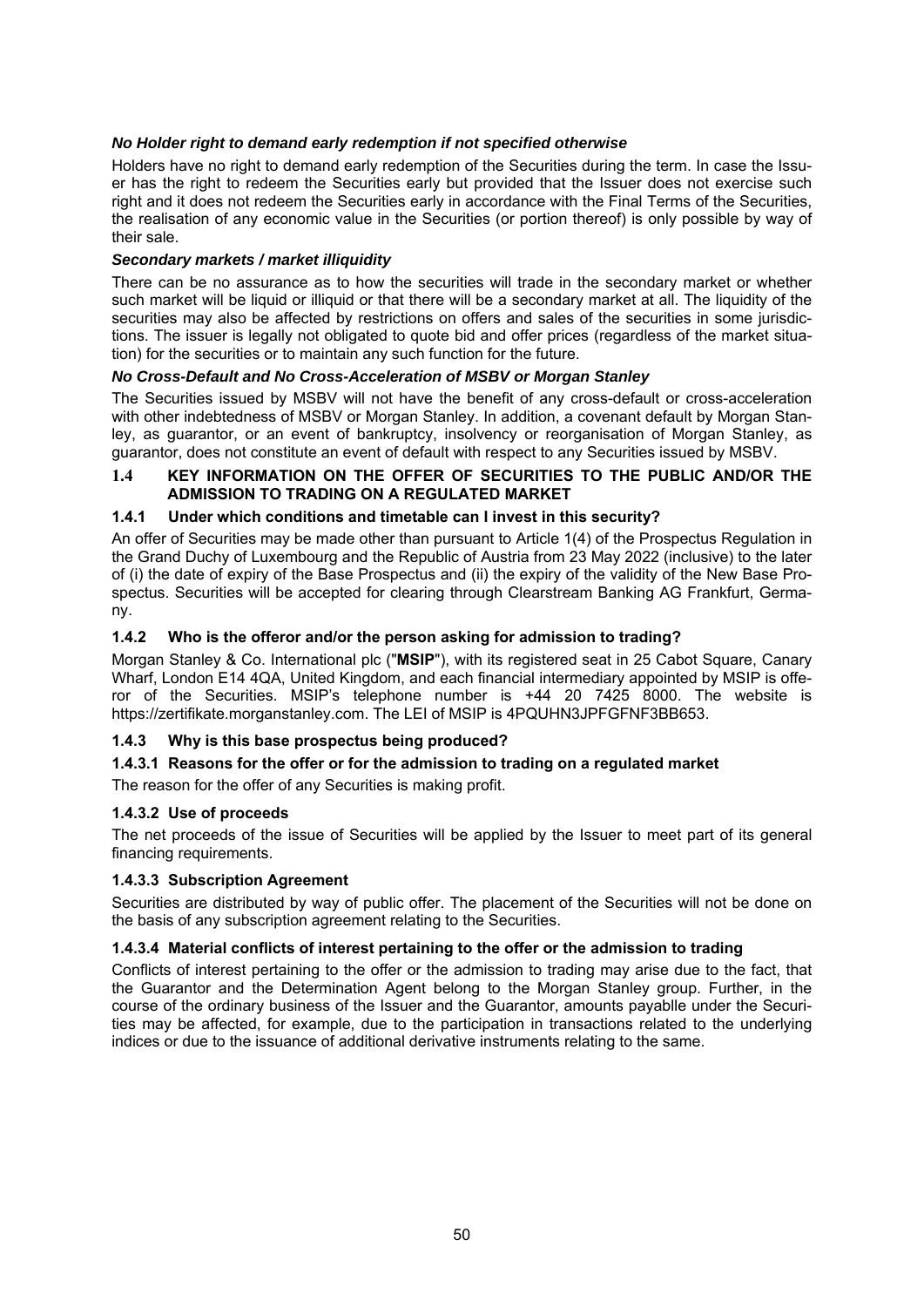# **EMISSIONSSPEZIFISCHE ZUSAMMENFASSUNG**

# **1.1 EINLEITUNG UND WARNHINWEISE**

Dies ist die Zusammenfassung zu der Emission der Wertpapiere ("**Wertpapiere**") der Morgan Stanley B.V. ("**Emittentin**" oder "**MSBV**") mit der International Securities Identification Number ("**ISIN**") und Wertpapierkennnummer ("**WKN**) DE000MS8JQX5 und MS8JQX unter dem am 15. Juli 2021 gebilligten Basisprospekt für indexbezogene Wertpapiere wie durch die Nachträge vom 17. August 2021, 28. Oktober 2021, 24. November 2021, 11. Januar 2022, 11. Februar 2022, 28. März 2022 und 18. Mai 2022 ergänzt ("**Basisprospekt**") und garantiert durch Morgan Stanley ("**Garantin**"). Kontaktdaten und Rechtsträgerkennung ("**LEI**") der Emittentin sind Luna Arena, Herikerbergweg 238 1101 CM Amsterdam Zuidoost, die Niederlande, KG1FTTDCK4KNVM3OHB52.

Diese Zusammenfassung enthält die wichtigsten Informationen, die im Basisprospekt, einschließlich über die Emittentin und die Garantin, und in den für die Schuldverschreibungen geltenden endgültigen Bedingungen ("**Endgültigen Bedingungen**") enthalten sind. Der Basisprospekt wurde von der *Commission de Surveillance du Secteur Financier (CSSF)*, 283, route d'Arlon, L-1150 Luxemburg, E-Mail direction@cssf.lu., gebilligt.

Diese Zusammenfassung sollte als Einleitung zum Basisprospekt und den Endgültigen Bedingungen verstanden werden. Anleger sollten sich bei jeder Entscheidung, in die Wertpapiere zu investieren, auf den Basisprospekt als Ganzen, inklusive aller per Verweis inkorporierten Dokumente, sowie auf die Endgültigen Bedingungen stützen. Investoren könnten einen Teil oder den gesamten Betrag verlieren, den sie in die Wertpapiere investiert haben. Zivilrechtlich haften nur die Emittentin und die Garantin, die die Zusammenfassung vorgelegt und übermittelt haben, und dies auch nur für den Fall, dass die Zusammenfassung, wenn sie zusammen mit den anderen Teilen des Basisprospekts gelesen wird, irreführend, unrichtig oder widersprüchlich ist oder dass die Zusammenfassung, wenn sie zusammen mit den anderen Teilen des Basisprospekts gelesen wird, nicht die Basisinformationen vermittelt, die in Bezug auf Anlagen in die Schuldverschreibungen für die Anleger eine Entscheidungshilfe darstellen würden. Ein Anleger, der wegen der in dem Basisprospekt enthaltenen Angaben Klage einreichen will, muss nach den nationalen Rechtsvorschriften seines Mitgliedstaats des Europäischen Wirtschaftsraums und/oder des Vereinigten Königreichs möglicherweise für die Übersetzung des Basisprospekts aufkommen, bevor das Verfahren eingeleitet werden kann.

# **1.2 BASISINFORMATIONEN ÜBER DEN EMITTENTEN**

# **1.2.1 Wer ist der Emittent der Wertpapiere?**

Die Emittentin wurde als eine Gesellschaft mit beschränkter Haftung nach dem Recht der Niederlande (*besloten vennootschap met beperkte aansprakelijkheid*) am 6. September 2001 für unbegrenzte Dauer gegründet. MSBV ist im Handelsregister der niederländischen Handelskammer (K*amer van Koophandel*) unter der Nummer 34161590 eingetragen. Ihr Firmensitz befindet sich in Amsterdam, Niederlande.

Der eingetragene Sitz von MSBV befindet sich in Luna Arena, Herikerbergweg 238, 1101 CM, Amsterdam, Niederlande. Die Telefonnummer ist +31 20 57 55 600. Die Internetseite der Emittentin ist www.sp.morganstanley.com. Die LEI der Emittentin lautet KG1FTTDCK4KNVM3OHB52.

# **1.2.1.1. Haupttätigkeiten des Emittenten**

Die Hauptaktivität der Emittentin ist die Ausgabe von Finanzinstrumenten, einschließlich Schuldverschreibungen, Zertifikaten und Optionsscheinen, und die Absicherung der Verbindlichkeiten aus diesen Emissionen.

# **1.2.1.2. Hauptanteilseigner des Emittenten**

Archimedes Investments Cooperatieve U.A. (ein Unternehmen der Morgan Stanley Gruppe) hält die Mehrheit der Anteile von MSBV. Morgan Stanley International Holdings Inc. und Morgan Stanley Jubilee Investments Ltd. halten jeweils einen Anteil an MSBV. MSBV steht letztendlich unter der Kontrolle von Morgan Stanley. MSBV sind in diesem Zusammenhang keine Kontrollmaßnahmen bekannt.

# **1.2.1.3. Hauptgeschäftsführer des Emittenten**

Die Hauptgeschäftsführer der Emittentin sind die Mitglieder der Geschäftsleitung (Directors): H. Herrmann, S. Ibanez, P.J.G de Reus, A Doppenberg, TMF Management B.V.

# **1.2.1.4. Abschlussprüfer des Emittenten**

Deloitte Accountants B.V., unabhängige Abschlussprüfer und Wirtschaftsprüfer, Gustav Mahlerlaan 2970, 1081 LA Amsterdam, Niederlande, Mitglied des Niederländischen Instituts der Wirtschaftsprüfer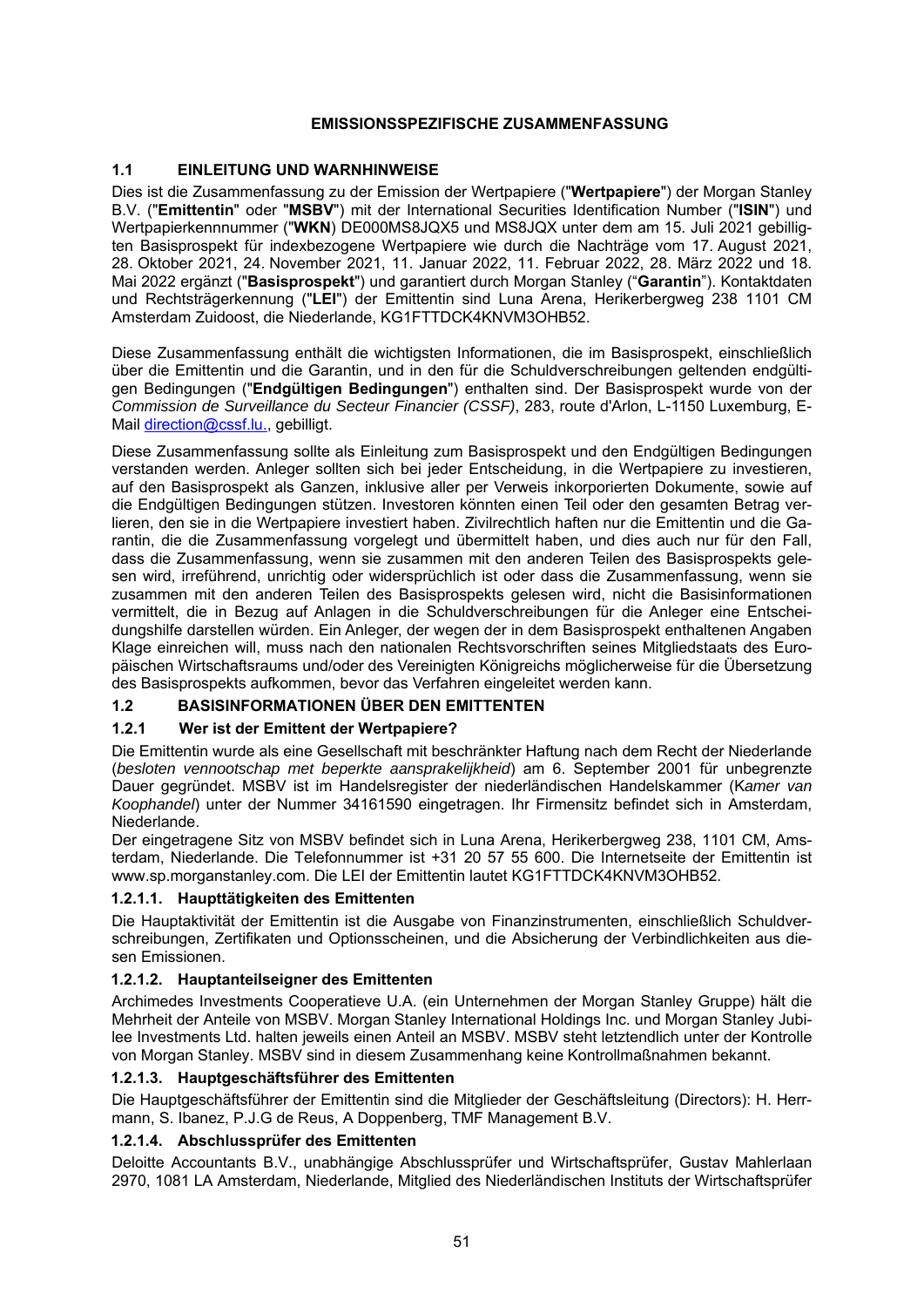(*Nederlandse Beroepsorganisatie van Accountants*), hat die Jahresabschlüsse von MSBV für die am 31. Dezember 2020 und 31. Dezember 2021 beendeten Geschäftsjahre geprüft und jeweils einen uneingeschränkten Bestätigungsvermerk erteilt.

# **1.2.2 Welches sind die wesentlichen Finanzinformationen über den Emittenten?**

Die nachstehenden ausgewählten Finanzinformationen der Emittentin basieren auf den geprüften Jahresabschlüssen der Emittentin zu den am 31. Dezember 2020 und 31. Dezember 2021 endenden Geschäftsjahren.

# **1.2.2.1. Gewinn- und Verlustrechnung**

| In EUR (Millionen)                                                                                                                            | 2021  | 2020  |
|-----------------------------------------------------------------------------------------------------------------------------------------------|-------|-------|
| Operativer Gewinn/Verlust oder andere<br>vergleichbare Messgröße für die Ertrags-<br>lage, die der Emittent in den Abschlüs-<br>sen verwendet | 2.825 | 4.031 |

# **1.2.2.2. Bilanz**

|                                                                                                                                          | 31. Dezember 2021 | 31. Dezember 2020 |
|------------------------------------------------------------------------------------------------------------------------------------------|-------------------|-------------------|
| Nettofinanzverbindlichkeiten (langfristige<br>Verbindlichkeiten plus kurzfristige<br>Schulden abzüglich Barmittel) in EUR<br>(Millionen) | 9.759             | 8.392             |
| Liquiditätskoeffizient (Verhältnis Umlauf-<br>vermögen/kurzfristige Verbindlichkeiten)                                                   | 1.009:1           | 1.012:1           |
| Verhältnis Fremdkapital/Eigenkapital<br>(Summe der Verbindlichkeiten/Summe<br>des Aktionärskapitals)                                     | 309:1             | 285:1             |

# **1.2.2.3. Kapitalflussrechnung**

| In EUR (Millionen)                                      | 2021   | 2020    |
|---------------------------------------------------------|--------|---------|
| Netto-Cashflows aus der laufenden<br>Geschäftstätigkeit | (5,0)  | 17.5    |
| Netto-Cashflows aus Finanzierungstä-<br>tigkeiten       | (11,2) | (25, 4) |
| Netto-Cashflow aus Investitionstätigkei-<br>ten         | 11,2   | 10.4    |

# **1.2.3 Welches sind die zentralen Risiken, die für den Emittenten spezifisch sind?** *Risiken in Bezug auf Morgan Stanley und MSBV*

Gläubiger der Wertpapiere, welche von MSBV begeben werden, tragen das Kreditrisiko von MSBV und Morgan Stanley, als Garantin, welches das Risiko ist, dass MSBV und/oder Morgan Stanley nicht in der Lage ist die Verpflichtungen unter den Wertpapieren zu erfüllen, unabhängig davon, ob diese Wertpapiere als vermögens- oder kapitalschützend bezeichnet werden, oder davon wie Kapital oder andere Zahlungen unter diesen Wertpapieren kalkuliert werden. Wenn MSBV nicht in der Lage ist die Verpflichtungen unter den Wertpapieren zu erfüllen, würde dies einen signifikanten negativen Einfluss auf den Ertrag aus den Wertpapieren haben und der Gläubiger könnte seine gesamte Investition verlieren.

Die folgenden wesentlichen Risiken betreffen Morgan Stanley und, da Morgan Stanley die Konzernobergesellschaft von MSBV ist, auch MSBV.

# *Risiken in Bezug auf die Finanzlage von Morgan Stanley*

Morgan Stanleys Ertragslage kann durch Marktfluktuationen sowie von globalen und wirtschaftlichen Bedingungen und anderen Faktoren, einschließlich Veränderungen hinsichtlich der Werte von Vermögenswerten, erheblich beeinflusst werden. Das Halten von großen und konzentrierten Positionen kann Morgan Stanley Verlusten aussetzen. Diese Faktoren können zu Verlusten bei einer Position oder einem Portfolio von Morgan Stanley führen. Morgan Stanleys Ertragslage könnte negativ von der COVID-19 Pandemie beeinträchtigt werden.

Morgan Stanley ist dem Risiko, dass Dritte, die bei Morgan Stanley verschuldet sind, ihren Verpflichtungen nicht nachkommen sowie dem Risiko, dass bei einem Zahlungsausfall einer großen Finanzinstitution die Finanzmärkte nachteilig beeinflusst werden könnten, ausgesetzt. Diese Faktoren begrün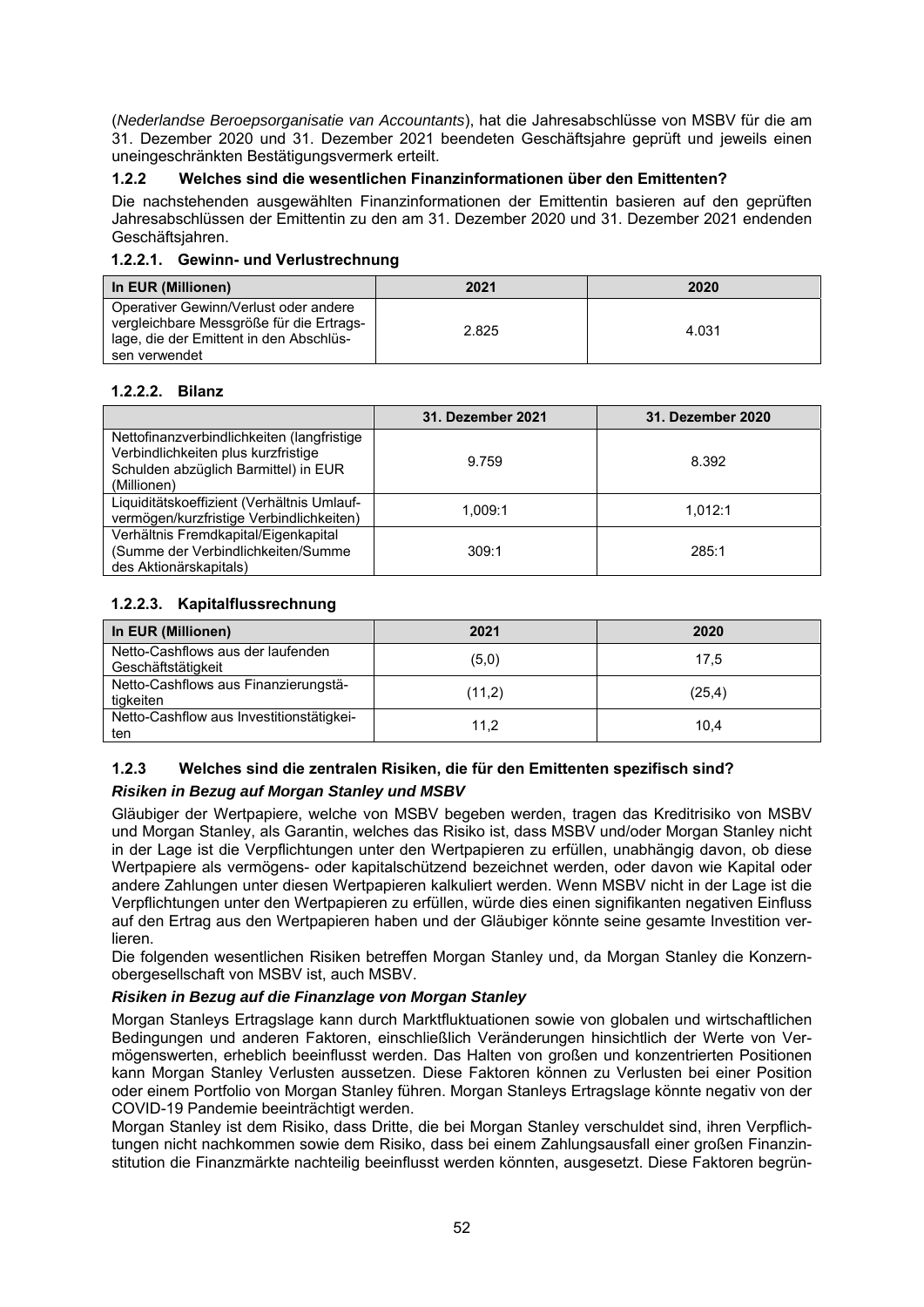den das Risiko von Verlusten, wenn ein Darlehensnehmer, die Gegenpartei oder die Emittentin ihren finanziellen Verpflichtungen gegenüber Morgan Stanley nicht nachkommt.

Liquidität ist für Morgan Stanleys Geschäftstätigkeit essenziell und Morgan Stanley bedient sich externer Quellen, um erhebliche Teile ihrer Aktivitäten zu finanzieren. Morgan Stanleys Fremdkapitalkosten und Zugang zu den Fremdkapitalmärkten hängen von ihren Credit Ratings ab. Morgan Stanley ist eine Holdinggesellschaft, hat kein operatives Geschäft und ist von Dividenden, Ausschüttungen und sonstigen Zahlungen ihrer Tochtergesellschaften abhängig. Weiterhin ist Morgan Stanleys Liquidität und finanzielle Situation in der Vergangenheit nachteilig von den U.S. und internationalen Märkten sowie wirtschaftlichen Bedingungen beeinflusst worden, was auch in Zukunft der Fall sein könnte. Dies führt zum Bestehen eines Risikos, dass Morgan Stanley nicht in der Lage ist, ihre Tätigkeit zu finanzieren, da sie keinen Zugang zum Kapitalmarkt findet oder ihr Vermögen nicht liquidieren kann.

#### *Risiken in Bezug auf die Geschäftstätigkeit von Morgan Stanley*

Morgan Stanley unterliegt operationellen Risiken, einschließlich des Risikos eines Ausfalls, einer Verletzung oder sonstigen Störung seiner Geschäftstätigkeit oder Sicherheitssysteme oder derjenigen seiner externen Geschäftspartner (oder der externen Geschäftspartner dieser Letzteren), die sich nachteilig auf seine Geschäfte oder seine Reputation auswirken könnten. Ein Cyberangriff, ein Verstoß gegen Informations- oder Sicherheitsbestimmungen oder ein Technologieversagen könnte Morgan Stanleys Fähigkeit ihre Geschäfte zu tätigen und Risiken zu managen negativ beeinträchtigen oder zu einer Offenlegung oder zum Missbrauch von vertraulichen oder geschützten Informationen führen und anderweitig nachteilige Auswirkungen auf ihre Ertragslage, Liquidität und Finanzlage haben, sowie Reputationsschäden verursachen.

#### *Rechts-, regulatorisches und Compliance-Risiko*

Morgan Stanley ist dem Risiko von rechtlichen oder regulatorischen Sanktionen, wesentlichen finanziellen Verlusten einschließlich Ordnungsgeldern, Strafzahlungen, Verurteilungen, Schadenersatzzahlungen und/oder Vergleichen oder Reputationsschäden, die Morgan Stanley dadurch erleidet, dass Gesetze, Verordnungen, Regeln, damit verbundene selbstauferlegte regulatorische Organisationsstandards und Verhaltenspflichten, die auf die Geschäftsaktivitäten von Morgan Stanley Anwendung finden, nicht befolgt werden, ausgesetzt. Weiterhin ist Morgan Stanley vertraglichen und geschäftlichen Risiken ausgesetzt, wie dem Risiko, dass die Verpflichtungen der Gegenpartei nicht durchsetzbar sind. Zusätzlich unterliegt Morgan Stanley Regeln und Bestimmungen zur Bekämpfung von Geldwäsche, Korruption und Terrorismusfinanzierung.

#### *Sonstige Risiken in Verbindung mit der Geschäftstätigkeit von Morgan Stanley*

Morgan Stanley ist einem starken Wettbewerb durch andere Finanzdienstleister und andere ausgesetzt, was zu Preiskämpfen führen könnte und dadurch substantiell und nachteilig den Umsatz und die Profitabilität beeinflussen kann. Darüber hinaus können automatisierte Handelsmärkte und die Einführung und Anwendung neuer Technologien Morgan Stanleys Geschäftstätigkeit nachteilig beeinflussen und einen stärkeren Wettbewerb bewirken.

Morgan Stanley ist Gegenstand von zahlreichen politischen, wirtschaftlichen, rechtlichen, steuerlichen, operationellen, Franchise und anderen Risiken aufgrund ihrer internationalen Tätigkeiten (einschließlich des Risikos einer Verstaatlichung, einer Enteignung, Risiken aus Preis-, Kapital- und Devisenkontrollen, Risiken aus Steuer- und Abgabenerhöhungen und anderweitiger restriktiver hoheitlichen Maßnahmen, sowie dem Risiko eines Ausbruchs von Konflikten oder politischer oder staatlicher Instabilität), die das Geschäft von Morgan Stanley in unterschiedlicher Weise negativ beeinflussen können. Auch könnte der Austritt des Vereinigten Königreichs aus der Europäischen Union einen negativen Einfluss auf Morgan Stanley haben.

Morgan Stanley könnte es nicht gelingen, den angenommenen Wert von Akquisitionen, Veräußerungen, Joint Ventures, Minderheitenbeteiligungen oder strategischen Allianzen zu heben.

Die Anwendung von regulatorischen Anforderungen und Strategien in den Vereinigten Staaten oder anderen Rechtsordnungen zur Erleichterung der ordentlichen Abwicklung von großen Finanzinstituten kann für die Inhaber von Wertpapieren von Morgan Stanley, ein größeres Verlustrisiko darstellen und für Morgan Stanley mit weiteren Restriktionen verbunden sein.

# **1.3 BASISINFORMATIONEN ÜBER DIE WERTPAPIERE**

# **1.3.1 Welches sind die wichtigsten Merkmale der Wertpapiere?**

Die Wertpapiere werden als auf den Inhaber lautende Schuldverschreibungen im Sinne von §793 BGB begeben. Die Wertpapiere werden durch eine Globalurkunde verbrieft und unterliegen deutschem Recht. Die Wertpapiere werden in Euro ("**EUR**") begeben. Die Wertpapiere verfügen über kein Rating. Die ISIN der Wertpapiere lautet DE000MS8JQX5.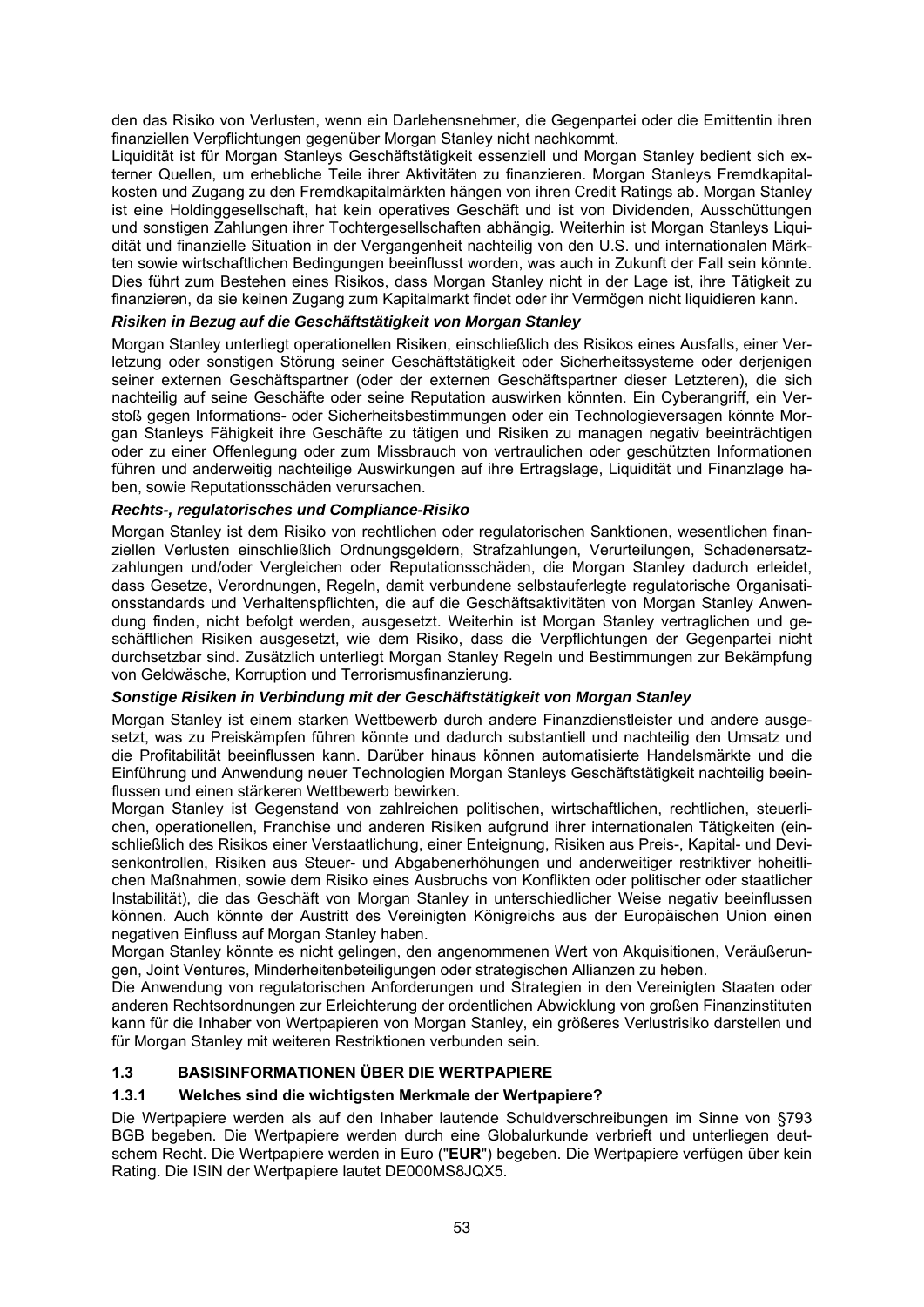#### *Anzahl der begebenen Wertpapiere*

Die Anzahl der begebenen Wertpapiere beträgt bis zu 5.000 Stück.

# *Status der Wertpapiere*

Die Verpflichtungen aus den Wertpapieren begründen unbesicherte und nicht nachrangige Verbindlichkeiten der Emittentin, die untereinander und mit allen anderen unbesicherten und nicht nachrangigen Verbindlichkeiten der Emittentin gleichrangig sind, vorbehaltlich zwingender gesetzlicher Vorschriften, die den Verpflichtungen Vorrang einräumen.

#### *Zinsen*

Die Wertpapiere werden von ihrem Begebungstag (einschließlich) bis zum Fälligkeitstag (ausschließlich) in Höhe ihres Nennbetrags mit einem festen Zinssatz von jährlich 6,55 % verzinst. Die Zinsen sind nachträglich zum festgelegten Zinszahlungstag zahlbar.

#### *Wertentwicklung der Wertpapiere*

Die Wertentwicklung der Wertpapiere und der Rückzahlungsbetrag für die Gläubiger hängen von der Entwicklung der zugrundeliegenden Indizes ("**Index**") ab. Der Zinssatz basiert nicht auf einem Basiswert.

#### *Laufzeit der Wertpapiere*

Die Wertpapiere haben eine feste Laufzeit.

#### *Rückzahlung*

Die Wertpapiere werden am Fälligkeitstag zum "**Indexbezogenen Rückzahlungsbetrag**" zurückgezahlt.

Falls der offizielle Stand sämtlicher Indizes zu jedem Zeitpunkt während der Beobachtungsperiode (bei fortlaufender Beobachtung) oder dieser entsprochen hat, wird der Indexbezogene Rückzahlungsbetrag gemäß der folgenden Formel berechnet:

# **EUR 1.000 \* 100,00%**

Falls der offizielle Stand wenigstens eines Index zu irgendeinem Zeitpunkt während der Beobachtungsperiode (bei fortlaufender Beobachtung) unter der Barriere notiert hat, wird der Indexbezogene Rückzahlungsbetrag gemäß der folgenden Formel berechnet:

#### EUR 1.000 \* MIN (Finaler Index-Stand<sub>(i)</sub> des Index mit der schlechtesten Wertentwicklung / An**fänglicher Index-Stand(i) des Index mit der schlechtesten Wertentwicklung; 100%)**

## Wobei:

"Barriere" einen Wert von 40% des Anfänglichen Index-Stands<sub>(i)</sub> bezeichnet.

"**Beobachtungsperiode**" jeden Planmäßigen Handelstag während dem Zeitraum vom Anfänglichen Index-Bewertungstag (ausschließlich) bis zum Finalen Index-Bewertungstag (einschließlich) bezeichnet.

"Index mit der schlechtesten Wertentwicklung" den Index<sub>(i)</sub> mit der schlechtesten Wertentwicklung bezeichnet, basierend auf der folgenden Formel:

# **Finaler Index-Stand(i) / Anfänglicher Index-Stand(i).**

#### *Vorzeitige Rückzahlung*

Falls an einem festgelegten Beobachtungstag ("**Automatischer Vorzeitiger Rückzahlungsbeobachtungstag** ") der offizielle Schlussstand jedes Index(i) über 100 % des offiziellen Schlussstands des Index(i) am Anfänglichen Index-Bewertungstag notiert oder diesem entspricht ("**Automatisches Vorzeitiges Rückzahlungsereignis**"), werden die Wertpapiere automatisch gekündigt und am festgelegten vorzeitigen automatischen Rückzahlungstag ("**Automatischer Vorzeitiger Rückzahlungstag**") vorzeitig zum festgelegten automatischen vorzeitigen Rückzahlungsbetrag ("**Automatischer Vorzeitiger Rückzahlungsbetrag**") zurückgezahlt, welcher 100 % des Nennbetrags pro Wertpapier entspricht.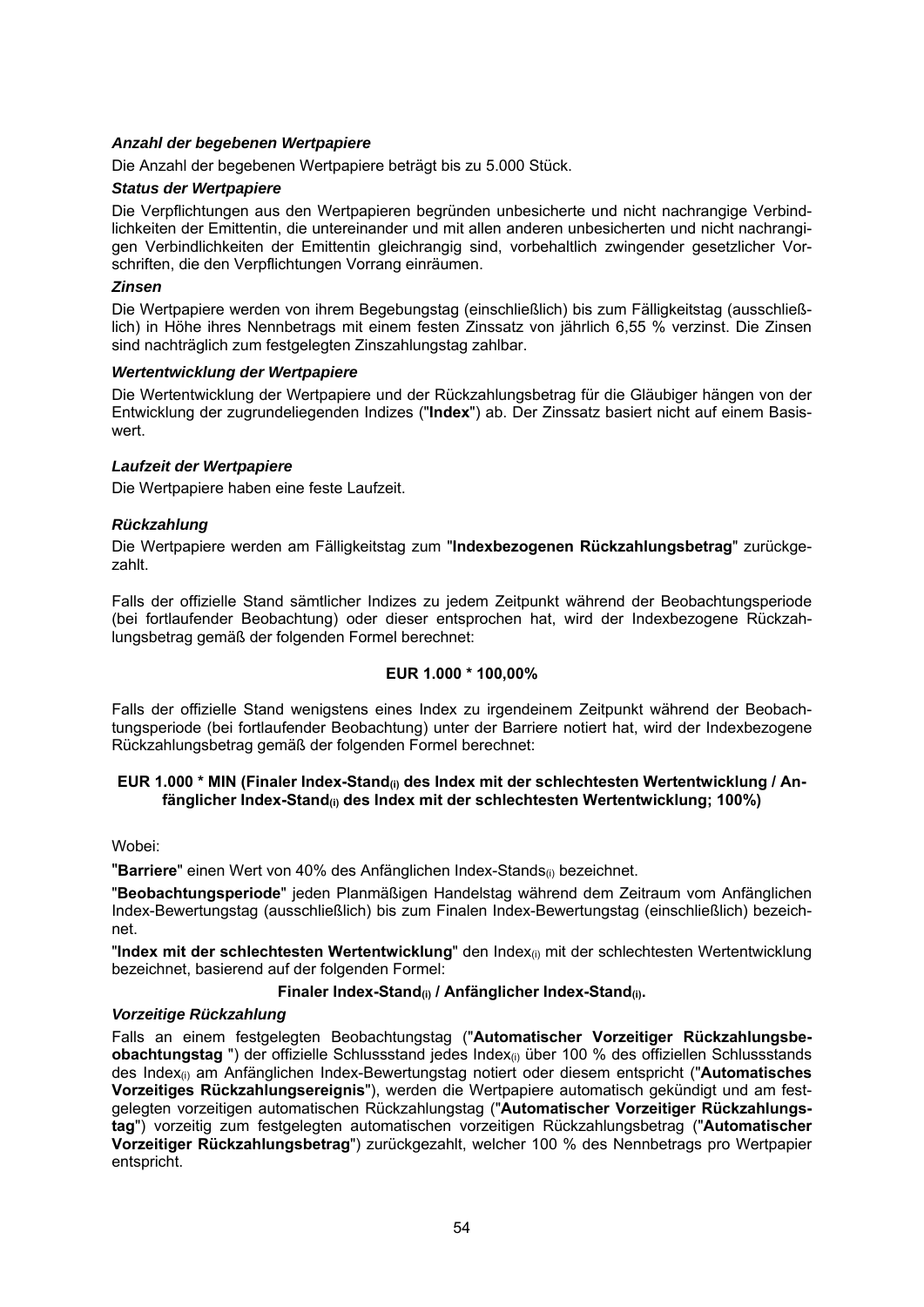Außerdem kann die Emittentin beim Eintritt bestimmter außergewöhnlicher Ereignisse (zum Beispiel einer Rechtsänderung) die Wertpapiere vorzeitig zu einem von der Festlegungsstelle festgelegten Betrag zurückzahlen.

# *Beschränkungen für die freie Übertragbarkeit*

Entfällt. Die Schuldverschreibungen sind frei übertragbar, vorbehaltlich der anwendbaren Verkaufsbeschränkungen.

# **1.3.2 Wo werden die Wertpapiere gehandelt?**

Es ist beabsichtigt, einen Antrag auf Einbeziehung der Wertpapiere zum Handel ab dem Ersten Handelstag im Freiverkehr der Frankfurter Wertpapierbörse (Börse Frankfurt Zertifikate Premium) und im Freiverkehr der Stuttgarter Börse (EUWAX) zu stellen.

# **1.3.3 Wird für die Wertpapiere eine Garantie gestellt?**

Die Garantin hat die unbedingte und unwiderrufliche Garantie ("**Garantie**") für die ordnungsgemäße Zahlung von Kapital und Zinsen sowie von allen anderen ausdrücklich auf die Wertpapiere zahlbaren Beträge übernommen. Aufgrund der Garantie kann nach der Nichtzahlung durch die Emittentin jeder Gläubiger die Erfüllung der Garantie direkt von der Garantin verlangen und die Garantie direkt gegen die Garantin durchsetzen. Die Garantie stellt eine direkte, unbedingte und unbesicherte Verpflichtung der Garantin dar, die ohne Präferenz untereinander und mit allen anderen ausstehenden unbesicherten und nicht-nachrangigen gegenwärtigen und künftigen Verbindlichkeiten der Garantin, jedoch im Falle der Insolvenz nur in dem Umfang wie nach Gläubigerschutzgesetzen gestattet. Kopien der Garantie sind kostenlos in der Geschäftsstelle der Hauptzahlstelle erhältlich.

# **1.3.3.1. Wer ist der Garant der Wertpapiere?**

Morgan Stanley ist die Garantin der Wertpapiere, die von Morgan Stanley B.V. begeben werden. Morgan Stanley wurde ursprünglich am 1. Oktober 1981 auf unbestimmte Dauer nach dem Gesetz des Bundesstaates Delaware unter der Registrierungsnummer 0923632 eingetragen, und seine Vorgängergesellschaften reichen bis ins Jahr 1924 zurück. Morgan Stanley ist eine Finanzholdinggesellschaft, die im Rahmen des BHC-Gesetzes der Regulierung durch die US-Notenbank unterliegt. Morgan Stanley hat seinen eingetragenen Sitz in The Corporation Trust Center, 1209 Orange Street, Wilmington, Delaware 19801, USA, und seine Hauptniederlassung in 1585 Broadway, New York, NY 10036, USA, Telefon +1 (212) 761 4000. Die LEI von Morgan Stanley lautet IGJSJL3JD5P30I6NJZ34.

# **1.3.3.2. Welches sind die wesentlichen Finanzinformationen über die Garantin?**

# **Konzern Gewinn- und Verlustrechnung**

| In USD (Millionen)               | 2021   | 2020   | <b>Drei-Monats-</b><br><b>Zeitraum</b><br>endend zum<br>31. März 2022<br>(ungeprüft) | Drei-Monats-<br><b>Zeitraum</b><br>endend zum<br>31. März 2021<br>(ungeprüft) |
|----------------------------------|--------|--------|--------------------------------------------------------------------------------------|-------------------------------------------------------------------------------|
| Ergebnis vor Ertragsteueraufwand | 19.668 | 14.418 | 4.588                                                                                | 5.344                                                                         |

# **Konzernbilanz**

| In USD (Millionen)      | 31. Dezember | 31. Dezember | 31. März 2022 | 31. März 2021 |
|-------------------------|--------------|--------------|---------------|---------------|
|                         | 2021         | 2020         | (ungeprüft)   | (ungeprüft)   |
| Finanzverbindlichkeiten | 233.127      | 217.079      | 229.817       | 215.826       |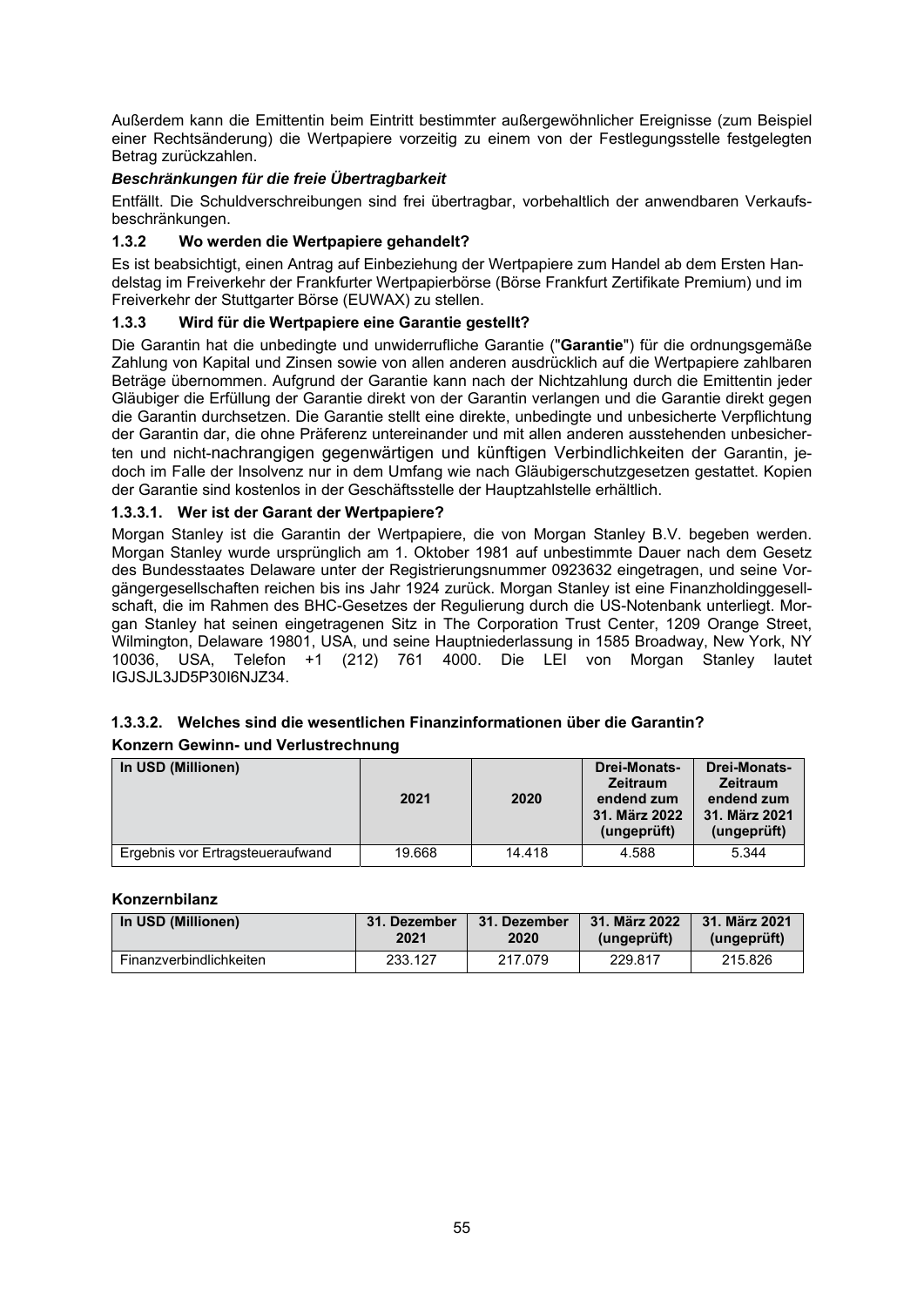# **Konzernkapitalflussrechnung**

| In USD (Millionen)                                                       | 2021     | 2020     | Drei-Monats-<br><b>Zeitraum</b><br>endend zum<br>31. März 2022<br>(ungeprüft) | Drei-Monats-<br><b>Zeitraum</b><br>endend zum<br>31. März 2021<br>(ungeprüft) |
|--------------------------------------------------------------------------|----------|----------|-------------------------------------------------------------------------------|-------------------------------------------------------------------------------|
| Cashflow aus laufender Geschäftstä-<br>tigkeit fortgeführter Aktivitäten | 33.971   | (25.231) | 239                                                                           | 26.879                                                                        |
| Cashflow aus Finanzierungstätigkeit<br>fortgeführter Aktivitäten         | 41.547   | 83.784   | 9.291                                                                         | 9.564                                                                         |
| Cashflow aus Investitionstätigkeit<br>fortgeführter Aktivitäten          | (49.897) | (37.898) | 158                                                                           | (22.561)                                                                      |

# **1.3.3.3. Welches sind die zentralen Risiken, die für die Garantin spezifisch sind?**

Die wesentlichen Risiken, die für die Garantin spezifisch sind, entsprechen den in Abschnitt 1.2.3 dargestellten Risiken.

# **1.3.4 Welches sind die zentralen Risiken, die für die Wertpapiere spezifisch sind?**

#### *Marktwert der Wertpapiere und Marktpreisrisiko*

Der Marktwert der Wertpapiere wird durch die Bonität der Emittentin sowie durch eine Vielzahl von zusätzlichen Faktoren, insbesondere durch die Bewegungen der Referenzzinssätze und der Swap-Sätze, Marktzins und Margen, Marktliquidität sowie durch die noch verbleibende Zeit bis zum Fälligkeitstag, bestimmt. Der Preis, zu dem ein Gläubiger die Wertpapiere vor Fälligkeit verkaufen kann, kann erheblich unter dem Emissionspreis oder dem vom Gläubiger bezahlten Kaufpreis liegen. Historische Werte der Referenzzinssätze oder der Swap-Sätze können nicht als Indikatoren für die Entwicklung der Referenzzinssätze oder der Swap-Sätze während der Laufzeit der Wertpapiere angesehen werden. Der historische Kurs eines Wertpapiers ist kein Indikator für seine künftige Entwicklung. Es lässt sich nicht vorhersagen, ob der Marktpreis eines Wertpapiers steigen oder fallen wird. Die Emittentin übernimmt keine Gewähr dafür, dass die Differenz zwischen Ankaufs- und Verkaufskurs innerhalb einer bestimmten Spanne liegt oder konstant bleibt.

# *Zinsrisiko*

Das Zinsrisiko ist eines der zentralen Risiken verzinster Wertpapiere. Das Zinsniveau an den Geldund Kapitalmärkten kann täglichen Schwankungen unterliegen, wodurch sich der Wert der Wertpapiere täglich verändern kann. Das Zinsrisiko resultiert aus der Unsicherheit im Hinblick auf die künftige Entwicklung des Marktzinsniveaus. Im Allgemeinen verstärken sich die Auswirkungen dieses Risikos mit steigendem Marktzins.

#### *Allgemeine Risiken im Zusammenhang mit strukturierten Wertpapieren*

Eine Kapitalanlage in Wertpapiere, bei denen die Rückzahlung an die Entwicklung eines Basiswerts gebunden ist, kann erhebliche Risiken mit sich bringen, die bei ähnlichen Kapitalanlagen in herkömmliche Schuldtitel nicht auftreten. Solche Risiken umfassen die Risiken, dass der Gläubiger sein eingesetztes Kapital ganz oder zu einem erheblichen Teil verliert. Der Marktpreis solcher Wertpapiere kann sehr volatil sein (abhängig von der Volatilität der Basiswerte). Weder der aktuelle noch der historische Stand der Basiswerte sollten als Indikator für die zukünftige Entwicklung der Basiswerte während der Laufzeit eines Wertpapiers gesehen werden.

# *Risiko in Verbindung mit indexbezogenen Wertpapieren*

Indexbezogene Wertpapiere sind Schuldtitel, bei denen der Rückzahlungsbetrag nicht im Vorhinein feststeht, sondern von der Entwicklung des zugrunde liegenden Index abhängen, der selbst wiederum erhebliche Kredit–, Zinssatz–, Währungs– oder andere Risiken beinhaltet. Der Wert des zugrunde liegenden Index kann Schwankungen unterworfen sein; diese Wertschwankungen sind von einer Vielzahl von Faktoren abhängig, wie zum Beispiel Tätigkeiten der jeweiligen Emittentin, volkswirtschaftlichen Faktoren und Spekulationen. Zudem ist die historische Wertentwicklung des zugrunde liegenden Index kein Indikator für seine zukünftige Wertentwicklung. Veränderungen in dem Marktpreis des zugrunde liegenden Index beeinflussen den Handelspreis der Wertpapiere und es ist nicht vorhersehbar, ob der Marktpreis des zugrunde liegenden Index steigt oder fällt. Der Rückzahlungsbetrag kann erheblich unter dem Emissionspreis oder dem vom Gläubiger bezahlten Kaufpreis liegen und sogar null betragen mit der Folge, dass der Gläubiger gegebenenfalls das gesamte eingesetzte Kapital verliert.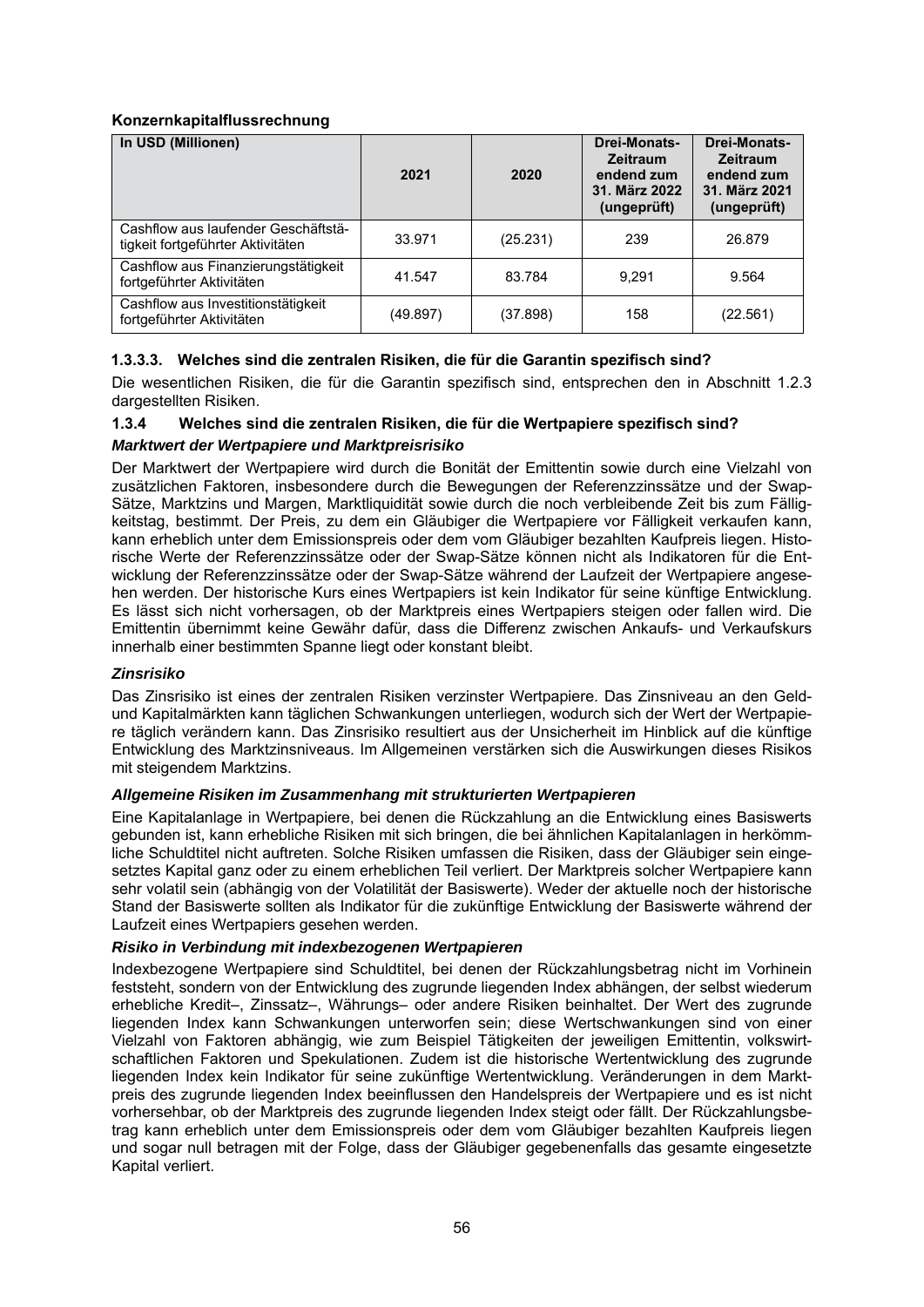# *Währungsrisiko*

Gläubiger von Wertpapieren, die in einer anderen Währung begeben werden, als derjenigen, die in dem Land gilt, in dem der Gläubiger ansässig ist, die einer anderen Währung unterliegen als derjenigen, die der Gläubiger für Zahlungen gewählt hat oder die einen Index als Basiswert haben, die in einer anderen Währung geführt wird als derjenigen, in der Zahlungen unter den Wertpapieren geleistet werden, sind dem Risiko von Schwankungen von Wechselkursen ausgesetzt, die die Rendite und/oder den Rückzahlungsbetrag der Wertpapiere beeinflussen.

# *Kein Schutz durch Einlagensicherung*

Die unter diesem Programm ausgegebenen Wertpapiere werden weder durch den Einlagensicherungsfonds des Bundesverbandes deutscher Banken e.V. noch durch das Einlagensicherungsgesetz abgesichert.

# *Risiken in Verbindung mit einer vorzeitigen Rückzahlung*

Die Emittentin und die Garantin können sämtliche ausstehenden Wertpapiere unter bestimmten Bedingungen vorzeitig zurückzahlen. Der festgelegte Rückzahlungsbetrag der Wertpapiere kann hierbei unter dem Nennbetrag liegen und Gläubiger können deshalb einen Teil ihrer Investition verlieren.

# *Keine Kündigungsmöglichkeit der Gläubiger, falls dies nicht anders vorgesehen ist*

Die Wertpapiere können während ihrer Laufzeit nicht von den Gläubigern gekündigt werden. Für den Fall, dass der Emittentin ein Recht auf vorzeitige Rückzahlung der Wertpapiere zusteht und vorausgesetzt, dass die Emittentin von diesem Recht jedoch keinen Gebrauch macht und sie die Wertpapiere nicht gemäß den Endgültigen Bedingungen vorzeitig zurückzahlt, ist eine Realisierung des durch die Wertpapiere gegebenenfalls verbrieften wirtschaftlichen Wertes (bzw. eines Teils davon) nur durch Veräußerung der Wertpapiere möglich.

# *Sekundärmärkte / Marktilliquidität*

Es kann nicht vorausgesagt werden, wie sich die Wertpapiere in einem Sekundärmarkt handeln lassen werden oder ob ein solcher Markt liquide oder illiquide sein wird oder ob es für die Wertpapiere überhaupt einen Sekundärmarkt geben wird. Die Liquidität der Wertpapiere kann auch durch Wertpapieran- und -verkaufsbeschränkungen verschiedener Rechtsordnungen beeinträchtigt werden. Die Emittentin ist rechtlich nicht dazu verpflichtet, Geld- und Briefkurse (ungeachtet der Marktsituation) für die Wertpapiere zu stellen oder eine solche Funktion für die Zukunft aufrechtzuerhalten.

# *Kein Drittverzugs- bzw. keine Drittvorfälligkeit von MSBV oder Morgan Stanley*

Die Wertpapiere, die von MSBV begeben wurden, verfügen nicht über eine Drittverzugs- oder vorfälligkeitsklausel in Bezug auf andere Verbindlichkeiten von MSBV oder Morgan Stanley. Der Eintritt eines Ausfalls von Verpflichtungen von Morgan Stanley als Garantin oder einer Insolvenz oder Umstrukturierung von Morgan Stanley als Garantin stellt kein Kündigungsereignis dar in Bezug auf Wertpapiere, die von MSBV begeben wurden.

# **1.4 BASISINFORMATIONEN ÜBER DAS ÖFFENTLICHE ANGEBOT VON WERTPAPIEREN UND/ODER DIE ZULASSUNG ZUM HANDEL AN EINEM GEREGELTEN MARKT**

#### **1.4.1 Zu welchen Konditionen und nach welchem Zeitplan kann ich in dieses Wertpapier investieren?**

Ein Angebot kann außerhalb des Ausnahmebereichs gemäß Artikel 1(4) der Prospektverordnung im Großherzogtum Luxemburg und in der Republik Österreich vom 23. Mai 2022 (einschließlich) bis (i) zum Ablauf der Gültigkeit des Basisprospekts oder (ii) zum Ablauf der Gültigkeit des Neuen Basisprospekts (jeweils einschließlich), je nachdem welches Ereignis später eintritt, durchgeführt werden. Die Wertpapiere werden zum Clearing über Clearstream Banking AG Frankfurt, Deutschland zugelassen.

# **1.4.2 Wer ist der Anbieter und/oder die die Zulassung zum Handel beantragende Person?**

*Morgan Stanley & Co. International plc* ("**MSIP**") mit eingetragenem Sitz in 25 Cabot Square, Canary Wharf, London E14 4Q, und jeder Finanzintermediär der von MSIP beauftragt wurde, ist Anbieter der Wertpapiere. Die Telefonnummer von MSIP +44 20 7425 8000. Die Internetseite ist *https://zertifikate.morganstanley.com*. Die LEI von MSIP lautet 4PQUHN3JPFGFNF3BB653.

# **1.4.3 Weshalb wird dieser Basisprospekt erstellt?**

# **1.4.3.1. Gründe für das Angebot bzw. für die Zulassung zum Handel an einem geregelten Markt**

Der Grund für das Angebot ist die Erzielung eines Gewinns.